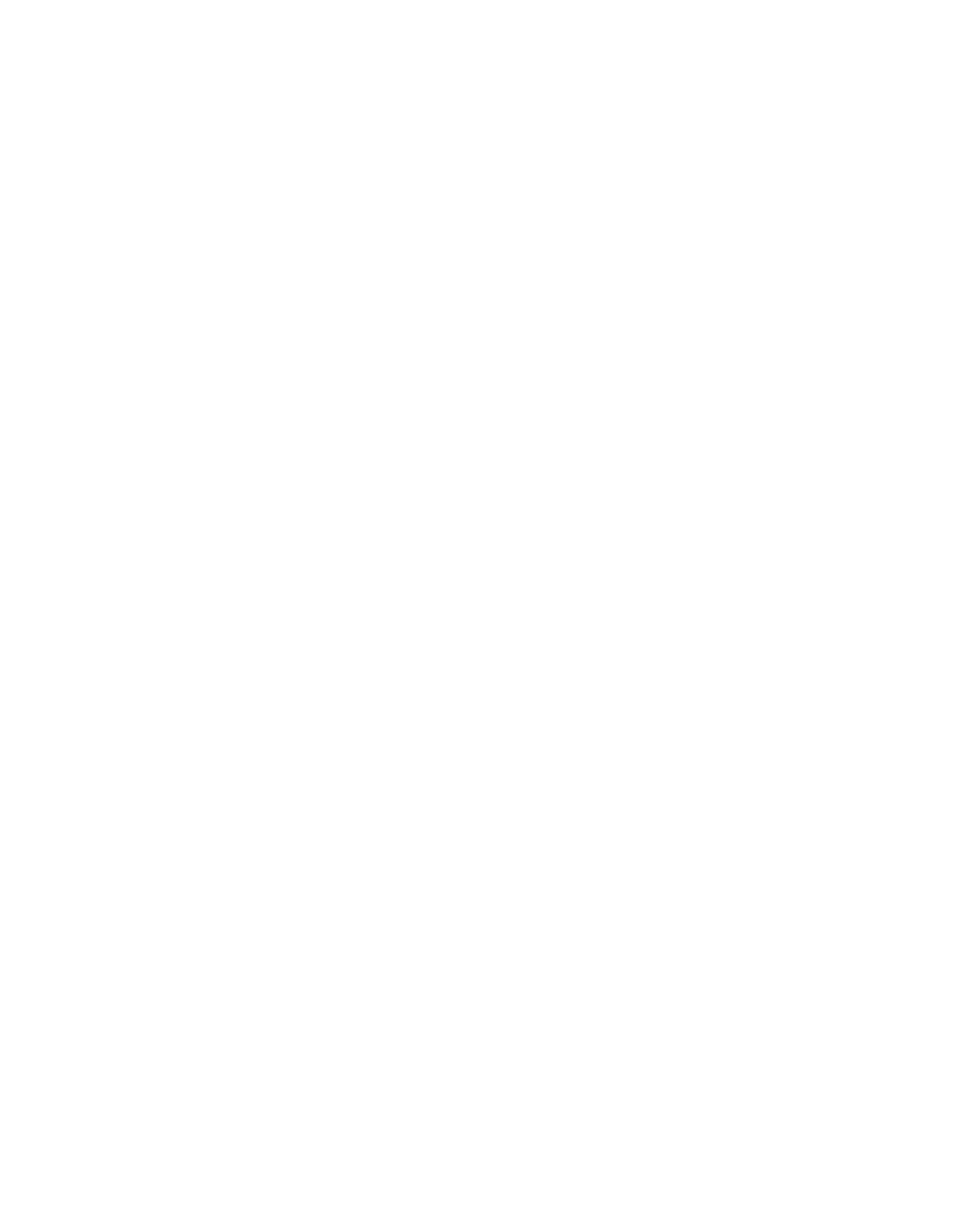# **Contents**

| Sutra Vahini 5                                                                                       |    |
|------------------------------------------------------------------------------------------------------|----|
| Preface 6                                                                                            |    |
| PREFACE 7                                                                                            |    |
| Stream of Aphorisms on Brahman<br>- 8                                                                |    |
| 1. Thereafter, the inquiry into Brahman<br>11<br>Athaatho Brahma jijnaasa<br>11                      |    |
| 2. Brahman is the Cosmic Source, Force, and Support<br>17<br>Janmaadyasya yathah<br>17               |    |
| 3. Brahman is the source of all knowledge<br>23<br>Sastra yonithwaath<br>23                          |    |
| 4. All Vedantic axioms posit only Brahman<br>26<br>Thath thu samanyayaath 26                         |    |
| 5. Consciousness, not matter, is the primal cause of the cosmos<br>Eekshather na asabdam 29          | 29 |
| 6. Supreme Self is the Primal Entity, not primordial matter<br>32<br>Gounascheth na, Atma sabdaath32 |    |
| 7. Divine Will is the Cause of all Causes<br>35<br>Heyathwa-avachanaath-cha<br>35                    |    |
| 8. Individual Merges in the Universal Brahman 38<br>Swaapyayaath<br>38                               |    |
| 9. Omniscient Brahman, the Cause of the Cosmos<br>40<br>Sruthathwaath cha<br>40                      |    |
| 10. Divine "Light" and Divine "Feet" 43<br>Jyothish charana-abhidhaanaath 43                         |    |
| 11. Brahman as Cosmic Breath or Life<br>45<br>Pranas-thathaa-anugamaath<br>45                        |    |
| 12. Brahman is the Universal Teaching 47<br>Sarvathra-prasiddhopadesaath 47                          |    |
| Glossary 48                                                                                          |    |
|                                                                                                      |    |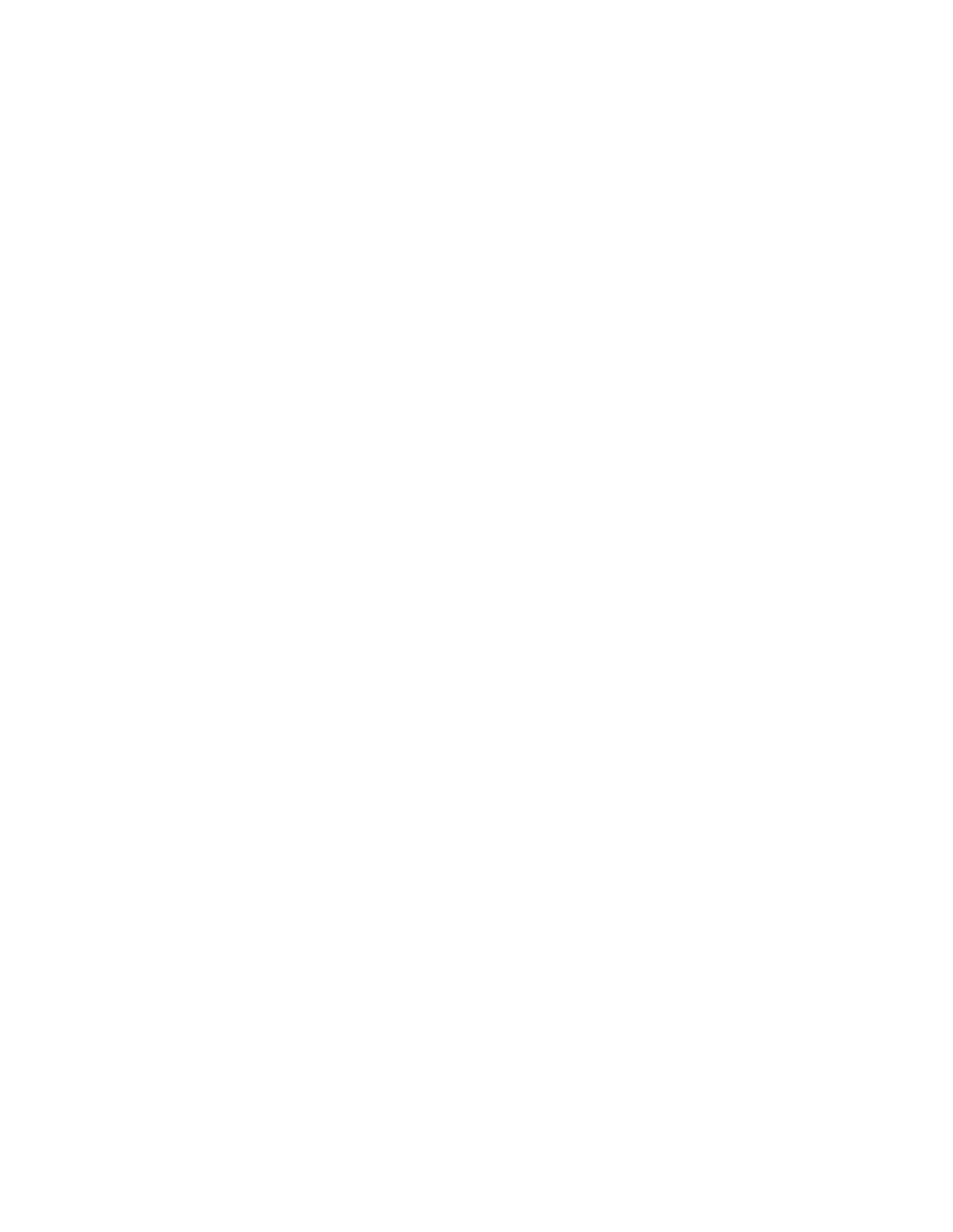# <span id="page-4-0"></span>**Sutra Vahini**



#### **SRI SATHYA SAI SADHANA TRUST Publications Division**

Prasanthi Nilayam - 515134 Anantapur District, Andhra Pradesh, India STD: 08555 : ISD : 91-8555 Phone: 287375, Fax: 287236 Email: enquiry@sssbpt.org URL www.sssbpt.org

© 2014 Sri Sathya Sai Sadhana Trust, Publications Division, Prasanthi Nilayam P.O. 515 134, Anantapur District, A.P. (India.)

All Rights Reserved.

The copyright and the rights of translation in any language are reserved by the Publishers. No part, passage, text or photograph or Artwork of this book should be reproduced, transmitted or utilised, in original language or by translation, in any form or by any means, electronic, mechanical, photo copying, recording or by any information, storage and retrieval system except with the express and prior permission, in writing from the Convener, Sri Sathya Sai Sadhana Trust, Publications Division, Prasanthi Nilayam (Andhra Pradesh) India - Pin Code 515 134, except for brief passages quoted in book review. This book can be exported from India only by the Publishers - Sri Sathya Sai Sadhana Trust, Publications Division, Prasanthi Nilayam, India.

International Standard Book Number: ISBN for this ebook edition will come later

Published by: The Convener, Sri Sathya Sai Sadhana Trust, Publications Division Prasanthi Nilayam, Pincode 515 134, India STD: 08555 ISD: 91-8555 Phone: 287375 Fax: 287236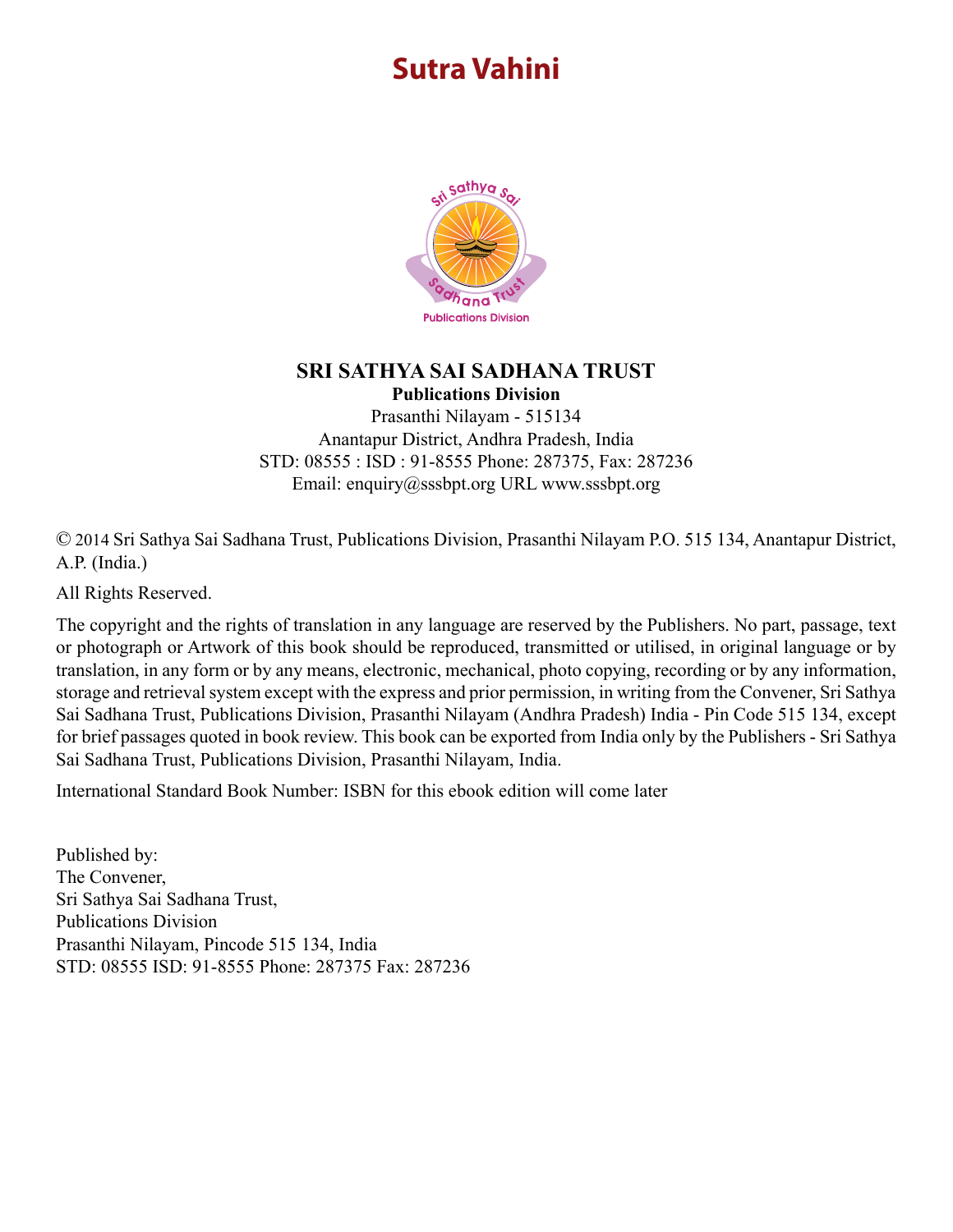# **Preface**

<span id="page-5-0"></span>An aphorism ([sutra](#page-57-0)) expresses the genus of its meaning in a few terse words. The [Brahma Sutras](#page-49-0) systemati-<br>Cally explain the basic principles of [Vedanta](#page-59-0), the science of Supreme Reality. When contemplated, they reveal the innermost metaphysical secrets.

Today, harmony is the need of the hour. The ephemeral world needs spiritual awareness, and this is what the *Vedantins* visualise. *[Vedic](#page-59-1)* scriptures offer comforting counsel. They throw a kindly light.

Man has distorted vision: he dotes on apparently real and also non-real phenomena. True vision makes him cognize the universal Being in nature's creations. Realization of this awareness is liberation (*[moksha](#page-53-0)*). The be-all and end-all of life of the human being is the realization of constant integrated awareness —of *[Brahman](#page-49-1)* visualized both as the primary, absolute, supreme, unlimited entity and as its subsidiary cosmic creative aspect and mergence in Brahman.

In this *Stream of Aphorisms* (*Sutra Vahini*) on *[Brahman](#page-49-1)*, Bhagavan Sri Sathya Sai Baba has lighted the universal lamp of the wisdom of *[Atma](#page-48-0)*/*[Brahman](#page-49-1)* (Divine Self). This stream of aphorisms first appeared in serialized form in *Sanathana Sarathi*. Bhagavan, in His infinite love, elaborated on the "Essence of *Brahma Sutras* in twelve selected aphorisms". Bhagavan's sublime and profound words and spiritual wisdom are indeed highly elevating and illuminating. Bathing in this pellucid *Stream of Aphorisms*, a person develops correct or true vision of Reality, bestowing supreme delight.

In the words of Bhagavan Baba, "Acquisition of the higher knowledge alone can fulfill the main purpose of human life. Such knowledge makes one aware that one is not the inert insentient body, etc., but that one is consciousness itself manifesting as the embodiment of being-awareness-bliss (*[satchidananda](#page-57-1)*). When this truth dawns and is experienced, one becomes a person liberated while alive." This is the state of realization of the innate nature of a people —the divinity of humanity.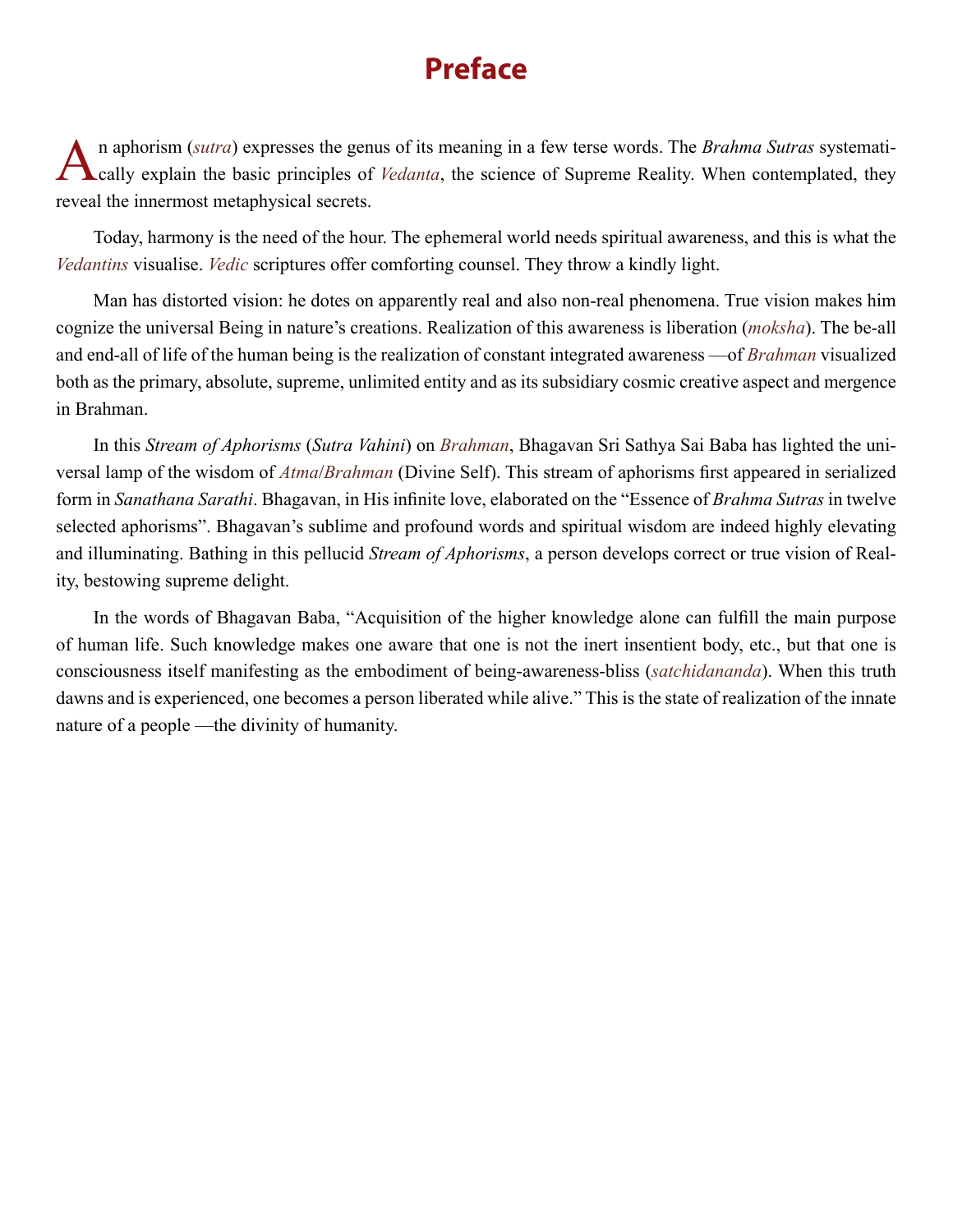## **Preface for this ebook edition**

<span id="page-6-0"></span>This edition of *Sutra Vahini* improves on the previous edition. Grammatical errors and typos have been corrected, and some sentences have been rewritten to smooth and clarify the presentation —of course, without disturbing the meaning. Long paragraphs have been split logically in two to provide easier reading.

Sanskrit words have been replaced by English equivalents, to make the text accessible to readers who do not know Sanskrit. However, since many Sanskrit words have no exact English equivalent, the accuracy of the text has been maintained by putting Sanskrit words in parentheses, after their English translations.

Several Sanskrit words have made their way into the English language and can be found in most dictionaries —e.g. *[dharma](#page-50-0)*, *[guru](#page-50-1)*, and *[yoga](#page-60-0)*. These words have been used without translation, although their meanings appear in the glossary at the end of the book.

Finally, in the ebook version —either a .epub file for the Ipad or a .mobi file for the Kindle— clicking on a Sanskrit word, a person's name, or a place may take you directly to the Glossary for the definition; a link on you reader should take you back to where you were reading. And you, the reader, can choose the font and font size that best suits your need.

The Editor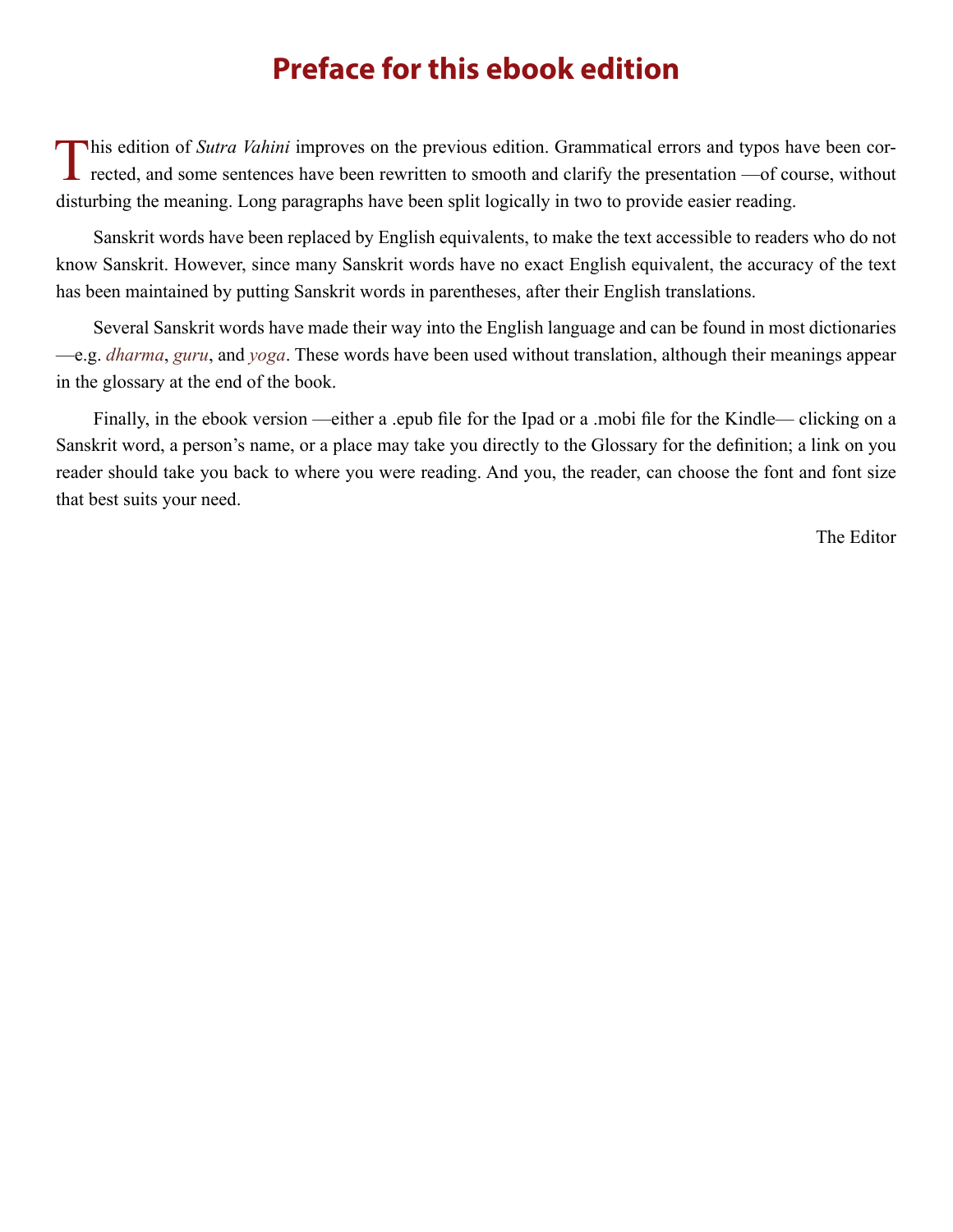## **Stream of Aphorisms on Brahman**

<span id="page-7-0"></span>All the scriptures ([sastras](#page-56-0)) derive their value and validity from their source: the [Vedas](#page-59-2). They lay down modes<br>And norms in consonance with the principles and purposes defined in the Vedas. To discriminate between good and bad, one must resort to the scriptures.

#### **Vedas, the voice of the Divine**

The *[Vedas](#page-59-2)* have no identifiable human authors; they are not from human beings. They emerged from God Himself and were "heard" by sages attuned to the voice of the Divine. These sages taught the words to their pupils, who in turn taught them to their disciples. This process of imparting the *[Vedas](#page-59-2)* and the wisdom enshrined in them has continued through generation after generation of *[guru](#page-50-1)*s and disciples up to our own times.

The *[Upanishads](#page-58-0)* are the very core of the *[Vedas](#page-59-2)*, the very essence of their teachings. The *[Brahma Sutra](#page-49-0)* and the *[Bhagavad Gita](#page-48-1)* contain the very essence of the teachings of the *[Upanishads](#page-58-0)*. Therefore, these three scriptural texts are designated as the "three fundamental texts (*[Prasthana Thraya](#page-55-0)*)" of the science of spirituality. Since they were learned by listening to the *[guru](#page-50-1)*, they are, along with the *[Vedas](#page-59-2)*, named the "heard (*[sruthi](#page-57-2)*)".

Acquisition of the higher knowledge alone can fulfill the main purpose of human life. Such knowledge makes one aware that one is not the inert non-sentient body, etc., but that one is consciousness itself manifesting as the embodiment of being-awareness-bliss (*[satchidananda](#page-57-1)*). When this truth dawns and is experienced, one is liberated; one is freed from the fog of ignorance (*[a-jnana](#page-47-1)*) even while life endures till its term ends. One becomes a person liberated while alive (*[jivan-muktha](#page-51-0)*).

#### **Renunciation alone confers immortality**

The *[Kaivalya Upanishad](#page-51-1)* declares:

Not by means of works, not by means of human power, not by means of wealth, but by renunciation alone can immortality be attained.

#### *Na Karmanaa na prajayaa dhanena thyaagena eke amrithathwam-aanasuh*

The works referred to are rituals like sacrifices, sacred fire rites, vows, charities, donations to holy projects, pilgrimages, and ceremonial baths in sacred rivers and the ocean. Through such activities, one cannot achieve liberation (*[moksha](#page-53-0)*) —that is to say, one cannot get rid of the veil of ignorance.

"Not by means of human power" means the following: acquisition of positions of authority and power, of skill and intelligence, which can manipulate people and things, of fame and supremacy, of personal charm, of full health and happiness, or of a large family with many children —these cannot confer liberation on people.

"Not by means of wealth" means the following: the works and activities mentioned above and the acquisition referred to can succeed only when one has wealth at their disposal. If one is not rich, one cannot venture into sacrifices or ritual acts (*[karmas](#page-52-0)*) or acquire authority, power, etc. But the *[Upanishad](#page-58-0)* announces that spiritual wisdom (*[jnana](#page-51-2)*) is not related to riches (*[dhana](#page-50-2)*). And spiritual wisdom alone can lead to liberation. So, liberation cannot be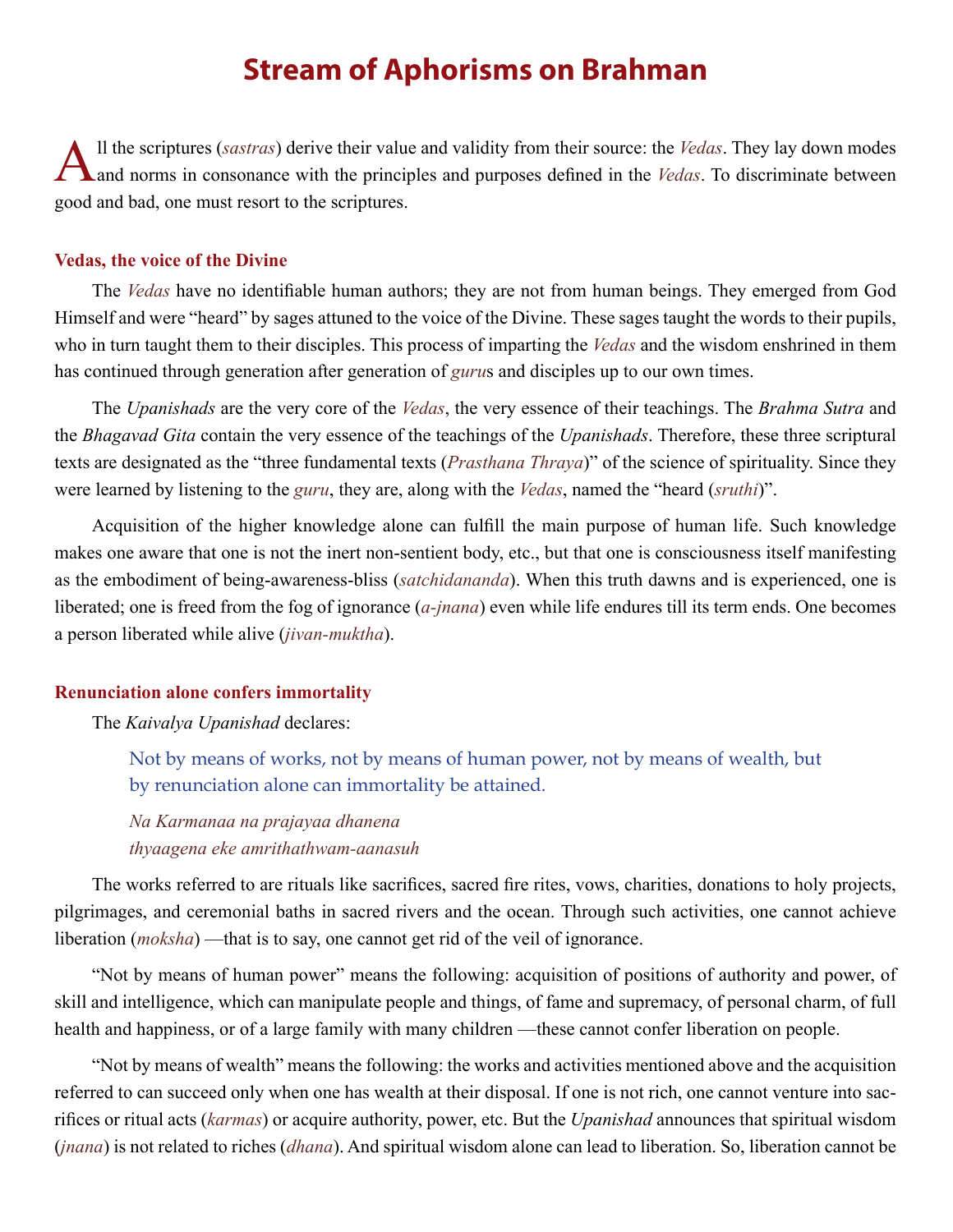earned by means of wealth. Wealth is not a means to attain liberation.

Then what exactly is the means? The answer is:

Renunciation alone can confer immortality. *Thyagena eke amrithathwam aanasuh*.

The objective world (*[jagath](#page-51-3)*) is unreal, non-existent, and the misunderstanding that it is real has to be renounced. The understanding that the idea of the objective world is a superimposition by our mind on the Reality is spiritual wisdom (*[jnana](#page-51-2)*). Though the objective world appears real, one must be aware that it is deluding us. As a result, one has to give up the yearning for deriving pleasure from the objects that appear and attract, both here and hereafter. That is to say, one is liberated as soon as one renounces all attachment and all desires. The false knowledge (*[a-jnana](#page-47-1)*) can be destroyed only when one knows the *[Atma](#page-48-0)* (the Divine Self) principle. When the false knowledge disappears, the sorrow produced by one's involvement in the ups and downs of the world of change (*[samsara](#page-56-1)*) also gets destroyed.

#### **Humanity is the embodiment of bliss**

Ignorance (*[a-jnana](#page-47-1)*) and sorrow cannot be destroyed by rituals and rites (*[karma](#page-52-0)*); this is the lesson the *[Upa](#page-58-0)[nishads](#page-58-0)* teach us. In fact, what is happening now is that people have forgotten their real nature. They believe that they are the body, the senses, etc. These crave for objective pleasures, and the people convince themselves that this pleasure is wanted by themselves. And, under this mistaken notion, they seek to fulfill the cravings. They delude themselves that they can secure bliss (*[ananda](#page-47-2)*) by catering to the body and senses. However, such attempts cannot earn bliss. Instead, they are rewarded with disillusionment, defeat, and disaster. They reap sorrow and joy.

Involvement in objective pleasure leads ultimately to grief, so one needs to be directed toward the right means to attain bliss. Wherefrom can one gain bliss? It does not inhere in external objects. The pleasure obtainable from external objects brings with it grief as well.

The *[Upanishads](#page-58-0)*, the *[Brahma Sutra](#page-49-0)*, and the *[Bhagavad Gita](#page-48-1)* —the three source texts— clarify the truth that you are the very embodiment of bliss (*[ananda](#page-47-2)*). These three sources help people attain the highest wisdom.

#### **Methods for knowing truth**

It is difficult to grasp the meanings of the aphorisms of the *[Brahma Sutra](#page-49-0)*. Unless one has acquired the necessary qualifications, one cannot unravel and master them.

What, then, are the qualifications? The scriptures lay down four spiritual disciplines that have to be earned as preliminary for knowing the truth of oneself. When one is equipped with them, the meanings of the aphorisms become as patent as a fruit on the palm.

The *[Brahma Sutra](#page-49-0)* is also known as *Saririka Sastra* and *Vedanta Darsana*. *[Sarira](#page-56-2)* means the body, and *saririka* means all the components of the embodied *[Atma](#page-48-0)* —ego, senses, etc. *Sastra* implies "examining the nature of all these to the greatest possible degree". That is to say, the scripture (*[sastra](#page-56-0)*) establishes that *[Brahman](#page-49-1)* (the Cosmic Self) is the basis on which all else is imposed and that one's reality is Bliss itself.

Now about the name *Vedanta Darsana*: *[Darsana](#page-50-3)* means "vision"; it promotes the sight or experience of the truth. The *[Darsanas](#page-50-3)* (six principal systems of ancient Indian philosophy) are well known. They have been pro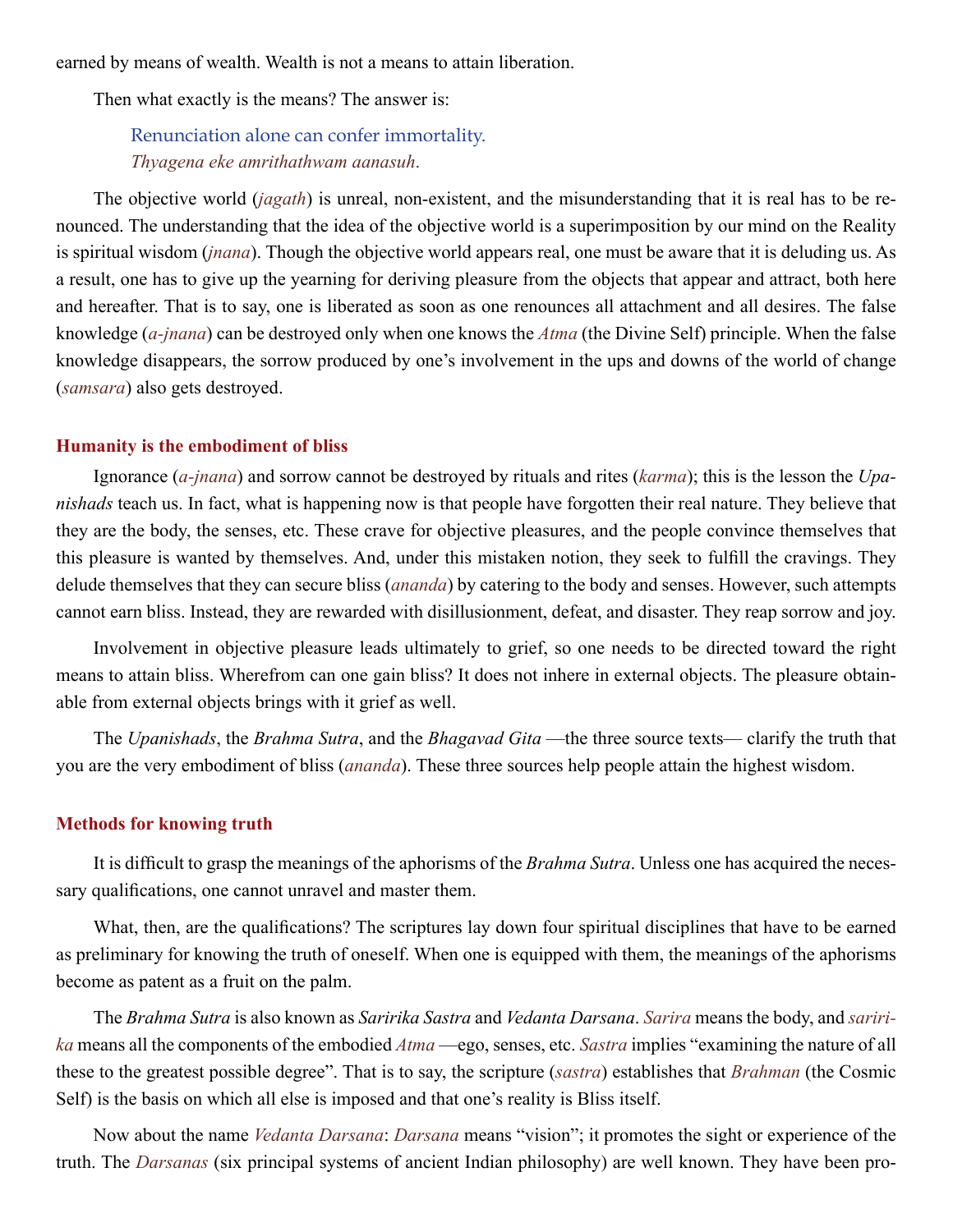pounded by vision-blessed sages. *[Sankhya Darsana](#page-56-3)* was established by [Kapila](#page-52-1). The *Nyaya Darsana* was authored by [Gautama,](#page-50-4) the *[Vaiseshika](#page-58-1)* by [Kanada](#page-52-2), the *[Purva Mimamsa](#page-55-1)* by [Jaimini](#page-51-4), and the *[Uttara Mimamsa](#page-58-2)* by [Veda Vyasa.](#page-59-3) Among these, [Kapila](#page-52-1) and [Vyasa](#page-60-1) are believed by the sages to be partial embodiments of [Vishnu](#page-59-4) Himself. The *[Brahma Sutra](#page-49-0)* of [Veda Vyasa](#page-59-3) confirmed and consolidated the *[Uttara Mimamsa](#page-58-2)* or *Vedanta Darsana*.

#### **The technique of exposition**

The *[Brahma Sutra](#page-49-0)* adopts the technique of objection and conclusion to expound the truth. The aphorisms discuss contrary points of view in order to remove all possible doubts about the validity and meaning of *[Vedantic](#page-59-5)* or *[Upanishadic](#page-58-3)* statements. The body is taken to be the encasement (*[upadhi](#page-58-4)*) for the "person (*[jivatma](#page-51-5)*)", and the *[Brahma Sutra](#page-49-0)* explains its Reality. Hence, the *[Brahma Sutra](#page-49-0)* is called the Ultimate Vision of Wisdom (*Vedanta Darsana*).

The aphorisms (*[sutras](#page-57-0)*) in the text number 555; some schools count them as 449. The word *[sutra](#page-57-0)* means "that which, through a few words only, reveals vast meanings".

#### **The quest for Supreme Reality**

 The word *mimamsa*, as used in ancient Indian philosophy, means the conclusion arrived at after inquiry and investigation, the inference adopted as correct after deep consideration of possible doubts and alternatives.

The *[Vedas](#page-59-2)* deal with two concepts: *[dharma](#page-50-0)* and *[Brahman](#page-49-1)*. The *[Purva Mimamsa](#page-55-1)* deals with rites and rituals (ka¬rma) as *[dharma](#page-50-0)*. The *[Uttara Mimamsa](#page-58-2)* (Concluding Validation) deals with *[Brahman](#page-49-1)* and emphasises experiential wisdom (*[jnana](#page-51-2)*).

The *[Purva Mimamsa](#page-55-1)* starts with the aphorism

Thereafter, the inquiry on righteousness (*[dharma](#page-50-0)*) (*Athhaatho Dharma Jijnasa*).

The *[Uttara Mimamsa](#page-58-2)* starts with,

Thereafter, the inquiry into *[Brahman](#page-49-1)* (*Athhaatho Brahma Jijnasa*).

The awareness of *[Brahman](#page-49-1)* cannot be won by the accumulation of wealth or even by the giving away of riches. Nor can it be achieved by reading texts, rising to power, acquiring degrees and diplomas, or performing scriptural sacrifices and rituals.

The body is an anthill, with the mind inside the cavity. The mind has hidden in it the serpent named ignorance or nescience (*[a-jnana](#page-47-1)*). The serpent cannot be killed by resorting to satisfaction-oriented works (*[kamya karma](#page-51-6)*). Spiritual wisdom (*[jnana](#page-51-2)*) is the only weapon that can kill it.

"That person alone who has faith can secure wisdom (*Shraddhaavaan labhathe jnanam*)." And faith means steady faith in the statements laid down in scriptural texts.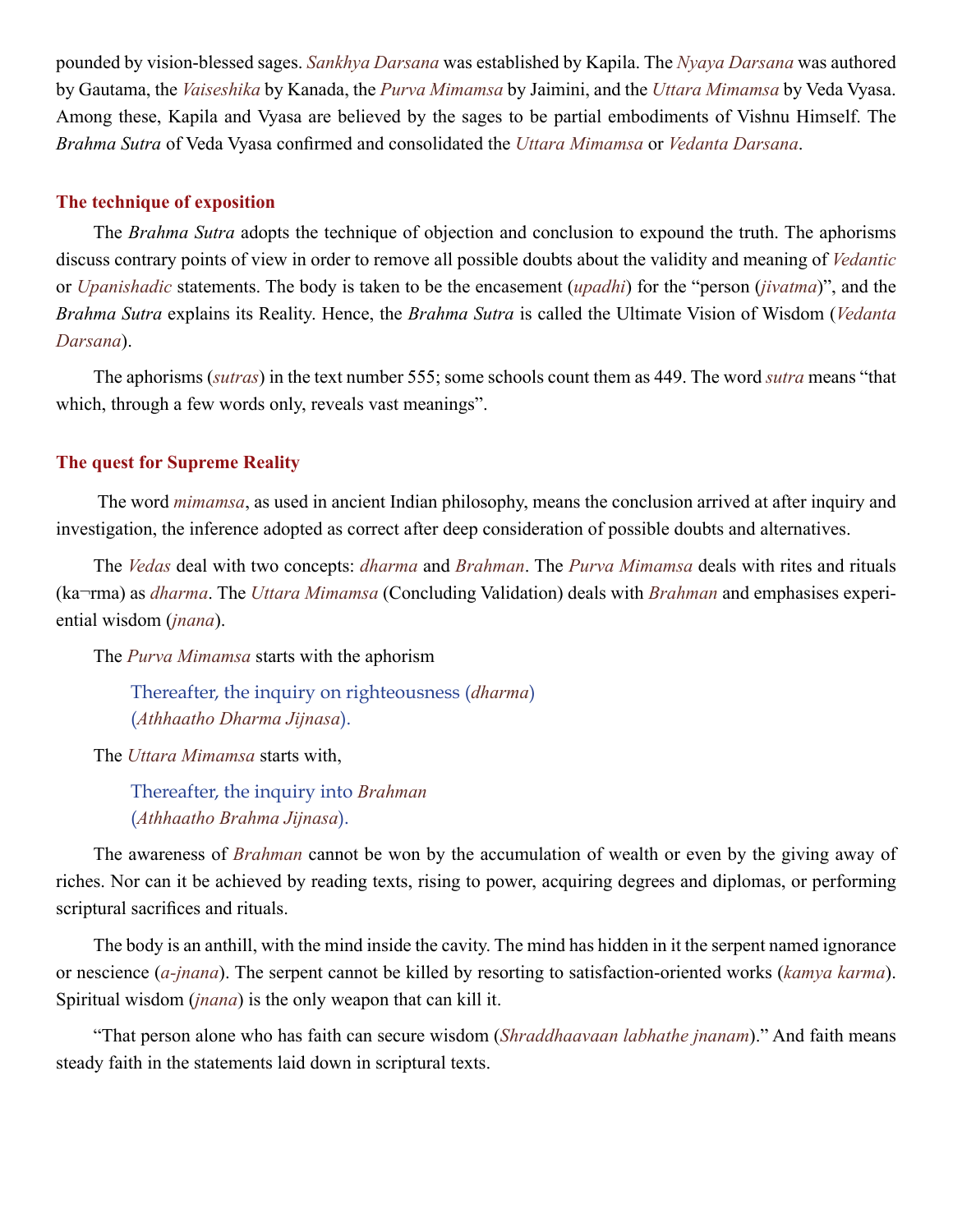## <span id="page-10-0"></span>**1. Thereafter, the inquiry into Brahman**

## *Athaatho Brahma jijnaasa*

An aphorism ([sutra](#page-57-0)) enshrines, in a few words, vast expanses of meaning, vast depths of fundamental sig-<br>Anificance. The [Brahma Sutras](#page-49-0) build up the science of [Vedanta](#page-59-0). They gather multicoloured flowers from all the *[Upanishads](#page-58-0)* and string them together to form an enchanting garland. Each aphorism can be elaborated and explained in a number of learned ways, according to one's understanding, faith, preference, experience, and pleasure.

#### **Yearning to know**

The first aphorism is *atha-athah-Brahma-jijnaasa*. The initial *atha* has many literal meanings, but in this aphorism, the most appropriate sense is: "Thereafter". So, the question "after what?" arises. It is obvious that it refers to "the yearning to understand the nature of *[Brahman](#page-49-1)* (*Brahma [jijnaasa](#page-51-7)*)". The meaning is: "After such a yearning has dawned". How can this yearning emerge? It can come into the mind only after one acquires proper qualifications. "Thereafter" means, "after equipping oneself with these qualifications".

#### **Qualifications for inquiring into Brahman**

For understanding *[Brahman](#page-49-1)*, *[Vedanta](#page-59-0)* has to be studied. But yearning to know (*[jijnaasa](#page-51-7)*) cannot yield fruit if the *[Vedas](#page-59-2)* are merely studied.

Among the preliminary qualifications for yearning to know *[Brahman](#page-49-1)*, the first is discrimination (*[viveka](#page-59-6)*) between the transitory and the eternal —in other words, the discovery that the *[Atma](#page-48-0)* (divine Self) alone is beyond time and that all objects perceivable by the senses of sight, etc., are only transitory. The *[Atma](#page-48-0)* alone suffers no change. It alone is timeless truth (*[nithya](#page-53-1) [sathya](#page-57-3)*). As a result of prolonged investigation, one has to gain this unshakable conviction and be established in it.

The second qualification is: renunciation of the desire to enjoy, here and hereafter, the fruits of one's actions. This is also known as nonattachment (*[vairagya](#page-58-5)*). One must reason and realise the transitoriness of joy and grief, which are pollutions that affect the mind. One will be convinced, then, that all things are caught in a flux; they are all momentary, they yield only grief. Next, the feeling of nonattachment will dawn in the mind. Nonattachment does not involve giving up hearth and home, wife and children, and taking refuge in forests. It involves only the awareness of the world as transitory and, as a consequence of this awareness, discarding the feelings "I" and "mine".

The third qualification consists of the six virtues: mind control, body and sense control, withdrawal from sensory objects, forbearance, unwavering faith, and equanimity (*[sama](#page-56-4)*, *[dama](#page-49-2)*, *[uparathi](#page-58-6)*, *[thithiksha](#page-58-7)*, *[sraddha](#page-57-4)*, and *[sama-dhana](#page-56-5)*).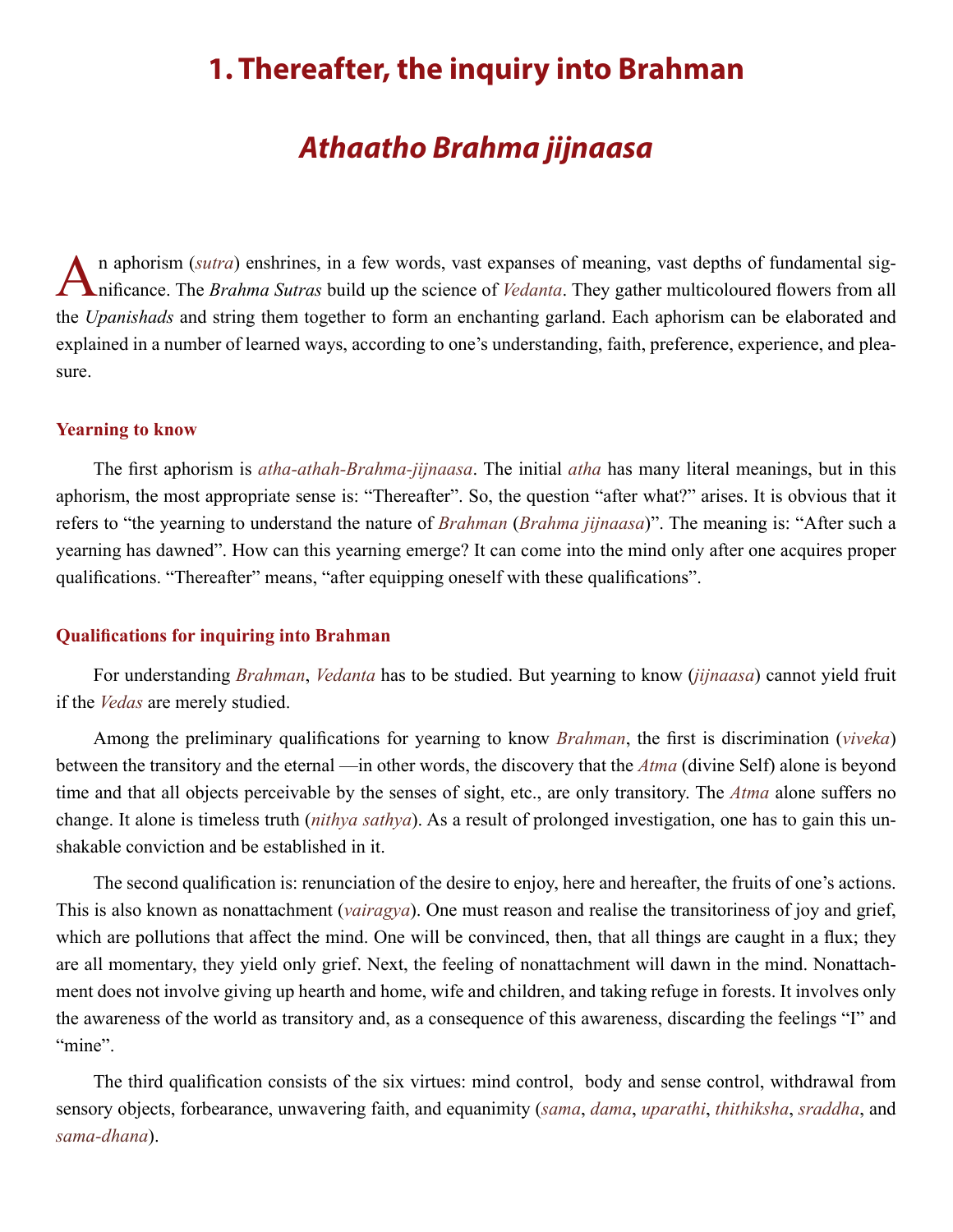#### **Six primary virtues**

**Mind control (***[sama](#page-56-4)***)**: Mind control is very hard to attain. The mind can cause bondage, but it can also confer liberation. It is an amalgam of the passionate (*[rajasic](#page-55-2)*) and ignorant (*[thamasic](#page-58-8)*) attitudes. It is easily polluted. It relishes in hiding the real nature of things and casting on them the forms and values that it desires. So the activities of the mind have to be regulated.

The mind has two characteristics. First, it runs helplessly after the senses. Whichever sense the mind follows, it is inviting disaster. When a pot of water becomes empty, we need not infer that it has leaked away through ten holes; one hole is enough to empty it. So too, even if one sense is not under control, one will be thrown into bondage. Therefore, every sense has to be mastered.

Second, the potency of the mind can be promoted by good practices like meditation, repetition of the name, devotional singing, and worship. With the strength and skill thus reinforced, the mind can help the world or harm it. So, the mental power gained by such spiritual practice has to be turned away from wrong paths and controlled by mind control. The senses have to be directed by the principle of intelligence (*[buddhi](#page-49-3)*). They must be released from the hold that the mind has on them. Then, spiritual progress can be attained.

The mind (*[manas](#page-53-2)*) is but a bundle of thoughts, a complex of wants and wishes. As soon as a thought, desire, or wish raises its head from the mind, the intellect (*[buddhi](#page-49-3)*) must probe its value and validity —is it good or bad, will it help or hinder, where will it lead or end. If the mind does not submit to this probe, it will land itself on the path of ruin. If it does and obeys the intelligence, it can move along the right path.

People have three chief instruments for uplifting themselves: intelligence, mind, and senses. When the mind gets enslaved by the senses, one gets entangled and bound. The same mind, when it is regulated by the intellect, can make one aware of one's reality, the *[Atma](#page-48-0)*. This is why the mind is reputed to cause either bondage or liberation.

**Body and sense control (***[dama](#page-49-2)***)**: Now for the second of the six virtues. Control of the body and senses can be achieved only by spiritual exercise and not by any other means. One has to avoid spending precious time in useless pursuits. One has to be ever vigilant. One has to engage the senses of perception and of action and the body in congenial but noble tasks to keep them busy. There should be no chance for sloth (*[thamas](#page-58-9)*) to creep in. And, every act must promote the good of others. While confining oneself to activities that reflect one's natural duties (*[swa-dharma](#page-57-5)*), it is possible to sublimate them into spiritual practices for the body and the senses.

**Withdrawal from sensory objects (***[uparathi](#page-58-6)***)**: The third virtue is withdrawal from sensory objects. This implies a state of mind that is above and beyond all dualities that agitate and affect common people, such as joy and grief, liking and disliking, good and bad, praise and blame. But these universal experiences can be overcome or negated by means of spiritual exercises or intellectual inquiry. People can escape from these opposites and dualities and attain balance and stability.

Withdrawal from sensory objects can be achieved while engaged in day-to-day living by avoiding entanglement with and bondage to differences and distinctions. One should free oneself from identification with [castes](#page-49-4) like priest (*[brahmin](#page-49-5)*), protector (*[kshatriya](#page-52-3)*), businessman (*[vaisya](#page-58-10)*), and labourer (*[sudra](#page-57-6)*); or with family clans; or with conditions like boyhood, youth, adult, and old age; or with genders like masculine and feminine. When one succeeds in discarding these and is firmly established in the *[Atmic](#page-48-2)* Reality alone, one has really achieved withdrawal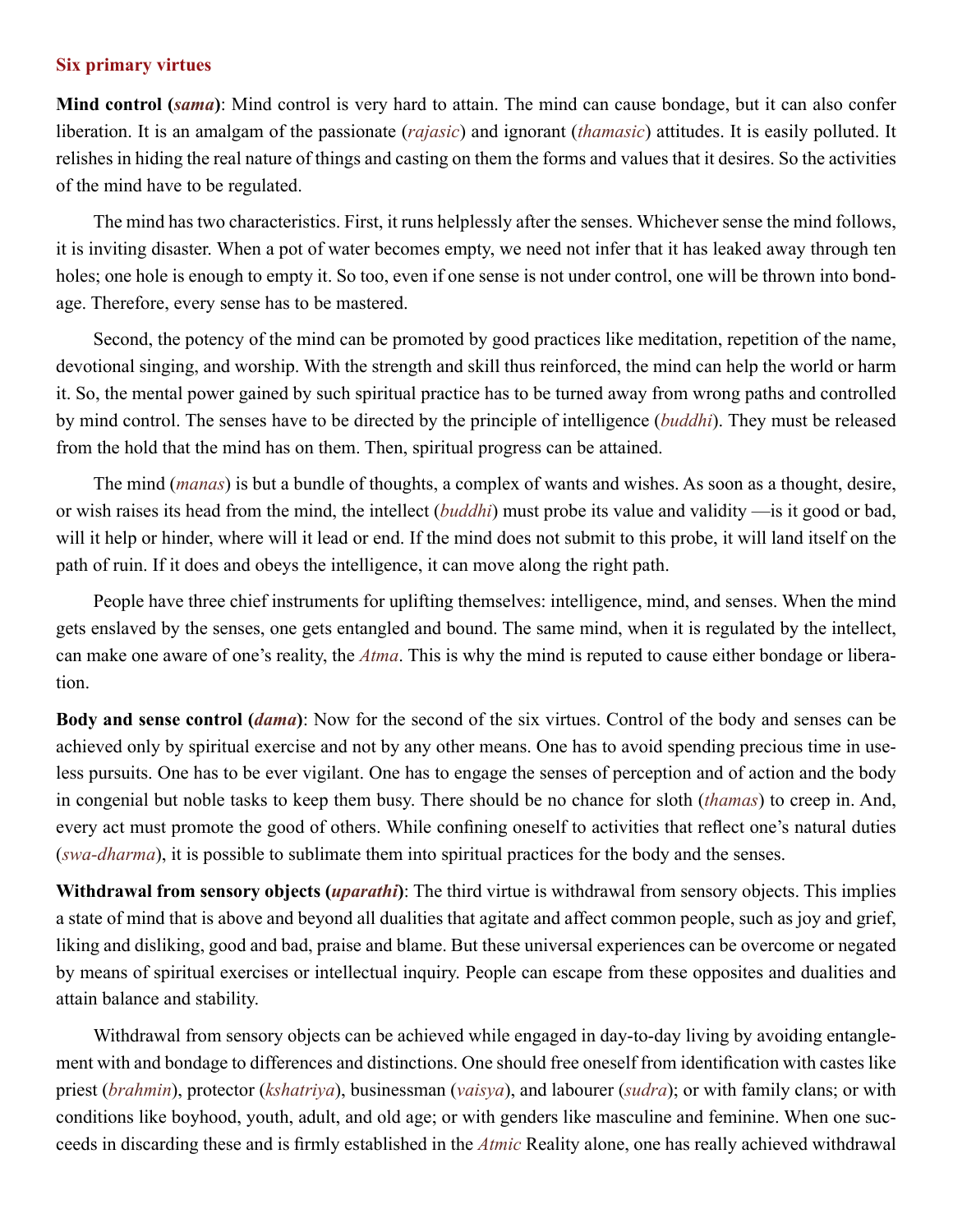from sensory objects.

Do not look at the world with a worldly eye. Look upon it with the eye of *[Atma](#page-48-0)*, as the projection of the Supreme Self (*[Paramatma](#page-54-0)*). That can make one cross the horizon of dualities into the region of the One. The One is experienced as many, because of the forms and names people have imposed on it. That is the result of the mind playing its game. Withdrawal from sensory objects promotes inner exploration (*[nivritti](#page-53-3)*), not outer inquiry and activity (*[pravritti](#page-55-3)*). Along inner exploration lies the path of intellectual inquiry (*[jnana](#page-51-2)*); along outer exploration lies the path of *[karma](#page-52-0)*.

The sacred activities like rituals and sacrifices that are laid down in the *[Vedas](#page-59-2)* cannot confer liberation (*[mok](#page-53-0)[sha](#page-53-0)*) from bondage to birth and death. They help only to cleanse the consciousness. It is said that they raise people to heaven, but heaven is also only a bond. It does not promise eternal freedom.

The freedom that makes one aware of the truth, of one's own truth, can be gained only through listening to the *[guru](#page-50-1)*, ruminating over what has been listened to, and meditating on its validity and significance. Only those who have detached their minds from desire can benefit from the *[guru](#page-50-1)*. Others cannot profit from guidance. Those who expect and look forward to the fruits of their actions can engage in them until their consciousness is cleansed. After that, their actions are of no value. So, one must be ever conscious of the *[Atma](#page-48-0)* as pervading and penetrating everything, so that attraction and repulsion, the duality complex, have no effect.

**Forbearance (***[thithiksha](#page-58-7)***)**: The fourth virtue, the attitude of forbearance, refuses to be affected or pained when afflicted with sorrow, loss, and the ingratitude and wickedness of others. In fact, one is happy and calm, for one knows that these are the results of one's own actions now recoiling on one, and one views those who caused the misery as friends and well wishers. One does not retaliate or wish them ill. One bears all blows patiently and gladly.

The natural reactions of people, whoever they may be, when someone injures them is to injure in return; when someone causes harm, to do harm; and when someone insults them, to insult back by some means or other. But this is the characteristic of the worldly path (*[pravritti](#page-55-3)*) —the path of objective involvement. Those who seek the inner path of sublimation and purification (*[nivritti](#page-53-3)*) have to avoid such reaction.

Returning injury for injury, harm for harm, or insult for insult only adds to the *[karmic](#page-52-4)* burden, which has to be endured and eliminated in future lives. This burden is termed "impending (aagaami)". One can't escape the task of undergoing the consequences of one's thought, word, and deed in due course. Paying evil for evil can never lighten the weight of *[karma](#page-52-0)*; it will only become heavier. It might confer immediate relief and contentment, but it can only make the person suffer later. Forbearance, therefore, instructs people to do good to those who injure them.

**Unshakable faith (***[sraddha](#page-57-4)***)**. The fifth among the virtues to be cultivated is unshakable, unwavering faith —faith in the sacred scriptures (*[sastras](#page-56-0)*) and the moral codes they contain, as well as in the *[Atma](#page-48-0)* and the *[guru](#page-50-1)*. Faith is the sign of *[sraddha](#page-57-4)*.

The scriptures are designed to ensure the peace and prosperity of the world and the spiritual perfection of humanity. They have before them this great aim; they show the way to its realisation. So, one must place faith in such holy scriptures, *[gurus](#page-50-1)*, and elders.

*[Gurus](#page-50-1)* are indeed worth worshiping, for they show us the path of ultimate fulfillment. The *[gurus](#page-50-1)*, on their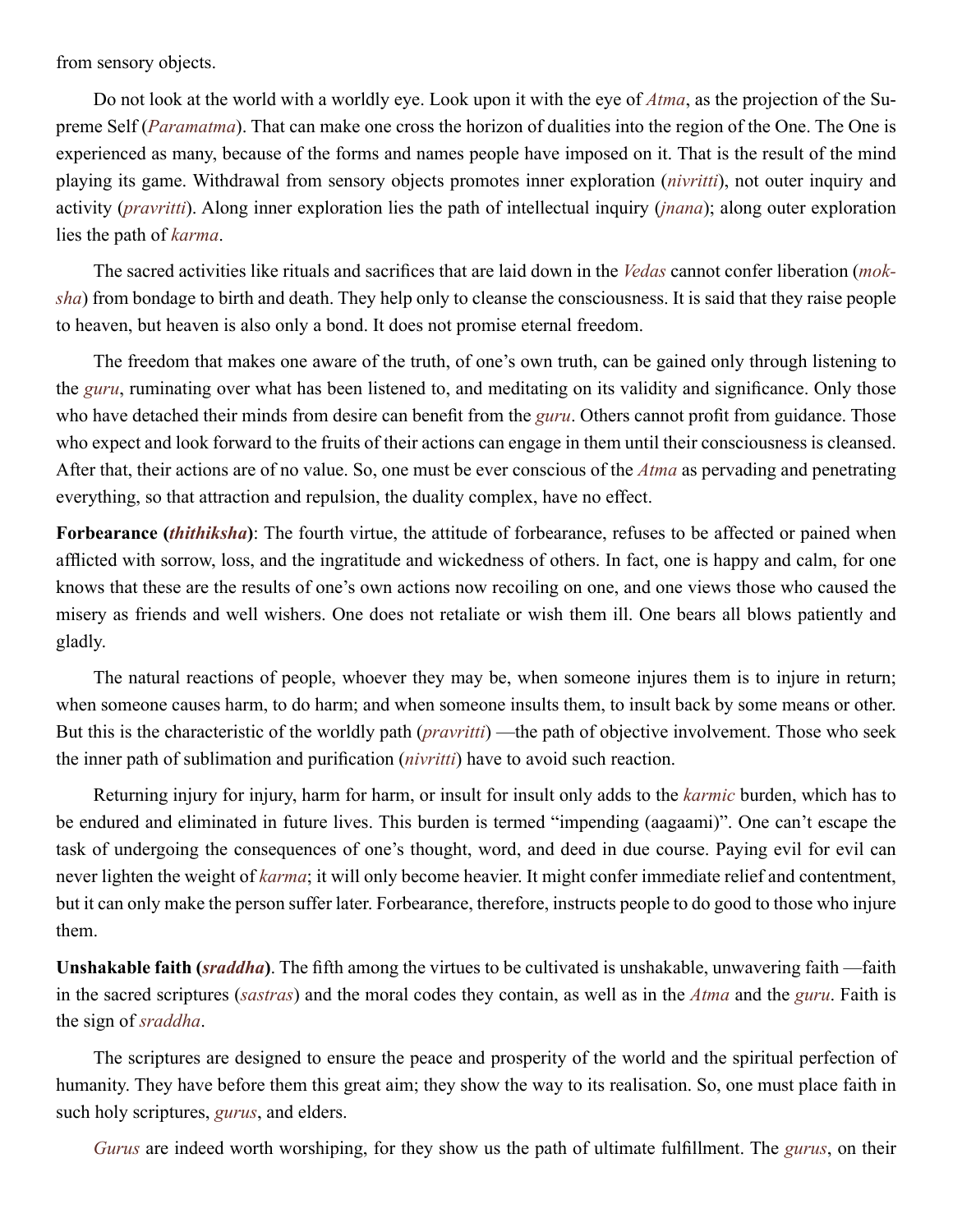part, must instruct people only in "the knowledge of the one *[Atma](#page-48-0)* that is immanent in all beings (*sarva jivaatmaikya jnana*)". The one who has unwavering faith will achieve this wisdom. The *[gurus](#page-50-1)* themselves must have full faith in it and live according to that faith without the slightest deviation.

**Equanimity (***[sama-dhana](#page-56-5)***)**: Equanimity is the sixth virtue. One has to be irrefutably convinced that what the scriptures (*[sastras](#page-56-0)*) make known and what the *[guru](#page-50-1)* teaches are one and the same. One's intellect must rest upon and draw inspiration from the *[Atma](#page-48-0)*, at all times and under all circumstances. The aspirant for spiritual progress must be attached only to the unchanging universal Consciousness. All actions should have the joy of God as their goal. One must place implicit faith in the scriptural dictum: All living beings are facets and fractions of God. To confirm this faith and strengthen it, one must look upon all beings as equal. The above sixth virtue is the treasure of spiritual struggle.

In summary, the third qualification consists of the six virtues: mind control, body-sense control, withdrawal from sensory objects, forbearance, unwavering faith, and equanimity.

#### **Longing for liberation**

The next qualification for inquiry into *[Brahman](#page-49-1)* to consider is the longing for liberation (*[moksha](#page-53-0)*). This longing cannot arise from riches or the scholarship that may be won at great expense of money. Nor can it emerge from wealth, progeny, rites, and rituals recommended in the scriptures, or acts of charity. *[Moksha](#page-53-0)* (liberation from grief and acquisition of spiritual bliss) can come only from the conquest of ignorance (*[a-jnana](#page-47-1)*).

A person might master all the scriptures (*[sastras](#page-56-0)*) along with all the learned commentaries written on them by experts; they might propitiate all the gods by performing the prescribed modes of worship and ceremonies; but this cannot grant the boon of liberation. These acts are all performed to earn benefits and boons other than the supreme knowledge (*[jnana](#page-51-2)*). Only success in the path of knowledge can confer salvation.

A person might have every article needed for cooking a meal, but if fire is not available, how can the meal be prepared? So too, if awareness of *[Atma](#page-48-0)* (*[Atma-jnana](#page-48-3)*) as the only reality is not won but liberation (*[mukthi](#page-53-4)*) can still be attained by bathing in the waters of sacred rivers, what shall we say of the fish and other aquatic species that spend their lives in the rivers! If spending years in mountain caves will lead to liberation, what do mice and wild beasts attain? If liberation can be attained by ascetic practices like eating roots and tubers and chewing leaves for sustenance of the body, must goats who feed on leaves and pigs that dig out tubers also attain liberation? If plastering the entire body with ash is hailed as asceticism, can dogs and donkeys that roll on ash heaps claim liberation? These beliefs and practices are signs of poor understanding. One must concentrate on achieving awareness of the eternal universal *[Atmic](#page-48-2)* reality (*[Atma-jnana](#page-48-3)*).

The word *atha* with which the very first aphorism begins means "thereafter". After inquiry into its implications, it has been found that it involves the acquisition of these four attainments: discrimination (*[viveka](#page-59-6)*), renunciation (*[vairagya](#page-58-5)*), the six virtues, and the yearning for liberation.

#### **The reason for inquiry: futility of reason**

The next word is *athah* (the *tha* being soft instead of stressed, as in the first word). *Athah* means "for this reason". The inquiry has therefore to be made for which reason?

For the reason that awareness of the Supreme, the *[Brahman](#page-49-1)*, can be secured neither by the examination of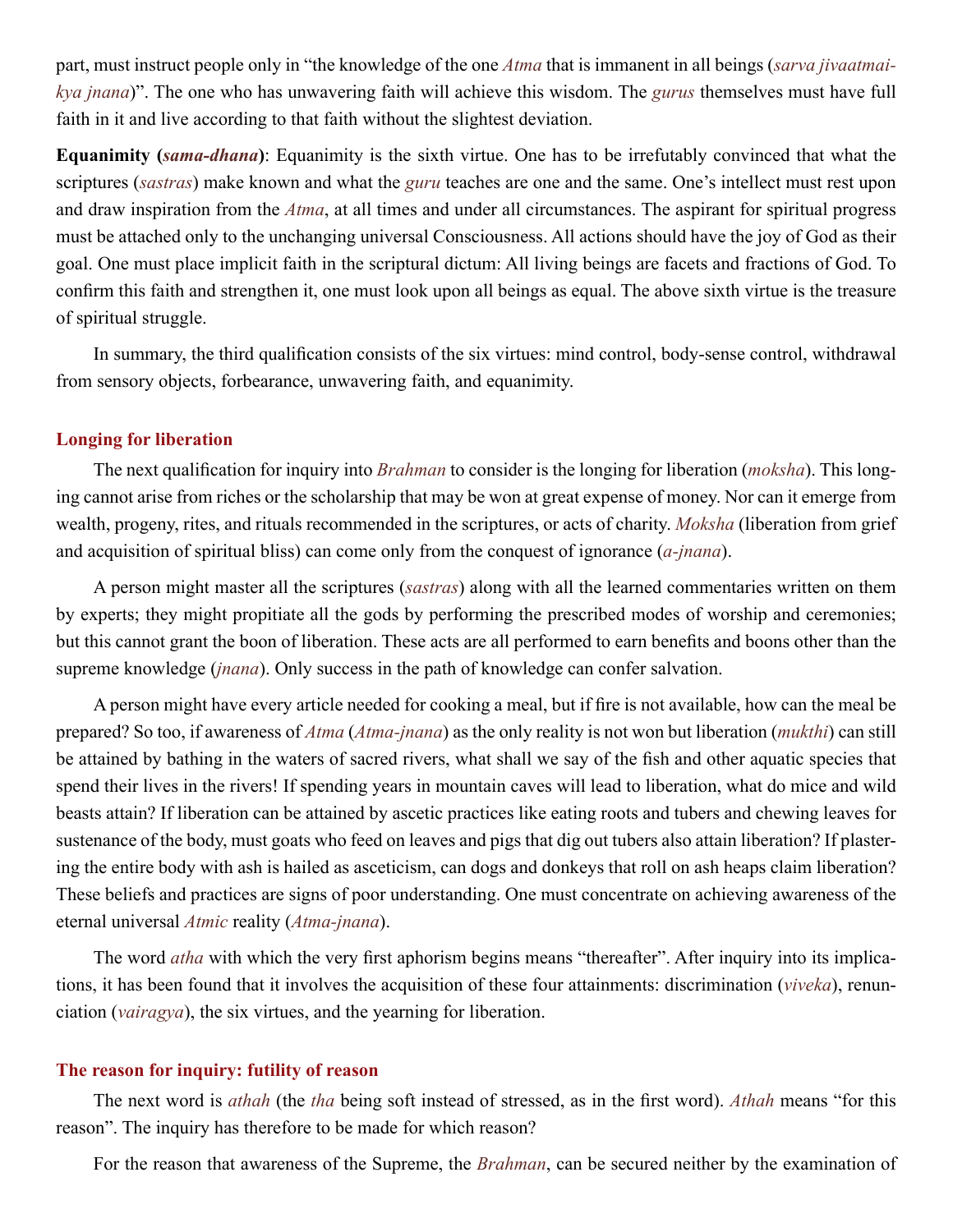the texts of the scriptures nor by the performance of rites and rituals nor through the study of material objects nor by the process of learning from the examples of other people.

Because objects and individuals, rites and activities are transitory, they suffer from decay and destruction. They can at best help the cleansing of the mind, that is all. Activity (*[karma](#page-52-0)*) cannot liberate one from the basic ignorance or award the awareness of the reality as *[Brahman](#page-49-1)*. One has to be conscious of this limitation in order to win the right of inquiry into the mystery of the *[Brahman](#page-49-1)*, the source and core of the cosmos.

This very first aphorism stresses one lesson: The one who devotes life to earn the knowledge of the *[Atma](#page-48-0)* that is their Self must possess holy virtues and must mould their conduct and contacts sacrosanct. For no knowledge can be higher than virtuous character. Character is power, really speaking. For the person who has dedicated their years to the acquisition of higher learning, ever good character is an indispensable qualification. Every religion emphasizes the same need, not as a special credal condition but as the basis of spiritual life and conduct itself. Those who lead lives on these lines can never come to harm. They will be endowed with sacred merit.

#### **The primacy of moral character**

Virtues are the most effective means for purifying the inner consciousness, at all levels, for they prompt the person to discover what to do and how to do it. Only those who have earned good destiny can claim their excellence in discrimination. And, adherence to this determination is the raft that can take one across this ocean of flux and fear (*[bhava sagara](#page-49-6)*). The person of virtues has a place in the region of the liberated. Whatever the residual activity a person has perforce to engage themself in, the impact of that activity will not impinge if the person is one of virtue. The person can merge in *[Brahman](#page-49-1)*, the embodiment of Supreme Bliss.

People may have performed a variety of *[Vedic](#page-59-1)* rites and sacrifices; they might even be expounding the contents of a variety of sacred scriptures that they have mastered; they might be endowed with prosperity, owning vast wealth and heaps of grain; they might teach the *[Vedas](#page-59-2)* and their complementary disciplines with due exposition of meanings. But without moral character, they have no place where *[Brahman](#page-49-1)* is taught or learned. This is the lesson conveyed by this aphorism.

The stage of equanimity so essential for spiritual progress can be gained only when the intellect (*[buddhi](#page-49-3)*) is cleansed of the blot of deluding attachments and involvements. Without that serenity, the intellect cannot proceed on the trail of *[Brahman](#page-49-1)*. Why? "Virtue" is only another name for the "intelligence" that follows the promptings of the *[Atma](#page-48-0)*, the Self that is Reality. Only one who has such virtue can win awareness of *[Atma](#page-48-0)*, the truth. And, once awareness is gained, one can no longer be caught in delusion or desire: one will no longer be touched them.

#### **Renouncing "me" and "mine" attachments**

Desire and bondage to the objects desired and the plans to secure them are attributes of the individualized selves, not of the Self or *[Atma](#page-48-0)* resident in the body. The sense of me and mine and the emotions of lust and anger originate in the body-mind complex. Only when this complex is conquered and outgrown can true virtue emanate and manifest.

The sense of "doer" and "enjoyer", of "agentship", might appear to affect the *[Atma](#page-48-0)*, but they are not part of the genuine nature of the *[Atma](#page-48-0)*. Things get mirrored and produce images, but the mirror is not tarnished or even affected thereby. It remains as clear as it was. So, too, the person of virtue might be subjected to some contaminat-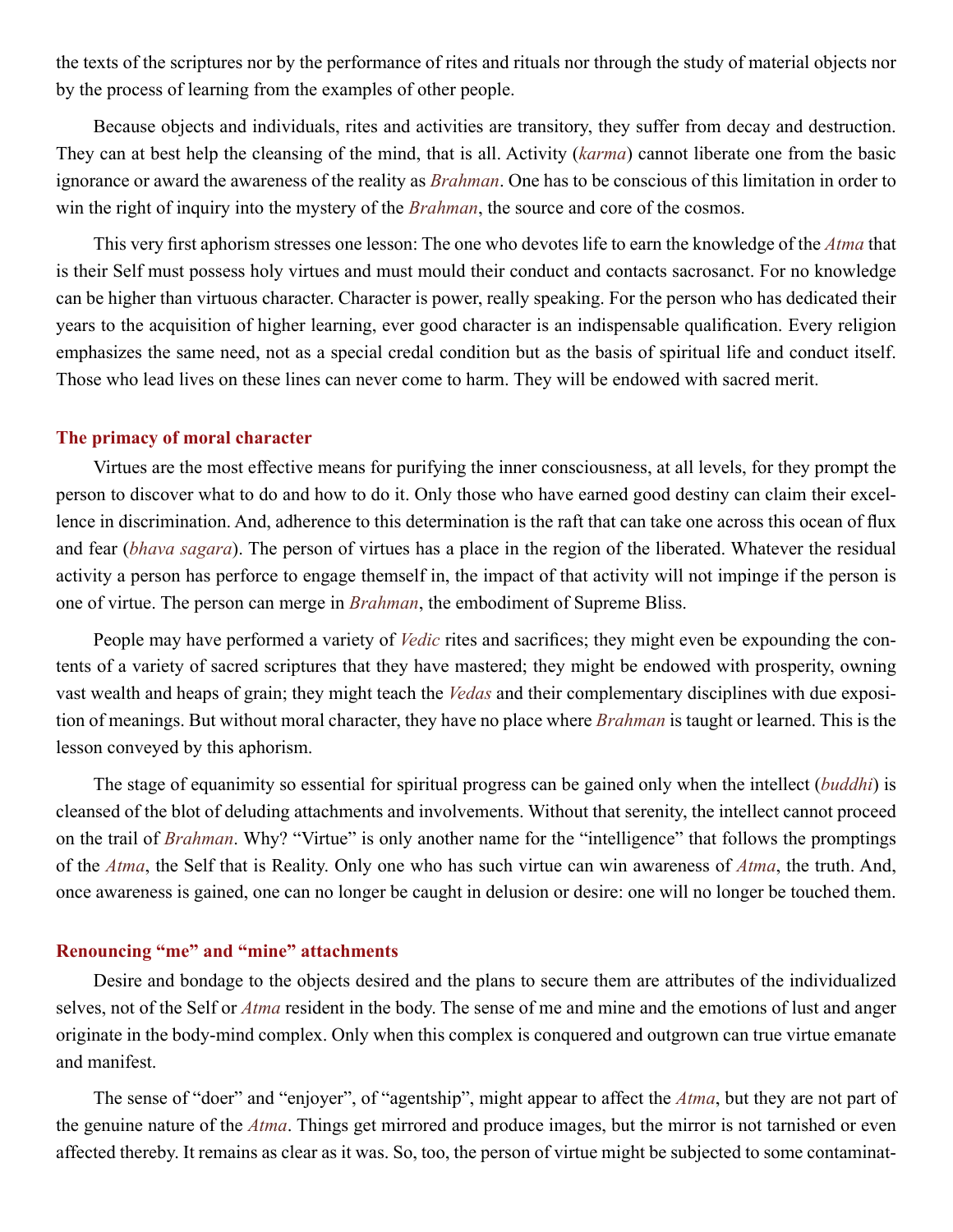ing activities due to a backlog of acts in previous lives, but they cannot mar or obstruct the person's present nature or activities. The individual (*[jivi](#page-51-8)*) has these as genuine, basic attributes: purity, serenity, and joy. The individual is ebullient with these qualities.

A bird in flight in the sky needs two wings; a person moving on the earth below needs two legs to carry the person forward; an aspirant eager to attain the mansion of liberation (*[moksha](#page-53-0)*), the abode of freedom, needs renunciation and wisdom —renunciation of worldly desires and wisdom to become aware of the *[Atma](#page-48-0)*. When a bird has only one wing, it can't rise up into the sky, can it? In the same manner, if one has only renunciation or only wisdom, one cannot attain the supreme Self, *[Brahman](#page-49-1)*. The sense of "mine" is the bond of deluding attachment. How long can one cling to what one fondles as mine? Some day, one has to give up everything and leave, alone and empty handed. This is the inescapable destiny.

One has to give up such assumed relationships and artificial attachments through rigorous analysis of their nature and —give them up as quickly as possible. This is what the world teaches as the lesson of renunciation. Attachment breeds fear and egotism; only the unwise would yield to such worldly fancies. The wise can never bow to the blandishments of objective desire. All is momentary, only momentary. All is transient, very transient. So, the wise seek to identify the everlasting truth and adhere to the immortal virtues that the *[Atma](#page-48-0)* represents. These are the real people of virtue, the candidates worthy of attaining *[Brahman](#page-49-1)*.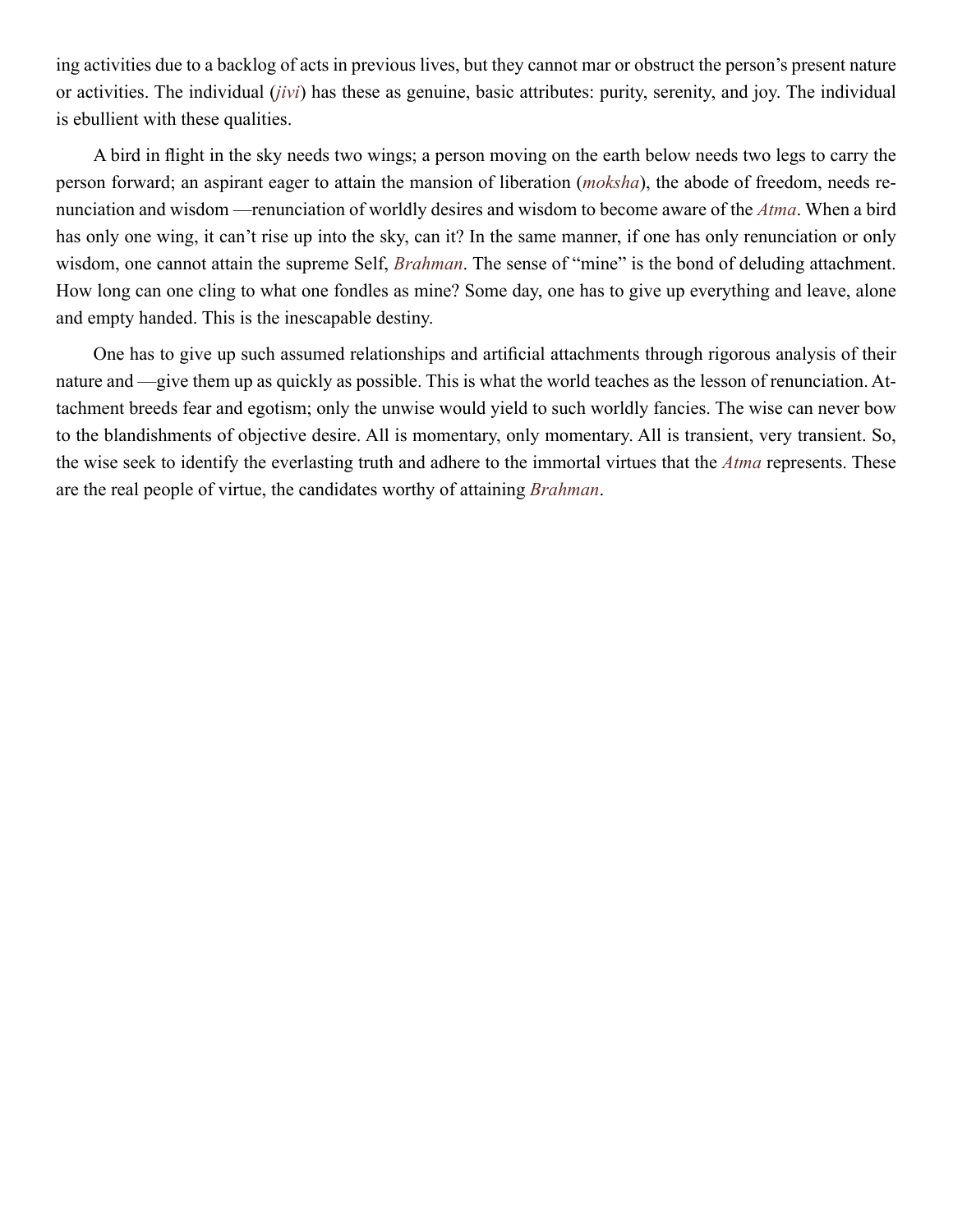## <span id="page-16-0"></span>**2. Brahman is the Cosmic Source, Force, and Support**

## *Janmaadyasya yathah*

This aphorism means: *[Brahman](#page-49-1)* is the source from which the origination, maintenance, and disintegration of the universe emanates. In the aphorism, "That from which (*yathah*)" refers to *Brahman*; "of this (*asya*)" refers to the visible universe (the composite of the five elements, *[prapancha](#page-54-1)*); and "birth, etc. (*janmaadi*)" refers to the origination, maintenance, and disintegration of the universe.

One has to know "That" as *[Brahman](#page-49-1)*, the source of origination, maintenance, and disintegration of this perceptible cosmos. *[Brahman](#page-49-1)* is the entity from whom this creation, this apparently concrete, ever-changing product of the tendency of the mind to visualize, has originated. This creation is maintained as an organization by *[Brah](#page-49-1)[man](#page-49-1)*, in spite of the ever-present flux, and it ultimately subsides or merges in *[Brahman](#page-49-1)* itself. Shouldn't there be One who designs and decides on some sort of control and regulation of this creation? Underlying the three phases of creation mentioned above, one can cognize not only interpenetrating order (*[niyathi](#page-54-2)*) and comprehensive knowledge but also obscuring or deluding power (*[a-jnana-avrithi](#page-47-3)*).

#### **Brahman, the one eternal truth**

We can know a great deal about the nature of the cosmos. But our instrument of knowledge is the human eye, right? Physical sciences have discovered much, but it has all been discovered by the human mind, right? The eye and mind describe and analyze things as they are. But how long do the things exist as now? They are subject to modification each moment. However, in spite of the inescapable change that affects all things, one is aware of a truth or fact that is not affected in the least. That unchanging principle is the basis on which the three phases are manifested. That principle is *[Brahman](#page-49-1)*, the Eternal Base, the Unmoving, the One, the Truth (*[Sathya](#page-57-3)*).

One may hesitate to accept this fact and be involved in doubt, since the basic *[Brahman](#page-49-1)* is not perceived what is actually perceived are forms with attached names, which are in perpetual change.

Consider what happens when a person sees the dry stump of a tree at night: they are afraid it is a ghost or a bizarre human being. It is neither, though it is perceived as either. The reason for this misperception is "darkness". Darkness imposes on something another thing that is not there. In the same manner, the darkness that is spread through false perception (*[maya](#page-53-5)*) veils and renders unnoticeable the Primal Cause, *[Brahman](#page-49-1)*, and imposes the cosmos on It, as a perceptible reality. This deceptive vision is corrected by the awakened consciousness and transmuted into the vision of universal love (*[prema](#page-55-4)*). The cosmos of which the Earth is a part and with which we are embroiled has *[Brahman](#page-49-1)* Itself as its basic cause, just as the stump is the basic cause of the ghost.

Some others declare as the cause or origin of the cosmos such factors as innate nature, order, accident, time, etc. But none of these alone nor all of them together can be the cause, for they are inert, incapable of will or initiative. Even individual selves are bound by the manacles of joy-grief, growth-decay, and birth-death. Each of these alleged origins is dependent and contingent, so they cannot be accepted as the cause or origin of the manifest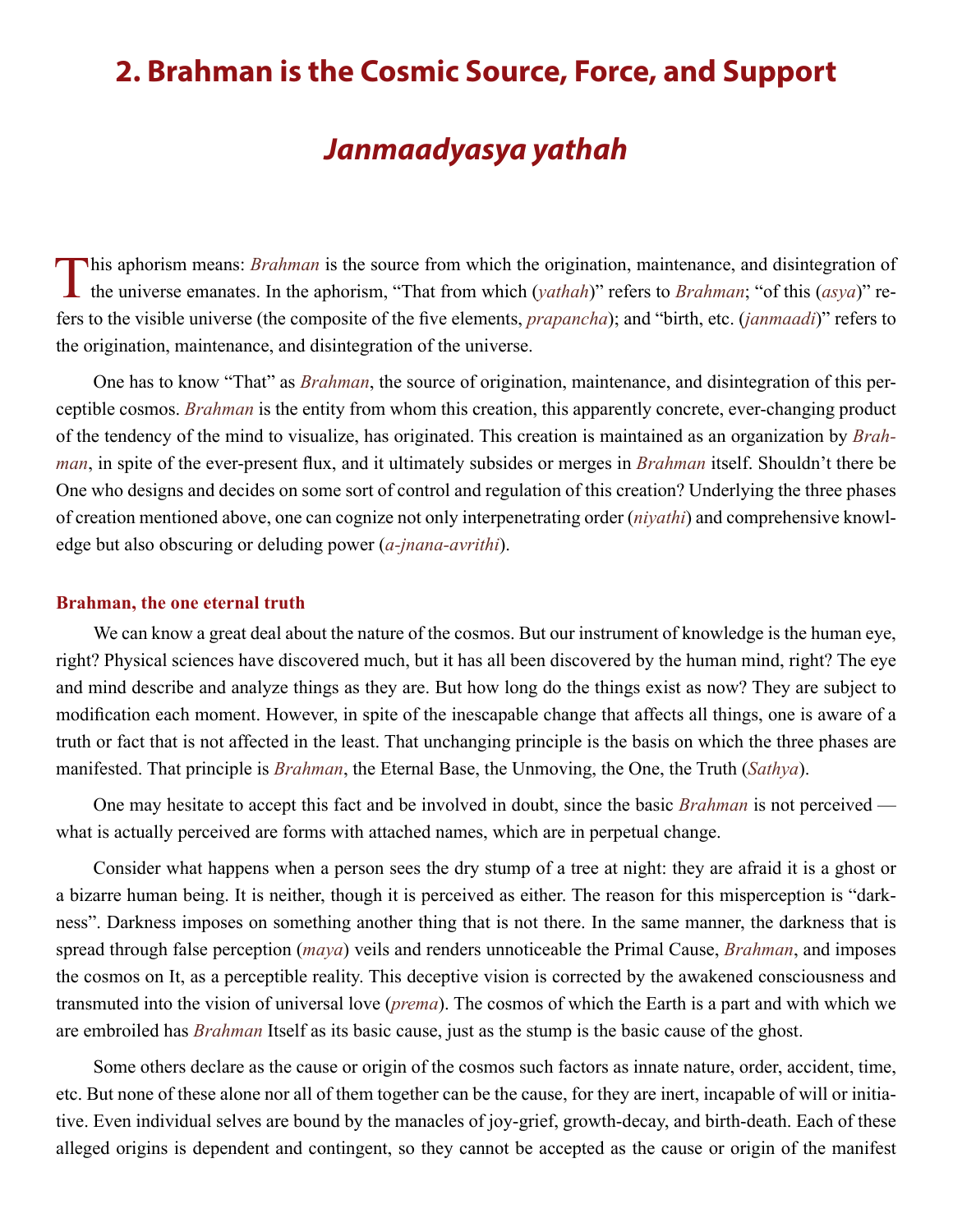world.

#### **Brahman, the cause of all causes**

This aphorism is intended to lead us to the discovery of the genuine basis for all that "is", "was", and "will be". It announces the Supreme Principle as the cause of nature, existence, and the orderly behavior of the universe as well as for its fulfillment. Physics can probe into matter and explain how it is formed, but it cannot probe and discover why it is so formed.

Surely, there should be a cause for each effect or happening. Neither the atom nor the self nor their absence can be reckoned as that cause. The Being (*[Sat](#page-57-7)*) must be beyond both subject and object, cognizer and cognized. But when we have to delineate the unlimited Being or *[Brahman](#page-49-1)*, it becomes necessary to use words in current usage, such as Creator, Lord, Providence, God, and *[Brahman](#page-49-1)*.

When the inquiry into cause and effect is made from the point of view of the cosmos, we reach the conclusion that God is the cause and the cosmos (*[jagath](#page-51-3)*) is the effect. When the distinction between subject and object is transcended, we become aware that it is all pure Consciousness or *[Brahman](#page-49-1)*, visualized both as the primary absolute unlimited entity and as its subsidiary creative aspect. The word "That" invokes *[Brahman](#page-49-1)* as well as the cosmos and the mergence in *[Brahman](#page-49-1)*. It is illusion (*[maya](#page-53-5)*) that causes the delusion that one originates from the other.

Some contend that the two —illusion and *[Brahman](#page-49-1)*— are the twin causes of the cosmos. Still others assert that illusion is solely responsible. Others assert that the universe is a manifestation of [Vishnu](#page-59-4) and that it has its being in [Vishnu](#page-59-4) Himself. They declare that the emergence, subsistence, and merging of the universe are all caused by [Vishnu.](#page-59-4)

#### **Five natural or derived features**

Of course, nothing in the universe can be made without a maker. What, then, must be the nature of the maker of the cosmos? The maker must have limitless power, unbounded glory, and perfect omniscience. It is not possible for everyone to visualize such a phenomenon, though it is the very fulfillment of the purpose of each one's life! However, it can be conceived and confirmed by two characteristics: derivative (*[thatastha](#page-58-11)*) and true nature (*[swa](#page-57-8)[rupa](#page-57-8)*). The derivative is the temporary time-bounded indication. It cannot confer a correct picture or view but can only reveal signs and glimpses, off and on. True nature means the very reality of the illumination of intuitive wisdom. It reveals the immanent and the transcendent, the limitless source of all.

Every entity, article, or thing in the universe has five qualities: Is-ness, luminescence or recognisability, dearness or utility, form, and name. First, "is-ness" is the feature of all that is. Second, the thing that is known to us is capable of being known to us because it shines; it is luminescent; it has the power to enter our consciousness. Third, everything is capable of being used or benefitted from and therefore becomes dear and attractive.

The other two features, name and form, do change and can be modified. All things seem to undergo some transformation or other and often assume again the original form. They are apparent alterations of the basic entities, which always have the first three features. Name and form are superimpositions on the basic reality of "isness", "illumination", and "joy".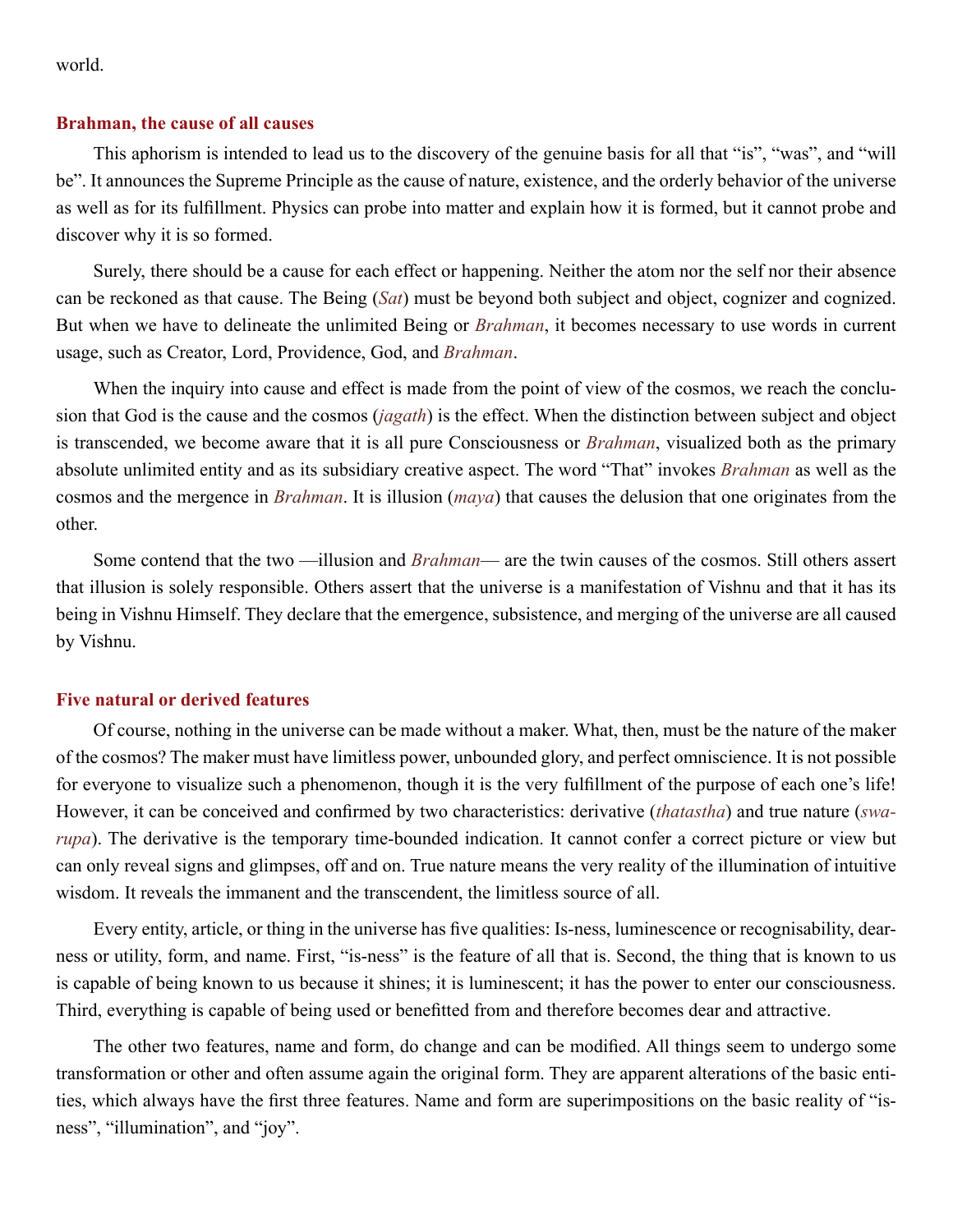#### **He who realises Brahman is Brahman Itself**

The Divine is the base —and is also the superstructure. The beads are many, but the interconnecting, integrating string of the rosary is one. So also for the entire world of living beings; God, the permanent, omnipresent *[Parabrahman](#page-54-3)*, the Supreme Divine Consciousness, is the base. "I am God (*[soham](#page-57-9)*)", "He is I", "I am that", all these axioms indicate that even those that differentiate themselves under names and forms are in fact God Himself. This is why the *[Vedas](#page-59-2)* proclaim, "He who realises *[Brahman](#page-49-1)* is verily *[Brahman](#page-49-1)* Itself (*Brahmavith Brahmaiva Bhavathi*)". This awareness is the awareness of the reality.

The bubble born of water floats in it and bursts to become one with it. All the visible objective worlds are like the bubbles emanating from the vast ocean of Divinity, *[Brahman](#page-49-1)*. They are on the water and are sustained by water. How else can they arise and exist? Finally, they merge and disappear in water itself. For their origination, subsistence, and mergence, they depend only on water. Water is one; bubbles are plentiful. Water is real; bubbles are appearances. Water is the basis; bubbles are delusive forms of the same imposed on it.

#### **The mystery of the universe**

One is struck with wonder at this wonderful manifestation. In the ancient eras of time and in the far corners of space, the mystery of life emerged from the inert unconscious tangle of nature and proliferated into people and God-people. This fact is known to all and cognizable by all. But can the low be posited as the cause of the high? The low can be the cause only of the low. We can say that the inert can at best be the cause of the mind, which also is part of the body complex, but only the Divine Will can be the cause of all creation, which has the five features already mentioned. No one can explain otherwise how the complex mind arose and got established .

The theory is that all events in the universe follow certain laws and norms. It is not always self-evident, but physics tends to prove that it is quite feasible.

The first aphorism indicates the Universal Supreme called *[Brahman](#page-49-1)*. This second describes the same *[Brah](#page-49-1)[man](#page-49-1)* in another form through another facet. The first aphorism lays down truth, spiritual wisdom, and freedom (*[sathya](#page-57-3)*, *[jnana](#page-51-2)*, and *[swa-tantra](#page-57-10)*). The second lays down the creative aspect of *[Brahman](#page-49-1)* and declares that the aspect cannot be limited to this particular cosmos.

#### **The path of righteousness**

Each has its own *[dharma](#page-50-0)* or innate specialty, individuality, or love characteristics. This rule applies equally to blades of grass and the stars. The cosmos is not one continuous flux. It progresses persistently toward achieving a totality in the qualities and circumstances. One can also transform oneself from the present status through self effort and discrimination. The moral forces permeating the cosmos will certainly promote our achievement. But people are too immersed in the all-pervasive delusion to take advantage of these and elevate themselves. They are not aware of the path of peace and harmony in the world. They are not able to hold on to the good and avoid the bad. They can't establish themselves in the *[dharmic](#page-50-5)* path.

"That" from which the birth, etc. of "this"; "That" from which the manifested cosmos emanated, with its moving and unmoving entities; "That" which prompts, promotes and fosters their progress; "That" in which they ultimately merge —know "That" as *[Brahman](#page-49-1)*.

The *[Taithiriya Upanishad](#page-57-11)* announces: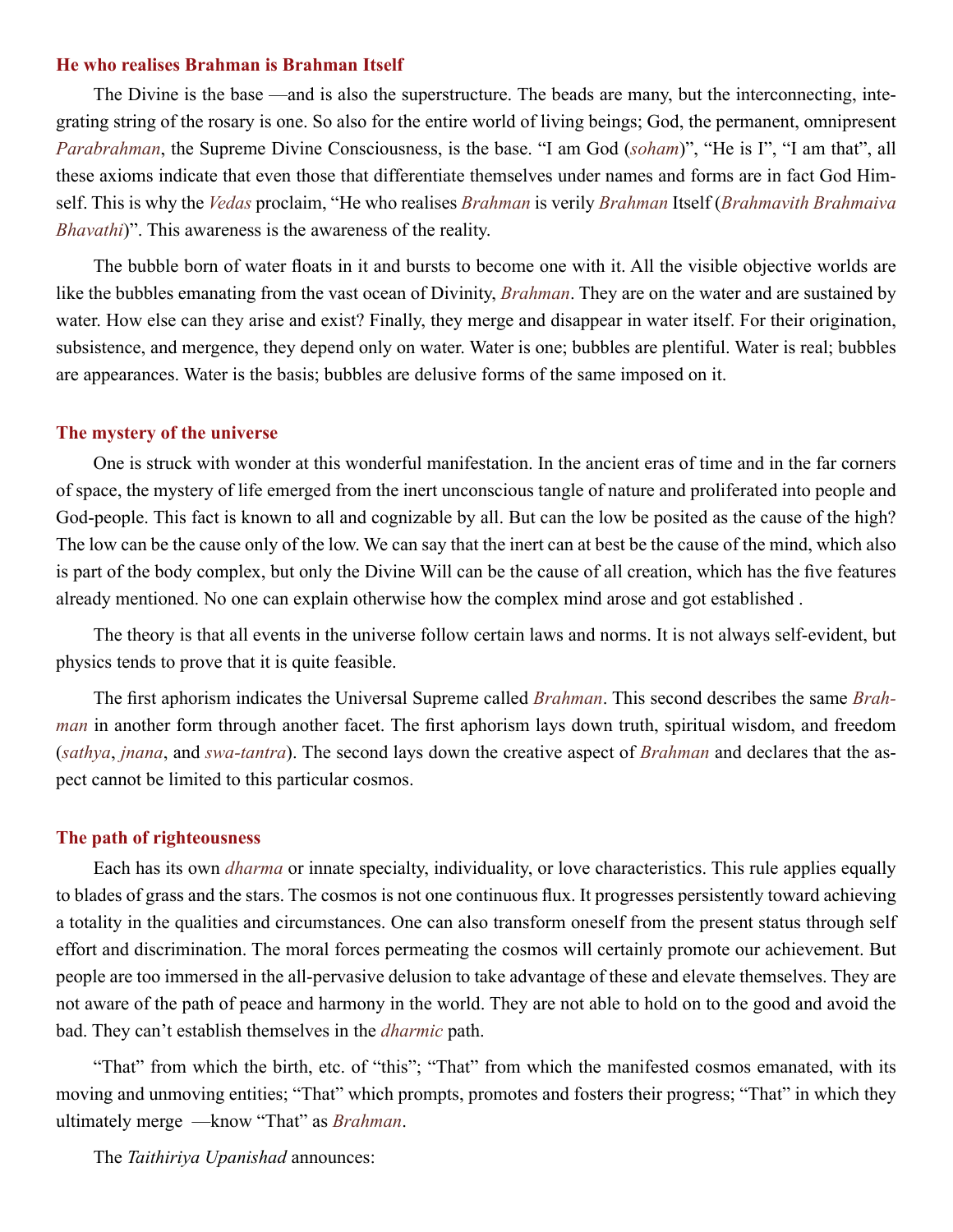From which they are born, by which they live, and into which they dissolve —that is *[Brahman](#page-49-1)*.

*Yatho vaa imaani bhoothaani jaayanthe, yena jaathaani jeevanthi, yath prayanthyabhi samvishanthi, Thad viji-jnaasasva Thad Brahmethi*.

#### **Contending theories of the cosmos**

Among the monists (*[a-dwaithins](#page-47-4)*) who posit *[Brahman](#page-49-1)* thus, there are vast differences and deep conflicts of opinion regarding the causation of the cosmos. Some hold that *[Brahman](#page-49-1)* is the cause. Others assert that it is caused by the play of delusion (*[maya](#page-53-5)*). Others ascribe it to the operation of both *[Brahman](#page-49-1)* and delusion. A few others declare that it originated from, merges in, and is protected by [Vishnu](#page-59-4) alone. Some declare that the statement about *[Brahman](#page-49-1)* is only indicative, a clue to realise the principle behind the cosmos, so to say. *[Brahman](#page-49-1)* has endless facets and faculties, and causing creation, preserving the created, and subsuming it into Itself are clues to glimpse It.

Others believe that the mind is the cause of creation, since matter and all the five elements are mere structures projected by the mind, and that the mind itself is a transmutation of the inert nature (*[prakriti](#page-54-4)*). The working of the mind defies explanation. There is a Supreme Consciousness, and it has caused this creation. These are all guesses or theories framed through their intellectual sharpness by various thinkers.

Scientists have investigated in their own ways and reached diverse conclusions. They explain that time was the cause of the origin of the cosmos and that time sustains and subsumes it through integration and disintegration. So, all is the effect and is controlled by time. A few ascribe the entire process to the inner nature of things and its urge toward unfolding. Each thing manifests its genuine nature in its own manner and time. For example, a mango seed when planted results only in a mango tree. From the womb of a tiger, only a tiger cub can emerge, not a baby goat.

Thus, we find that from very ancient times, varieties of contending theories were propounded on the origin of creation. Nevertheless, everyone has failed to define and declare exactly what the cause is.

#### **God, the Supreme Maker, Master of the Universe**

The cosmos is a magnificent wonder, a source of continuous amazement. It cannot but impress one as a supreme marvel, whoever one may be. When an object has to be made, we know we need someone with the skill, intelligence, and power to make it. Without a maker, nothing can be made. Therefore, how could these visible objects —the sun, moon, stars, and constellations— move and behave as they do without a designer, a maker, a master? Can they yield to any ordinary power? No. After observing the objects designed and made with such mighty capabilities, intelligent people can easily infer how immeasurable the power of the Maker Himself must be.

Look at the marvelous variety in creation. No one thing is the same as another; no one person resembles another. This can only be the sport (*[leela](#page-52-5)*) of the phenomenon with limitless glory: God. Anyone can understand that no lesser power could be the source. On the basis of the mystery that inheres in creation, one can easily infer the Almighty Power that created it. Those who are incapable of unraveling the mystery of the created can never unravel the nature of the Creator.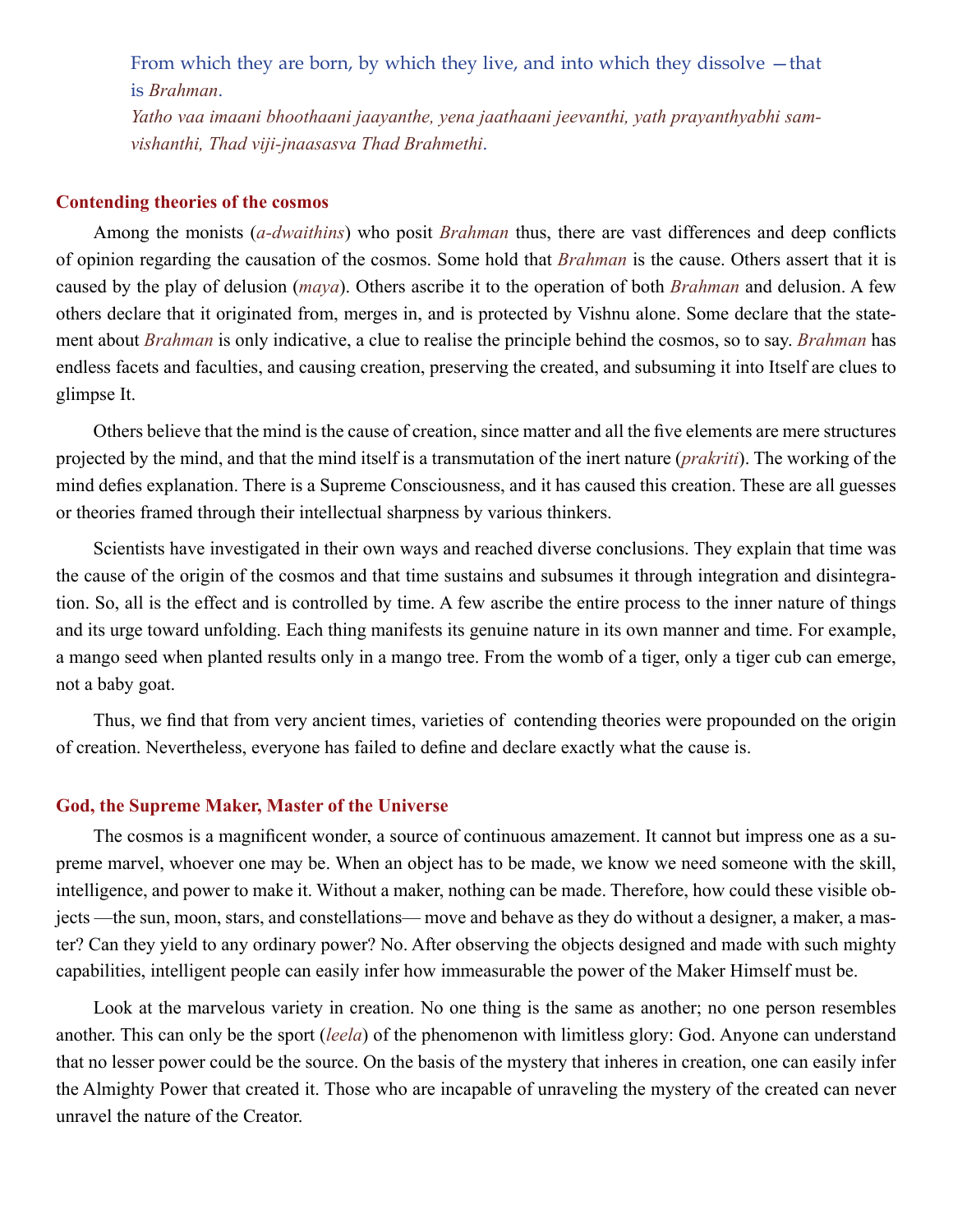#### **The cosmos, a manifestation of Divine Will**

Creation or the cosmos is the manifestation of the will latent in *[Brahman](#page-49-1)*. All this is God's will (*[sankalpa](#page-56-6)*) or plan. The theorists who frame and propagate the other explanations mentioned above are only wasting their time; arguments, and counter-arguments are mere barren exercises. Or they can be pronounced as exhibitions of the scholarship of pundits or intellectual gymnastics of the learned. They cannot satisfy the yearnings of those whose minds are pure and whose consciousness is clarified.

Everything is caused by the Divine Will —this is the firm belief of theists. Each one decides this issue from their own level of awareness, and the aphorisms mention these varied points of view and consider their validity. Birds fly to heights proportional to the power of their wings. So too, these thinkers gave their explanations on the creation, continuance, and collapse of the cosmos on the basis of their faith and intelligence.

#### **Indicative signs inadequate to describe Godhead**

But as evidence or proof in this inquiry, at best, one can depend only upon indicative characteristics, which cannot take us far. Only the genuine characteristics can reveal the truth. They are: truth, spiritual wisdom, unlimitedness (*[sathya](#page-57-3)*, *[jnana](#page-51-2)*, *[an-antha](#page-47-5)*). The genuine nature of *[Brahman](#page-49-1)* is truth, the Eternal IS. It is the Universal Consciousness (*[jnana](#page-51-2)*). It is everlasting, beyond time and space. Moreover, these characteristics are immanent in every entity, living or non-living, in the universe.

Indicative proofs are temporary signs by which one can identify some other thing or person one desires to know. For example, when the moon is just a little arc in the sky and one desires to see it, a person indicates it by pointing a finger toward it. Or, when one desires to look at a particular star, a person says, "There, just above that branch of this tree." The moon is far away, and the star is much farther. At the moment one expressed this yearning, it could be seen just above the branch, but that is only a temporary location. Soon, the location changes. The finger can no longer be correct, for the star or moon moves across the sky.

#### **Never-changing quality of Godhead**

The genuine characteristic never undergoes change. It abides in all. The form may suffer change; the name may change; times may change; the space it occupies may change. But the core of truth will not change. That core is denoted as existence, luminescence, attractiveness (*[asthi](#page-48-4)*, *bhathi*, *[priyam](#page-48-4)*) in *[Vedanta](#page-59-0)* texts. The thing is, it exists. Existence is the unchanging truth. It may change its form and name, in time and space, but the "is-ness" is genuine. It makes itself known as existing, through the native characteristic of luminosity or capacity to attract our awareness and confer knowledge. We can know it because it has luminescence; all things we know have this innate characteristic. Each thing also has the characteristic of likability, the capacity to invoke attachment and love as a result of usability.

The above three together are the nature of God. On these three as the basis, forms are constructed by the mind, and names for the forms follow. But the forms and names undergo change. They are therefore designated as relative realities (*[maya](#page-53-5)*), temporary superimpositions on the basic Truth. The Supreme *[Atma](#page-48-0)*, the one Omniself, is the basis on which everything with form and name is imposed. The appearance of form and name on the Real is due to the operation of the illusion (*[maya](#page-53-5)*) principle.

Name and form, which are structures raised by the mind on the basis of *[Brahman](#page-49-1)*, are to be considered as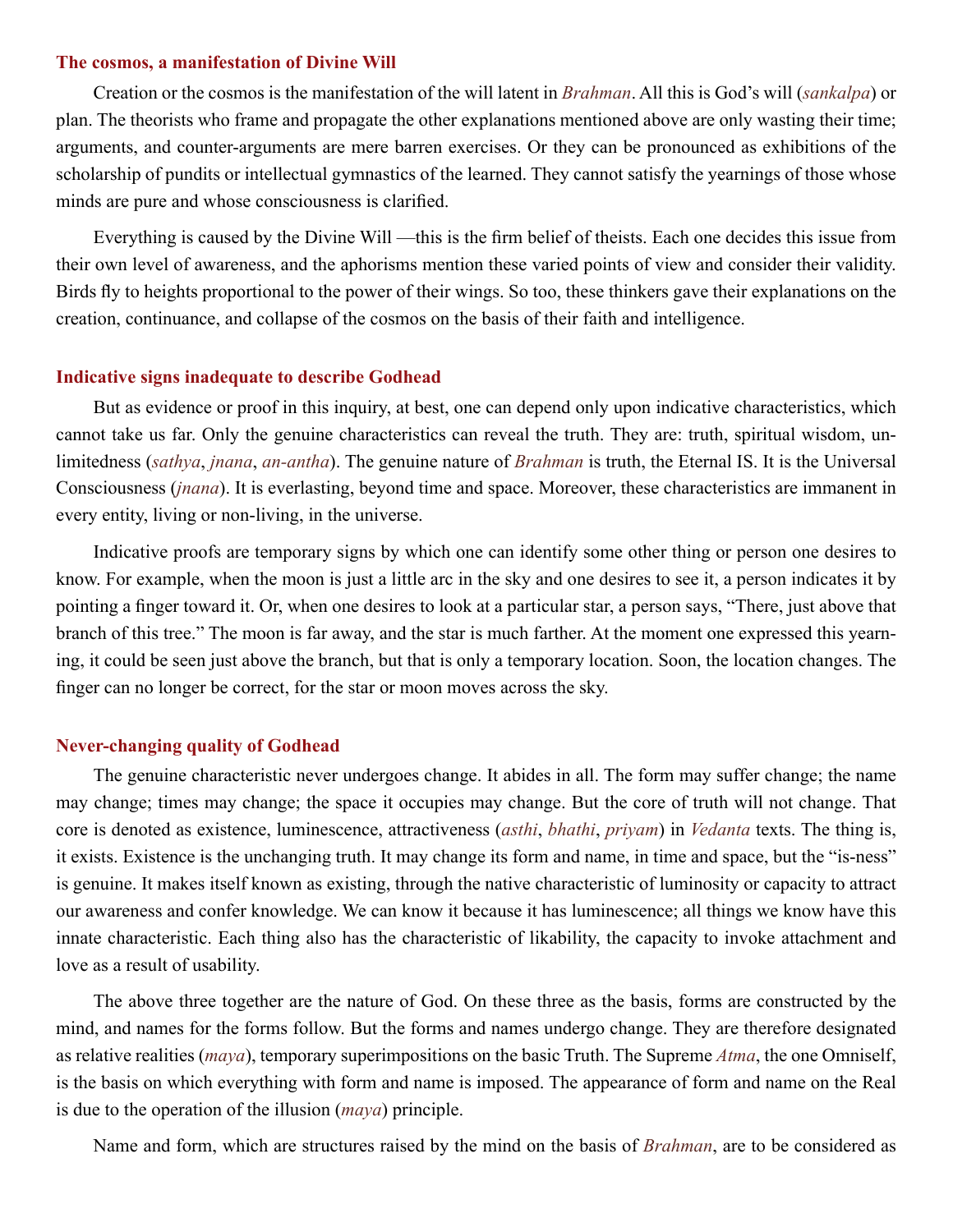indicative proofs for the Truth on which they arise and disappear. *[Brahman](#page-49-1)* can be known only when the basic characteristics are known. Once *[Brahman](#page-49-1)* is known, the awareness makes the person who is aware *[Brahman](#page-49-1)* itself (*Brahmavid Brahmaiva bhavathi*). This assurance is given by the sacred ancient wisdom (*[sruthi](#page-57-2)*), the *[Vedas](#page-59-2)*. In truth, the basis as well as the entities resting on it, the appearance and the Real, are both divine and caused by *[Brahman](#page-49-1)*. So, if this is established in one's knowledge by inquiry into *[Brahman](#page-49-1)*, life fulfills itself.

#### **God is first, humans last**

Being, spiritual wisdom, eternity (*[sathyam](#page-57-3)*, *[jnanam](#page-51-2)*, *[an-antham](#page-47-5)*) —*[Brahman](#page-49-1)* rests on this tripod. Awareness of *[Brahman](#page-49-1)* is awareness of Truth; knowledge of *[Brahman](#page-49-1)* is the supreme knowledge; it is unlimited, endless.

From *[Brahman](#page-49-1)* emanated space (*[akasa](#page-47-6)*), the sky; from sky, air (*[vayu](#page-59-7)*); from air, fire (*[agni](#page-47-7)*); from fire, water (*[jala](#page-51-9)*); from water, earth (*[prithvi](#page-55-5)*). From the earth grew life-giving plants; from plants, food; and from food, people, humans. The process of projection happened in this sequence. *[Brahman](#page-49-1)* first, people last. So, human beings and *[Brahman](#page-49-1)* are closely related.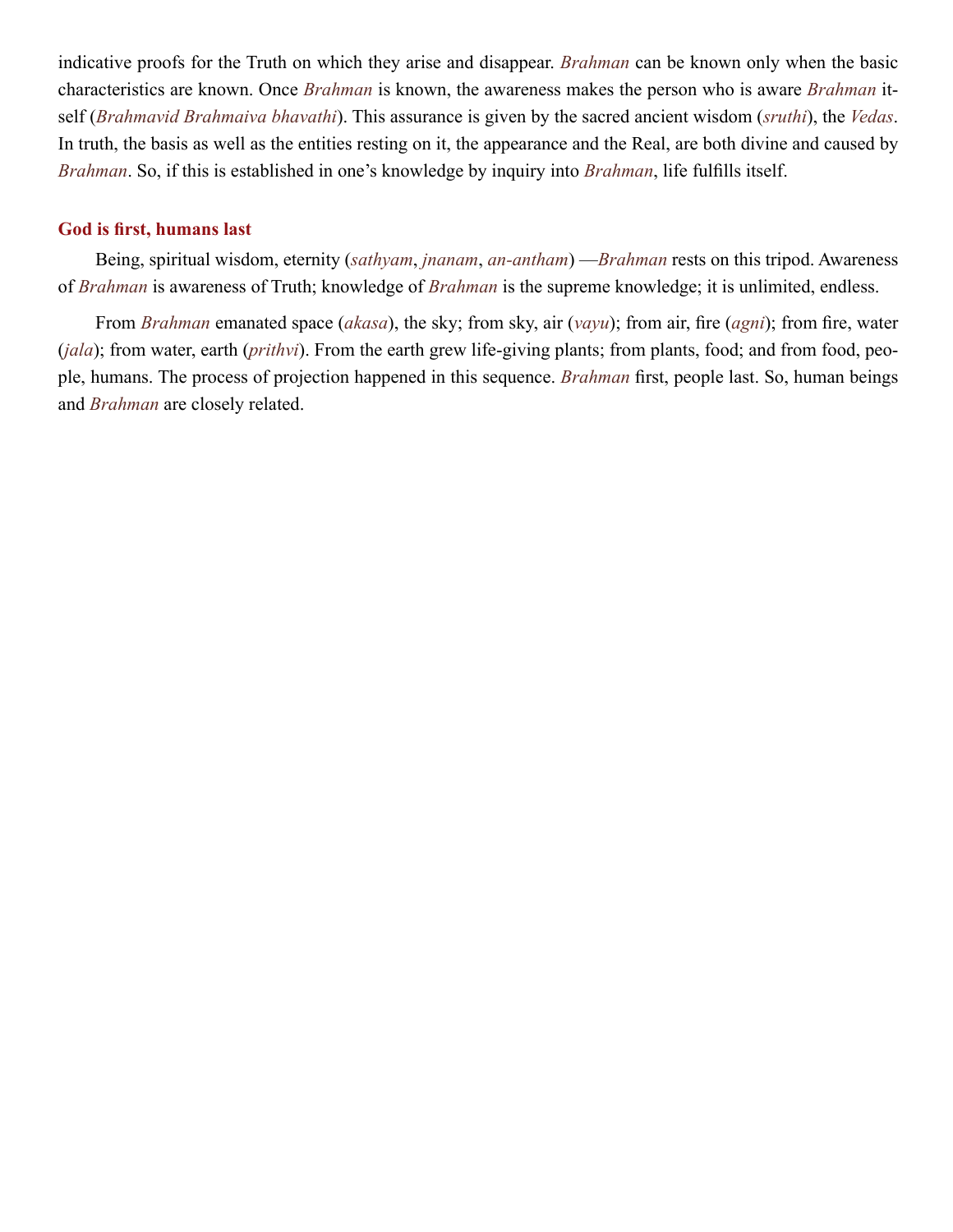# <span id="page-22-0"></span>**3. Brahman is the source of all knowledge**

## *Sastra yonithwaath*

The scriptures are expressions of the truth acquired by sages while delving into the Reality. The words ema-<br>nated from the inhalations and exhalations of the divine Breath. They were heard from no embodied entity; they did not arise out of anyone's imagination. Hence, they are described as impersonal (*[a-pourusheya](#page-48-5)*) and eternal. From whom did they originate? From *[Brahman](#page-49-1)* alone.

*[Veda](#page-59-8)* means knowledge; it always "is". It has no beginning, no end. It is referred to as "without end (*[an](#page-47-5)[antha](#page-47-5)*)", for it is sound —sacred, sustaining, salutary sound. It is experienceable only; it cannot be limited or communicated. So, it is a marvel, an unprecedented phase of personal experience for each one. Since *[Brahman](#page-49-1)* is the source of such knowledge, it is extolled as All-knowing, All-mighty, and All-pervading.

#### **The Vedas, originating in Brahman, reveal It**

 "*[Brahman](#page-49-1)* is the source of the scriptures and is therefore all-knowing." This aphorism conveys the meaning that the *[Vedic](#page-59-1)* scriptures have to be resorted to in order to know *[Brahman](#page-49-1)*, that only they can reveal *[Brahman](#page-49-1)*, and that all *[Vedas](#page-59-2)* lead people to the same knowledge. Also, the scriptures derive their validity through *[Brahman](#page-49-1)* and their value from *[Brahman](#page-49-1)*, for *[Brahman](#page-49-1)* is the very source of the illumination they contain and confer. Only the Omniscient One can be the source of the *[Vedas](#page-59-2)*. Only the scriptures can liberate people, through the illumination named knowledge. They regulate one's life and foster it, guarding it from grief. The *[Vedas](#page-59-2)* offer comforting counsel; they deal with people affectionately and lead them forward, for they are received through venerable personages who attained the highest knowledge, *[Brahman](#page-49-1)*.

*[Brahman](#page-49-1)* can't be comprehended by means of proofs or arguments. It is beyond reason and calculation, unmeasurable, indefinable. It cannot be pronounced as being such or so, for this reason or that. It is immeasurable by time and space. The scriptures are the proof.

The usual proofs for truth are direct perception (*[pratyaksha](#page-55-6)*) and inferential perception (*[anumaana](#page-48-6)*). But *[Brahman](#page-49-1)* cannot be cognized by these two means. The sages experienced it and expressed it in the scriptures. The Word (*[sabda](#page-56-7)*) is the firmest proof.

#### **The Vedas teach constant thought of God**

"*[Sastra](#page-56-0)* (scripture)" means that which brings to memory what has been forgotten. *[Brahman](#page-49-1)* is the very selfness of every person. The scriptural directives or counselors direct and counsel everyone. People yield to delusion and become one with the darkness caused by false values and attachment to the unreal, the "me" and "mine". But scripture is the mother; she does not give up. She persists and pursues; she reminds people of their goal in order to ensure that they will be saved.

Hence, the above aphorism declares that the scriptures are to be considered as the cause of the awareness of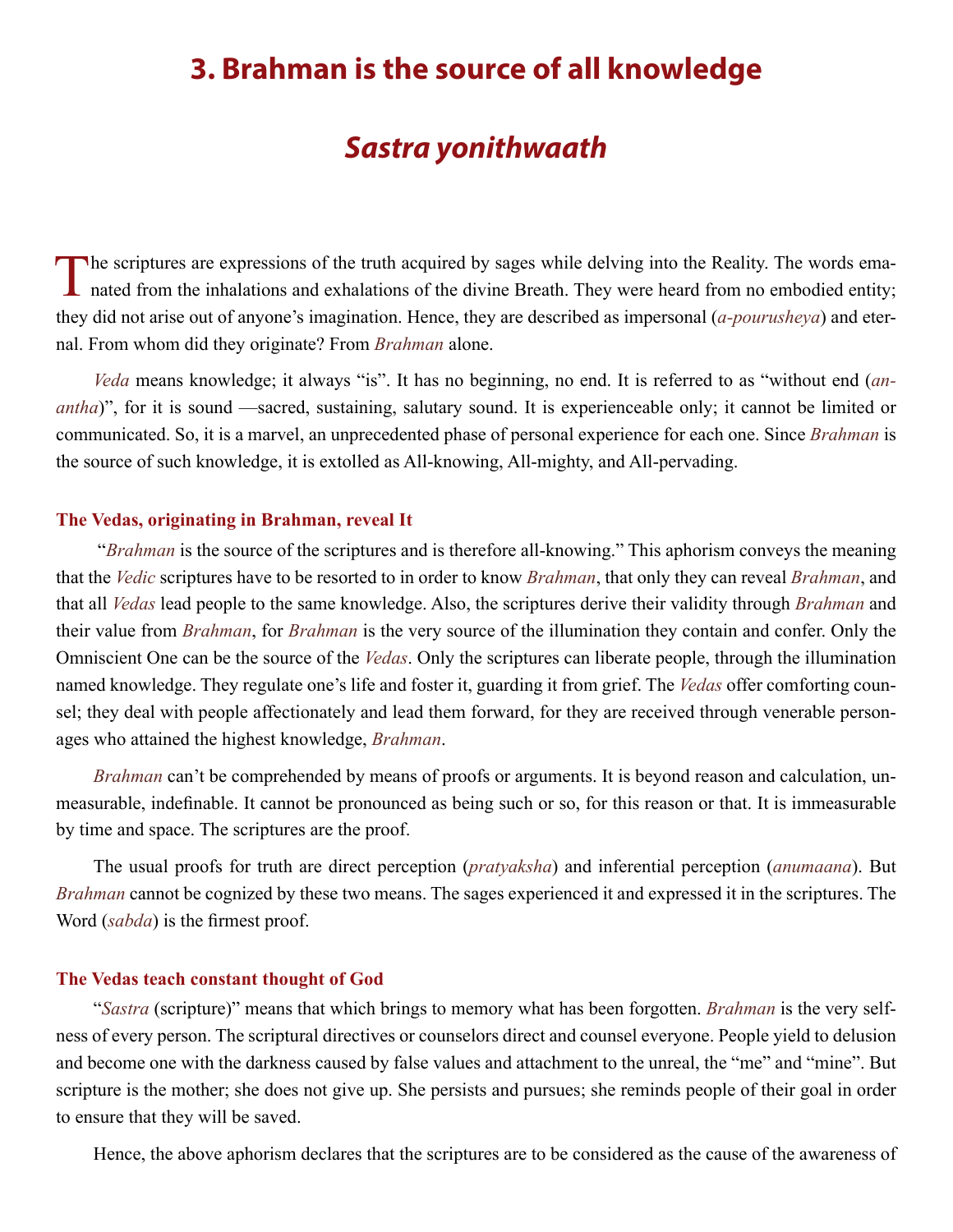the incomprehensible, immeasurable, inexpressible *[Brahman](#page-49-1)*. The scriptures are numberless, and a lifetime is too short. Aspirants are plenty; doubts and hesitations are numerous; steadfastness is meager. As a result, no one can claim full mastery.

Of course, one need not drink the entire ocean to know its taste; one drop on the tongue is enough. Similarly, it is impossible to understand all the contents of the scriptures. But it is enough to grasp the important lesson that is elaborated and put it into practice. This lesson is: constant thought of God.

#### **Prahlada's unflinching faith in God**

When [Prahlada](#page-54-5)'s father, [Hiranyakasipu](#page-51-10), drew him near and fondly asked the boy to repeat what he had learned from his teacher. [Prahlada](#page-54-5) replied, "I learned the secret essence of all learning." The father was glad and asked him, "Tell me the essential thing that you have mastered." [Prahlada](#page-54-5) said, "Father! He who illumines everything, He who finally absorbs everything with Himself, is the ONE, [Narayana](#page-53-6). Having Him always in mind and experiencing the bliss thereof awards fulfillment to all." The boy uttered the name [Narayana,](#page-53-6) which the father abhorred! He didn't stop with that. "Father! You conquered the entire world, but you failed to conquer your senses. How then can you receive grace from [Narayana?](#page-53-6) These material skills and worldly achievements are hollow possessions. The knowledge and experience of the ONE (*[Brahma-vidya](#page-49-7)*), that alone is to be pursued."

#### **Bliss is the core of five vital sheaths**

It is an arduous process for people to become aware of the ONE that is their core. People are of the essence of food. The gross body is the product of the food consumed. But in people there is a subtler force, an inner vibration named vital air (*[prana](#page-54-6)*). The mind (*[manas](#page-53-2)*) within is subtler still, and deeper and subtlet than the mind is the intellect (*[vijnana](#page-59-9)*). Beyond the intellect, people have in them the subtlest sheath of spiritual bliss (*[ananda](#page-47-2)*). When people delve into this spiritual bliss region, they can experience the reality, the *[Brahman](#page-49-1)*, the ONE. That awareness is indeed the most desirable.

In the *Brighu* section of the *[Taithiriya Upanishad](#page-57-11)*, which comes after the Bliss-of-*[Brahman](#page-49-1)* section, is the story of [Brighu,](#page-49-8) son of Varuna. While teaching [Brighu](#page-49-8) the *[Brahman](#page-49-1)* phenomenon, [Varuna](#page-59-10) says, "Son! *[Brahman](#page-49-1)* cannot be seen through the eyes. Know that *[Brahman](#page-49-1)* is that which enables the eyes to see and the ears to hear. He can be known only through extreme yearning in a cleansed mind and concentrated thought. No other means can help."

He added, "Dear [Brighu](#page-49-8)! Know that everything in the universe originates from *[Brahman](#page-49-1)*, exists in *[Brahman](#page-49-1)*, unfolds through *[Brahman](#page-49-1)*, and merges in *[Brahman](#page-49-1)* alone. Discover it yourself through concentrated spiritual practice." The father gave him only these indications, before directing him to enter upon spiritual exercises that would ultimately reveal the truth.

With full faith in the words of his father, [Brighu](#page-49-8) engaged in concentrated spiritual practice. The process of self-control and self-inquiry raised his consciousness, and he believed what he understood at that stage as *[Brah](#page-49-1)[man](#page-49-1)* and decided that food was *[Brahman](#page-49-1)*! When he declared what he had come to know, his father, [Varuna](#page-59-10), told him that his answer was not right.

So, [Brighu](#page-49-8) continued the spiritual practices and found out that vital air (*[prana](#page-54-6)*) was *[Brahman](#page-49-1)*, since without vital air, other things are vain. Vital air causes life, promotes life, and puts an end to life. But his father also pro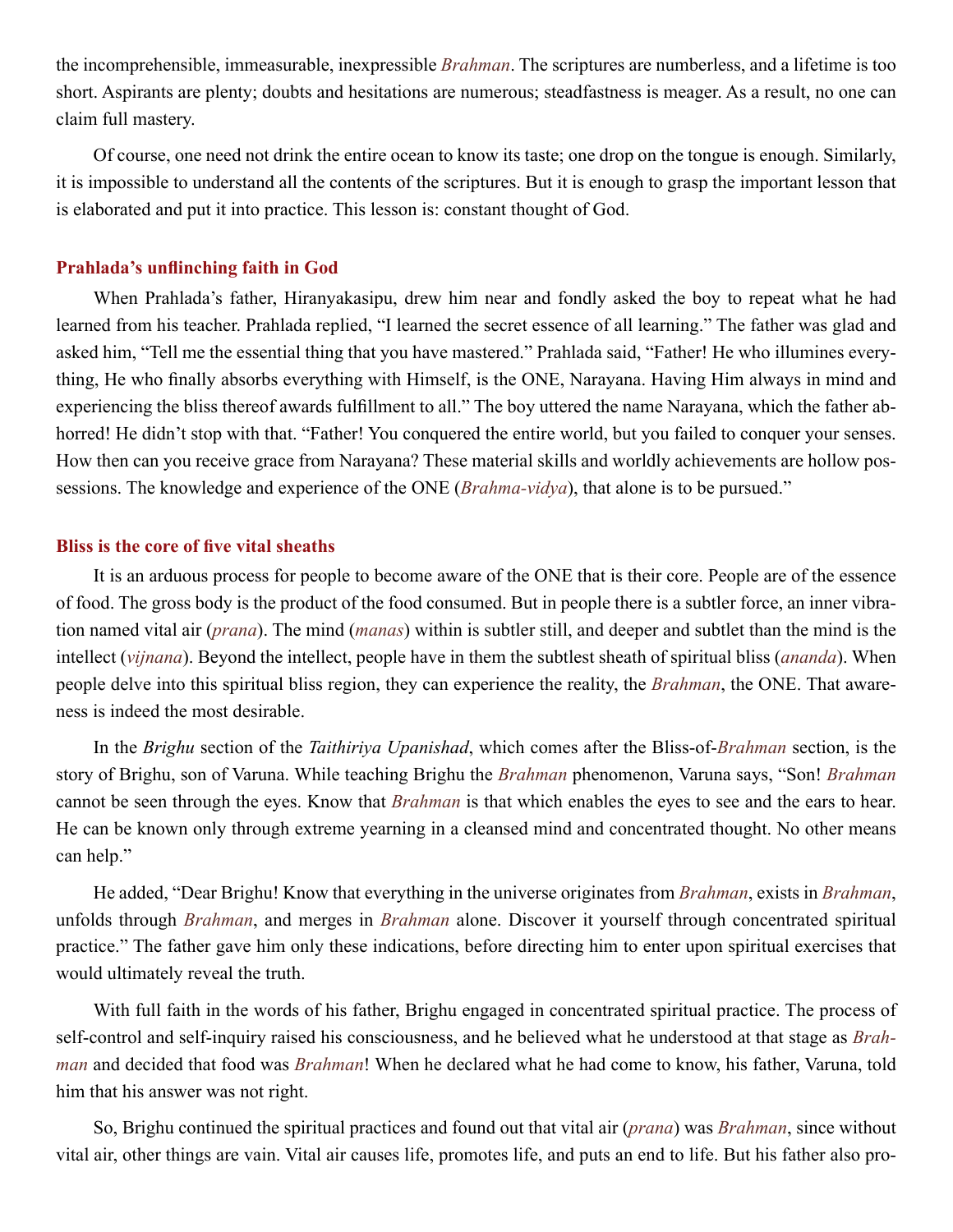nounced this inference wrong and sent him again for further spiritual practice.

In this manner, [Brighu](#page-49-8) had a third period of austerity when he came upon mind (*[manas](#page-53-2)*) as *[Brahman](#page-49-1)*, and later a fourth, when he revised that conclusion and believed that it was spiritual wisdom (*[vijnana](#page-59-9)*). At last, after undergoing a fifth course of spiritual practices, he became aware that spiritual bliss (*[ananda](#page-47-2)*) was *[Brahman](#page-49-1)*. He stayed in the bliss of that awareness and never more proceeded to his father. The father sought [Brighu](#page-49-8) and congratulated him, who had cast the world away from his memory. He said "Son! You have merged in that vision."

#### **Spiritual bliss is Brahman signified by Om**

One starts life as a creature of food (*[anna](#page-47-8)*), but one has to march on to the goal of an embodiment of spiritual bliss (*[ananda](#page-47-2)*). Not humanity alone, but every living being starts on food and yearns to reach the peak of spiritual bliss. All efforts, all undertakings are directed to the acquisition of spiritual bliss. All are born in spiritual bliss, will live for it, and will die in order to attain it. The *[Taithiriya Upanishad](#page-57-11)* elucidates spiritual bliss as the urge for birth, growth, decay, and death.

However, how can *[Brahman](#page-49-1)* be spiritual bliss (*[ananda](#page-47-2)*)? It is said, "*[Om](#page-54-7)*, the one imperishable letter, is *[Brahman](#page-49-1)* (*Om ithyekaaksharam Brahman*)." The cosmos is composed fully of the *[Om](#page-54-7)* (*[pranava](#page-54-8)*). It is also said, "This *[Atma](#page-48-0)* is *[Brahman](#page-49-1)*." Therefore, *[Atma](#page-48-0)*, *[Brahman](#page-49-1)*, and *[Om](#page-54-7)* are all indistinguishably the same. Knowledge of *[Brahman](#page-49-1)* teaches that the Self in each living being, the *[Atma](#page-48-0)*, is *[Brahman](#page-49-1)* itself, and no less. The *[Brahma Sutras](#page-49-0)* reveal that the outer universe (which has *[Brahman](#page-49-1)* as the base) and the inner universe are identical and cannot be differentiated.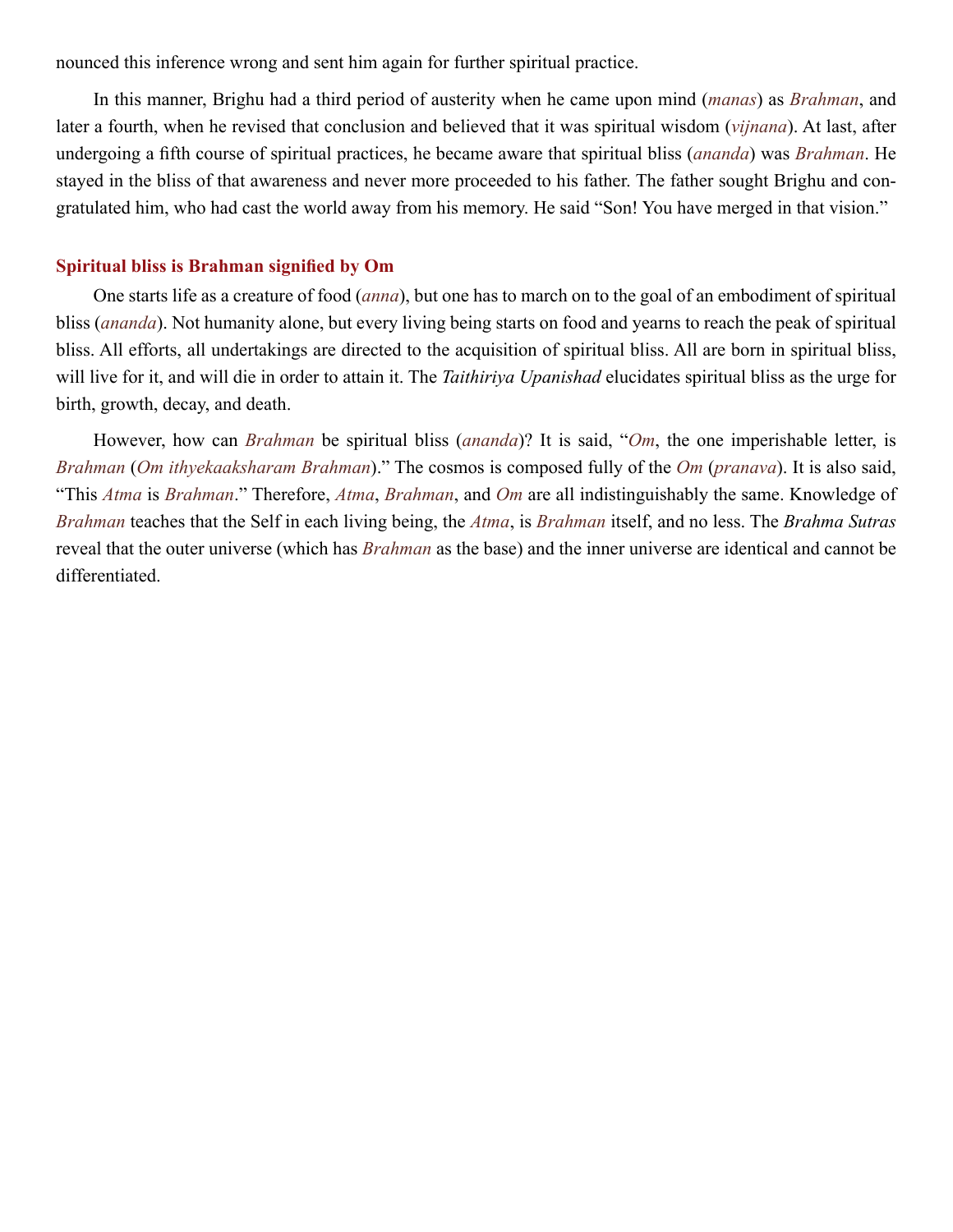## <span id="page-25-0"></span>**4. All Vedantic axioms posit only Brahman**

# *Thath thu samanvayaath*

It is clearly demonstrable that all *Vedantic* axioms posit only *[Brahman](#page-49-1)*. The statements in two when studied in a spirit of reconciliation, reveal the *Brahman* and make known its reality. t is clearly demonstrable that all *[Vedantic](#page-59-5)* axioms posit only *[Brahman](#page-49-1)*. The statements in the sacred scriptures,

There is the question whether the scriptures hold forth the supremacy of works (*[karma](#page-52-0)*) or of wisdom. Though the profound mystery of *[Brahman](#page-49-1)* is incommunicable to others, it has to be denoted by some categories of knowledge, however unsatisfactory they are. Or else, it might remain beyond perception.

#### **Scriptures are not only world-oriented**

One school of thought believes that the *[Vedas](#page-59-2)* lay down works as a means of liberation and that the *[Vedanta](#page-59-0)* (the *[Upanishads](#page-58-0)*) does not. But the scriptures (*[sastras](#page-56-0)*) are concerned with guidance and counsel, and not with exclusive adherence to some system or other. Advocacy of works is not the chief goal of the scriptures. When one is active through works, one has to do many merit-yielding tasks, and these promote purity of mind. Since work cleanses the consciousness, many argue that the scriptures teach this as the sole path, ignoring the fact that work is only a means to the end.

In this connection, we have to pay attention to another fact. One's desires —one's wants, longings, resolutions, and wishes— are multiplied and prompted by works (*[karma](#page-52-0)*). And, the initial impulse for desire is unawareness of the reality (*[a-jnana](#page-47-1)*). The doubt arises, naturally, how the consciousness that is unaware can transform itself into the consciousness that is aware (*[jnana](#page-51-2)*). Darkness can never remove darkness, can it? So too, ignorance can never destroy ignorance. It can be accomplished only by spiritual wisdom (*[jnana](#page-51-2)*), awareness of the truth. This is the dictum promulgated by [Sankara.](#page-56-8) The world needs harmony very much. It also needs awareness, to an equal extent. How very difficult it may be to convey the knowledge of *[Brahman](#page-49-1)* to others!

It has been said that there is a vast difference between the impact of knowledge of *[Brahman](#page-49-1)* and the impact of works (*[karma](#page-52-0)*). Merit and demerit, happiness and misery are the consequences of activity. The happiness attainable through work ranges from the region of humans up to the highest stage of the region of the Divine. So too, below the level of the human region there are regions where misery becomes deeper and deeper, more and more agonizing. They are relatively unreal and not absolutely real.

#### **Awareness, not attachment to works, is the key**

Therefore, awareness and bliss is innate, existing in its own right. It is eternally present. It is the one unchanging, unaffected truth. It cannot be acquired by practicing prescriptions and exercises. The state of liberation (*[moksha](#page-53-0)*) transcends the body-mind-ego complex. Therefore, transcendence is beyond one's physical, mental, or intellectual effort. When awareness dawns, the darkness of ignorance disappears. When the lamp is lit, darkness is no more.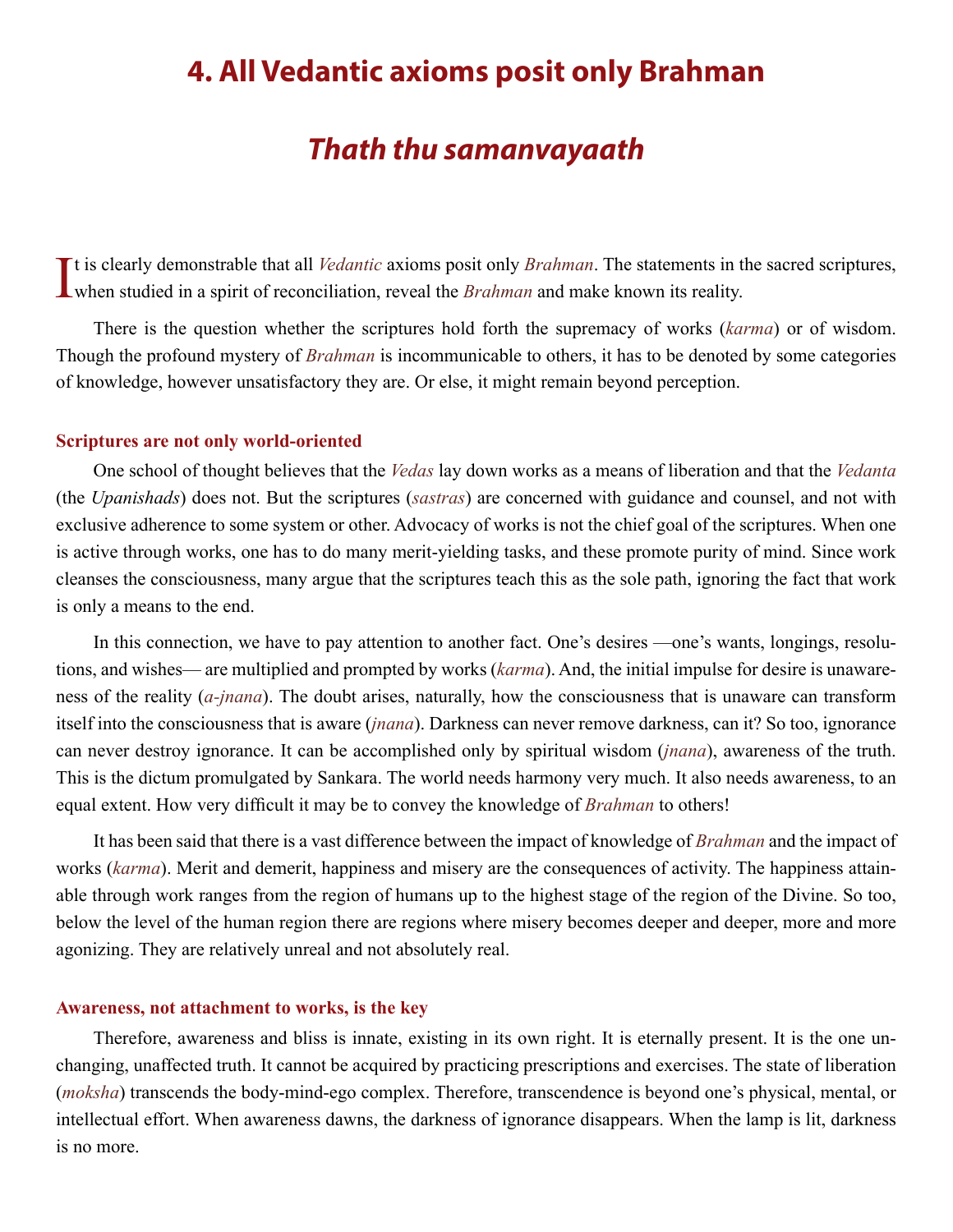Some argue that it is not quite fair to declare that knowledge of *[Brahman](#page-49-1)*, as the only truth, cannot be gained by personal effort. [Sankara](#page-56-8) reconciles this point of view with his main thesis, mentioned already. The spiritual wisdom (*[jnana](#page-51-2)*) that one is actually *[Brahman](#page-49-1)* and nothing else is latent in the consciousness of everyone, but one cannot recognise it and establish oneself firmly in it by means of activity (*[karma](#page-52-0)*), or even by scholastic inquiry. Activity can only bind one further, for it deals with diversity as if it is real; it cannot loosen bonds and liberate. It can at best purify the passions and emotions. Inquiry can at best clarify the intellect and indicate the criteria of spiritual wisdom. Only knowledge of *[Brahman](#page-49-1)* (*[Brahma-vidya](#page-49-7)*) can liberate people from bondage. Hence, one is warned not to develop too much attachment to activity.

#### **Transform work into dedication**

However, once in a while, we find the scriptures (*[sastras](#page-56-0)*) dwelling on the value of activity. The scriptures are as affectionate to us as a mother. They teach lessons as a mother to her children, in conformity with the level of intelligence and according to the needs of time and circumstance. A mother with two children gives the strong and healthy one every item of food for which it clamours, but she takes great care not to overfeed the unwell child and gives it only items that can restore it soon to health. Can we, on that account, accuse her of being partial to one and prejudiced against the other in conferring love? The scriptures also draw the attention of those who know the secret of work (*[karma](#page-52-0)*) to the value of work. For work can improve life and set its ideals aright. Everyone has to be instructed on how to transform work into beneficial activity. Yet, work is not all.

Human life lasts but a moment; it is a bubble on the waters. Upon this ephemeral bubble of life, people build for themselves a structure of desires and attachments. Wisdom warns that it might collapse or crumble any moment

#### **Spiritual inquiry begins with the physical sheath and ends in the bliss stage**

The supreme *[Atma](#page-48-0)* (*[Paramatma](#page-54-0)*), which is unattached and free from embodiment, has taken up a body and becomes a person. Viewed in gross terms, the body is a material encasement formed out of the food consumed (*[anna-maya kosa](#page-47-9)*). Within this sheath, there lies the subtle sheath of vital airs (*[prana](#page-54-6)*), the mental sheath, the sheath of the intellect, and the innermost sheath of all, the sheath of bliss (*[ananda-maya kosa](#page-47-9)*).

This aphorism, "*[Brahman](#page-49-1)* is the main purport of the *[Vedanta](#page-59-0)* texts (*Thath Thu Samanvayaath*)", makes known that spiritual inquiry involves the journey from the food sheath as the basis to the bliss-composed stage. However, the gross has two aspects: the dependent structure and the independent base.

#### **Harmony of all religions**

In the current spiritual beliefs of mankind, one cannot discern anywhere a harmonizing factor. The principles of coordination and reconciliation have to be expanded and expounded. Though religions have separate names and the doctrines are distinct from each other, in essence, all are one. The aphorism endeavors to emphasize the common core.

Unfortunately, the apparent differences among the religions have subverted the amity of all men and the feeling of international brotherhood. Today, the experience and wisdom of great seers who have unveiled the mystery of the cosmos and their feelings of universal love are not appreciated, accepted, and respected. All religious dogmas, except a few, can easily be harmonized and reconciled. The same God is extolled and adored under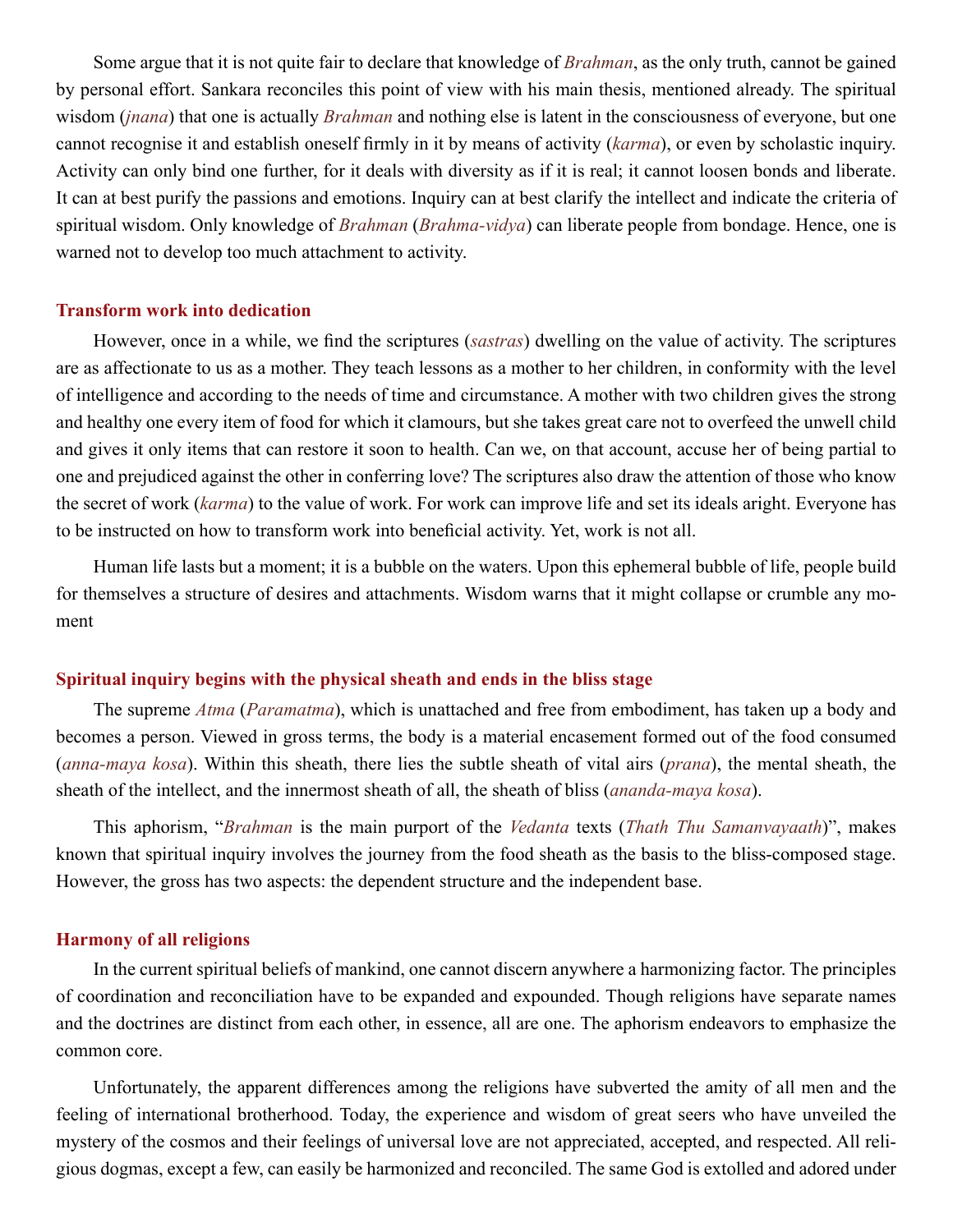various names through varied ceremonial rituals in the many religions. In every age, for every race or community of peoples, God has sent prophets to establish peace and goodwill. Since many separate religions have spread worldwide, they have lost fraternal feelings and thereby have suffered in validity.

There is an urgent need for harmony. All great people are images of God. They form one single [caste](#page-49-4) in the realm of God; they belong to one nation, the divine Fellowship. Each must interest themself in understanding the practices and beliefs of the others. Then only can everyone, with cleansed mind and loving heart, attain the divine Presence with others. The principle of harmonizing is the very heart of all religions and faiths.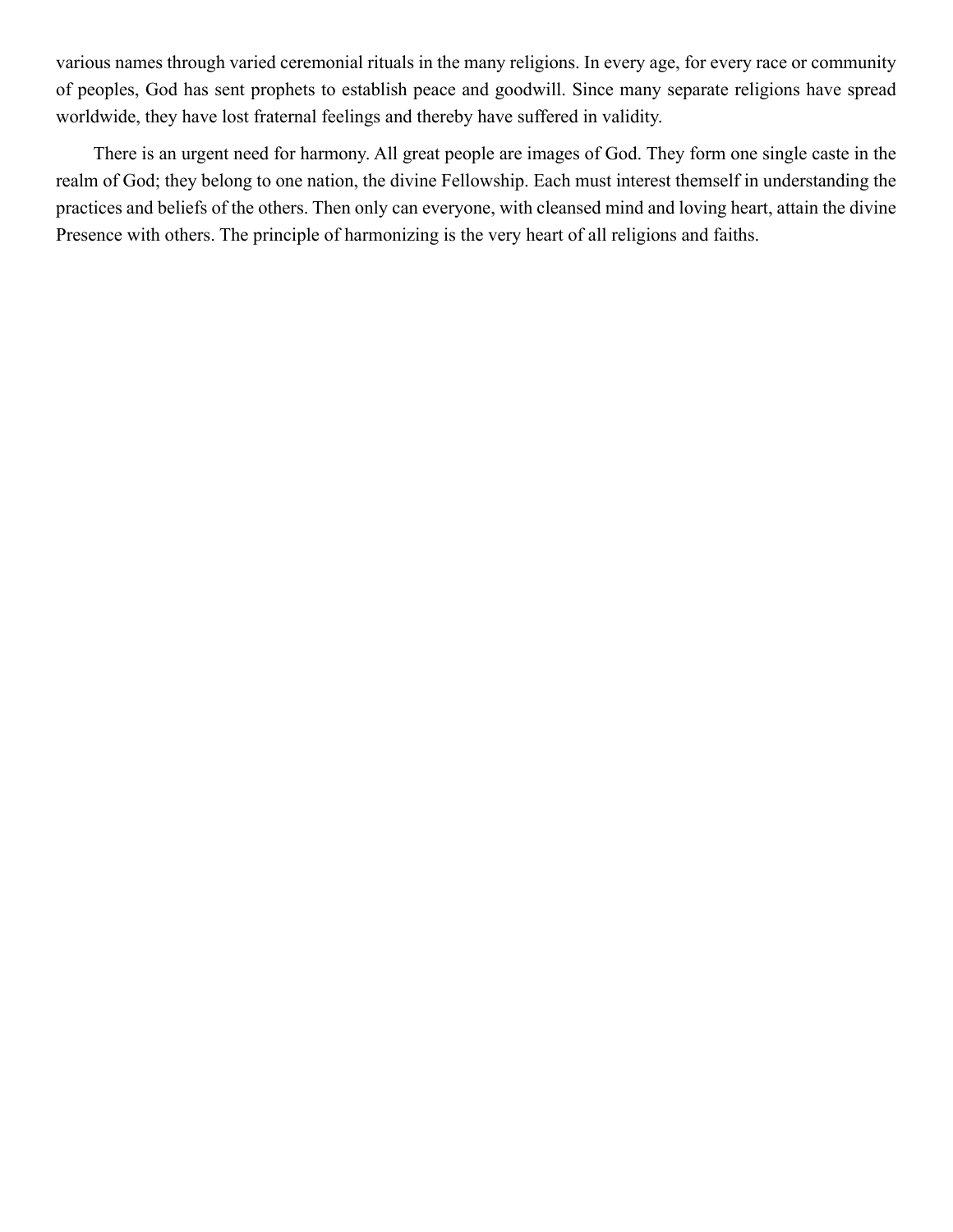# <span id="page-28-0"></span>**5. Consciousness, not matter, is the primal cause of the cosmos**

## *Eekshather na asabdam*

The [Vedas](#page-59-2) assert that [Brahman](#page-49-1) is the primal cause of the cosmos ([jagath](#page-51-3)). They do not posit any non-conscious ([a-chetana](#page-47-10)) entity as the cause. The voice of God (the [Veda](#page-59-8)) does not support the view of the non-conscious as being the origin of creation. On the other hand, the Being (*[Sat](#page-57-7)*) is asserted to have resolved upon becoming, to have entertained a decision (*[sankalpa](#page-56-6)*). Resolution, decision, design —these are acts of consciousness; nonconscious entities are incapable of such exercises of will. *[Brahman](#page-49-1)*, which is all-conscious, has therefore to be accepted as the Primal Cause.

#### **The Vedas declare creation to be the result of God's will**

The non-conscious is called the source of primordial matter ([pradhana](#page-54-9)). The [Vedas](#page-59-2) do not speak about it. This is what this aphorism reveals very clearly. Primordial matter is the designation by which the "name-formflux", namely the cosmos, is denoted by some schools of thought. Other schools refer to it as "atom composed" or "the made (*[prakriti](#page-54-4)*)". Others say, in terms of praise, "You are the Omniwill, the Absolute Self, the highest *[Atma](#page-48-0)* (*[Paramatma](#page-54-0)*). Because of you, all this diversity is protected." Others argue that the three qualities (*[gunas](#page-50-6)*) are the fundamental constituents that, through the preponderance of one or the other, cause diversity in nature.

These views are not supported by the *[Vedic](#page-59-1)* authority. The *[Vedas](#page-59-2)* maintain that *[Brahman](#page-49-1)* willed and creation emerged. That will is the prologue, the preliminary act. The *[sankhya](#page-56-9)* school posits the insentient source of primordial matter (*[pradhana](#page-54-9)*) and bases creation on the three qualities of nature: serenity, activity, passivity (*[sathwa](#page-57-12)*, *[rajas](#page-55-7)*, *[thamas](#page-58-9)*). When these qualities are well balanced and in equipoise, no conscious decision can arise, the *[sankhyans](#page-56-9)* said. That state has to receive the impact of a supreme Lord, who is the Witness and who is awareness or consciousness, in other words, the impact of God's will. That makes primordial matter knowing and knowable.

#### **Cosmos, the body assumed by God**

Considering each of these theories, the most correct conclusion is that *[Brahman](#page-49-1)* is the Prime Cause. Of course, the highest accessible truth is not the attributeless, qualityless, intangible, inexplicable *[Brahman](#page-49-1)*. It is the *[Brahman](#page-49-1)* cognizable through the qualities that It has imposed on Itself. It has assumed this cosmos, which is composed of consciousness and non-consciousness, as Its body.

Individuals have to be endowed with consciousness (*[chaithanya](#page-49-9)*), so that they can either commit or omit, do or desist from actions that they feel should be carried out. What has to be done today or put off till tomorrow, which crops are to be grown in the coming year —such thoughts, plans, and projects arise only in the field of consciousness, and not in non-conscious stone and wood, hill and dale. Willing is the sign of consciousness: that which does not have it cannot will at all.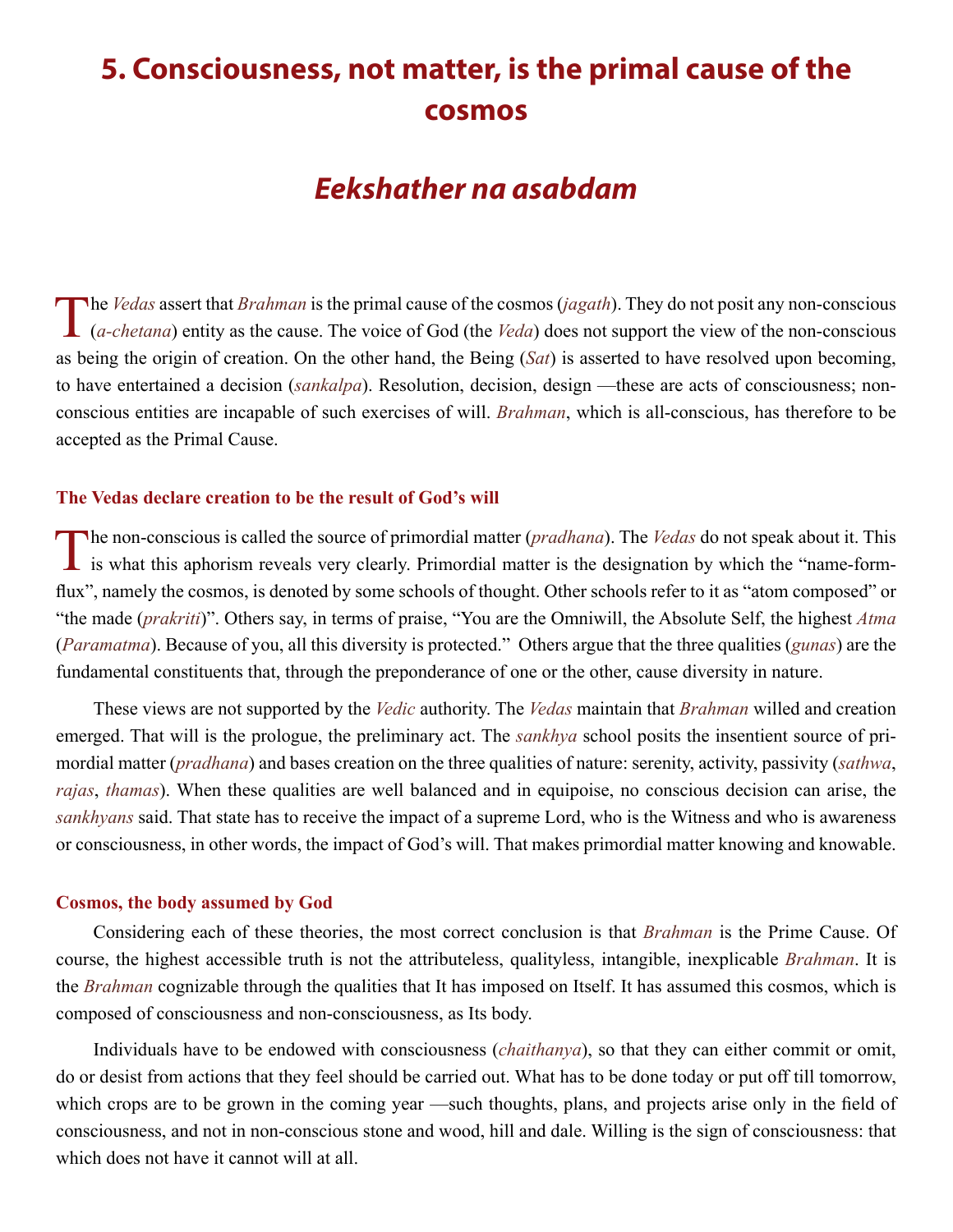When the will emerged, *[Brahman](#page-49-1)* became God [\(Iswara](#page-51-11)). And by that will alone, God created the cosmos. From the superficial view, God and cosmos strike one as distinct. But examination with subtle insight finds no fundamental distinction between the material and the Maker, the living unit (*[praani](#page-54-10)*) and the Life Principle (*[Pra](#page-54-6)[na](#page-54-6)*). The Life Principle assumes a body on Itself and appears as the living unit, and the life force emerges from the living unit.

#### **All is Brahman and nothing else**

The *[Vedic](#page-59-1)* scriptures deal with the *[Brahman](#page-49-1)* principle and its manifestations. They give the treasure of spiritual wisdom (*[jnana](#page-51-2)*) and intuitive experience of that wealth (*[vijnana](#page-59-9)*). But with passage of time, the hymns, verses, and mantras were interpreted ritualistically. They were extolled as useful for attaining worldly and otherworldly objectives. Rites performed with the recital of these were considered as beneficial *[karma](#page-52-0)*s. In fact, there is nothing in the cosmos apart from or distinct from *[Brahman](#page-49-1)*. All of it emanated from *[Brahman](#page-49-1)*, all of it is absorbed (laya) in *[Brahman](#page-49-1)*, and all of it moves and has its being only in *[Brahman](#page-49-1)*.

This truth is made clear by the following aphorism.

From that [came] birth, absorption, and growth. (*Thajjallaath*: From That (*Thath*) ... born (*ja*) ... absorbed (*la*) ... grows (*aath*).)

These are the four feet on which the proposition stands and is established. Birth, growth, and death form a sacrifice of the Divine Person.

#### **Love for the Self is the source of all other love**

The cosmos (*[prapancha](#page-54-1)*, *[jagath](#page-51-3)*), the five-element composite, emanated from the Omniself, *[Brahman](#page-49-1)*. There is no spot anywhere where its manifestation is not. The cosmos is ever in movement; the Lord of the cosmos is the mover. Worldly love is not genuine love; love of the *[Atma](#page-48-0)* is the source of all such love.

The *[Upanishad](#page-58-0)* announces that this was the teaching imparted by [Yajnavalkya](#page-60-2) to [Maitreyi](#page-53-7) (in the *[Brihada](#page-49-10)[ranyaka Upanishad](#page-49-10)*):

It is for love of one's *[Atma](#page-48-0)* that all is dear. (*Atmanastu kaamaaya sarvam priyam bhavati*.)

Love for the Self is primary; love for other objects is secondary. Love for another cannot be termed love. The self craves spiritual bliss (*[ananda](#page-47-2)*) and loves because of the spiritual bliss derivable therefrom. Affection or love flows from self toward Self. So, when the *[Atmic](#page-48-2)* Reality is understood as the source, we can know that everything happens through the Supreme consciousness.

#### **Divine Will, not matter, is the root of everything**

 The apparently moving (*[chara](#page-49-11)*) and unmoving, the active and inert, are both willed by the divine. That will is a conscious (*[chetana](#page-49-12)*) act; it is not a form of inertness (*[a-chetana](#page-47-10)*). This truth is revealed by this aphorism:

Because of knowing [being attributed to the first cause by the scriptures], [matter] not being founded on scripture, [is not the primal cause of the universe].

(*Eekshather na asabdam*.)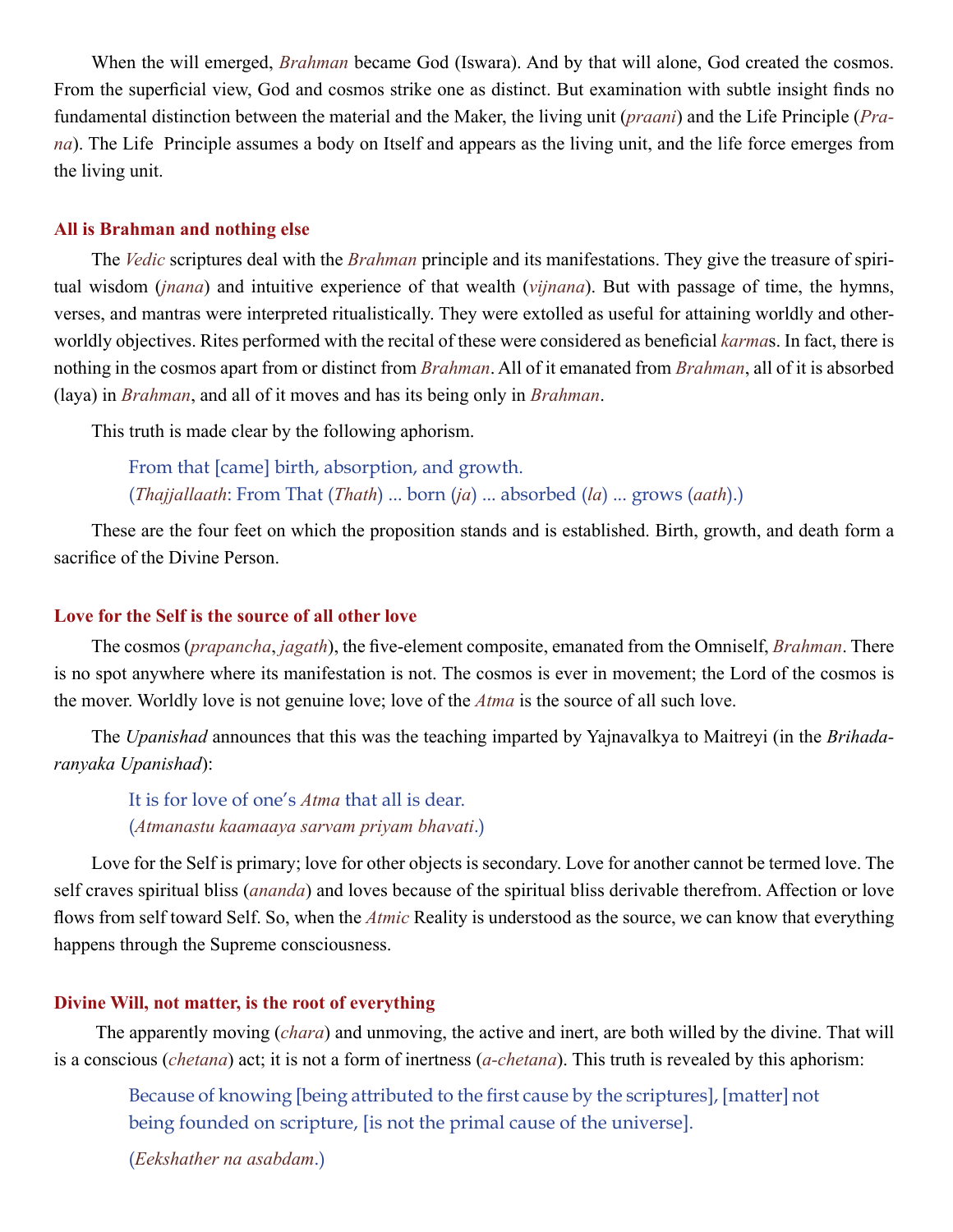Whatever arguments and counter-arguments are advanced by any person, the truth that Divine Will is the root of everything stands unshakable. People who argue about this either are deluded by appearances or are only trying to bolster up their pet fancies, avoiding deeper probes.

#### **The core of the individual is Atma, or Brahman**

The human body is first of all a cover, a receptacle for the *[Atma](#page-48-0)*. Elements like water and wind are intimately bound up with the body. Therefore, the *[Atma](#page-48-0)* Principle, the *[Brahman](#page-49-1)* Principle, which is the core, is not cognized. People have lost awareness of this Principle (*[Thathwa](#page-58-12)*), which is their Truth. The *[Atma](#page-48-0)* is in the body, but not of it. The *[Atma](#page-48-0)* Principle, though active in the body, does not belong to the body.

The capacity of the eyes to see and the ears to hear are given by the *[Atma](#page-48-0)*. How, then, can the eyes see the *[Atma](#page-48-0)* or the ears hear It? The eyes and ears are sustained; the Omni-Consciousness, the *[Brahman](#page-49-1)* Principle, the *[Atma](#page-48-0)*, is the Sustainer. That is the real "You", the Will (*S[ankalpa](#page-56-6)*).

#### **All is the ever-conscious Brahman**

The elements (ether, wind, fire, water, and earth) that constitute the cosmos operate only as prompted by the supreme wisdom. The gods (*[devas](#page-50-7)*) or the shining ones are luminous only through that wisdom, which energizes them. The entire world of living beings is sustained by that same supreme wisdom. The fixed and the moving are both firmly based on supreme wisdom. The supreme wisdom is *[Atma](#page-48-0)*; the supreme wisdom is *[Brahman](#page-49-1)*. It is also the visible, objective world. The cosmos is supreme wisdom through and through; the supreme wisdom is the consciousness (*[chaithanya](#page-49-9)*) that fills the cosmos (*[prapancha](#page-54-1)*).

The *[Vedas](#page-59-2)* assert that *[Brahman](#page-49-1)* is the cause of the cosmos by using the word "Being (*[sat](#page-57-7)*)" to denote it. Being is the "Ever-Conscious Is". The *[Vedas](#page-59-2)* do not speak of anything that is "not-conscious". All is conscious (*[chetana](#page-49-12)*), all is, all is *[Brahman](#page-49-1)*.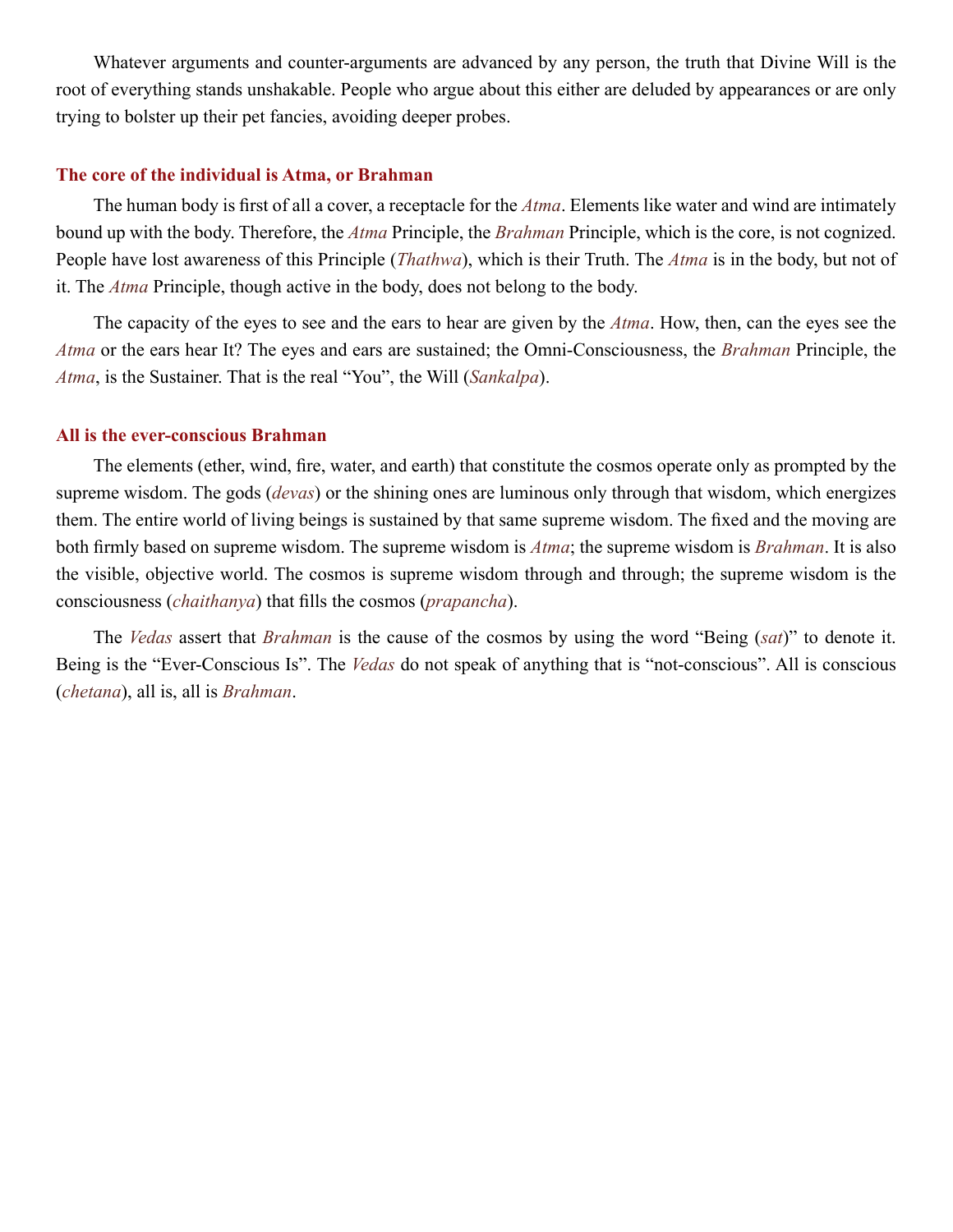## <span id="page-31-0"></span>**6. Supreme Self is the Primal Entity, not primordial matter**

## *Gounascheth na, Atma sabdaath*

Since the word (*[sabda](#page-56-7)*) *[Atma](#page-48-0)* is used (*Atma sabdaath*), the "thinking (*eekshathe*)" or projection mentioned in the previous aphorism has to be a function of the  $Atma$ . Fire or water is the product, the effect of the will. The words "projection" and "manifestation" cannot be interpreted in a secondary or figurative sense. The *[Atma](#page-48-0)* alone is indicated as the Primal Entity in the revealed texts (*[sruthi](#page-57-2)*) or *[Veda](#page-59-8)*. The urge or resolution is a happening in the *[Atma](#page-48-0)* itself, not in any other entity. The entire cognizable cosmos is just Being (*[sat](#page-57-7)*) or Is. Whatever form it has assumed in the process of time and in the perimeter of space, all of it is, in reality, only Being, that is to say, *[Atma](#page-48-0)*! This is the lesson of the *[Veda](#page-59-8)*.

Nothing is inert, inactive (*[jada](#page-51-12)*). Thus, we find the word *[Atma](#page-48-0)* used once in a while to denote even primordial matter (*[pradhana](#page-54-9)* or *mula*-*[prakriti](#page-53-8)*). Primordial matter is the instrument that fulfills the will of the sovereign Consciousness, the Overself. Being operated by the supreme Self, who is the cause, nature (*[pradhana](#page-54-9)* or *[prakriti](#page-54-4)*) also has consciousness ascribed to it.

#### **Atmic awareness is the key to liberation**

The individual (*[jivi](#page-51-8)*), believing that it is divided from the whole, the universal, is subject to desire and despair, love and hate, grief and joy. The person is attracted by the world of name and form. Such a person is characterized as "bound". Hence the need for liberation is urgent. And to be liberated, the person must give up dependence on and attachment to the creation (*[prakriti](#page-54-4)*).

The blind cannot be saved by the blind. The destitute cannot be helped out by the destitute. How can a person who is destitute and helpless remove the poverty, suffering, and pain of another? The poor must approach the affluent, the wealthy. The blind must seek the guidance of a person who can see. One who is bound and blinded by the dualities of creation has to take refuge in the inexhaustible treasure of compassion, power, and wisdom, namely, the divine *[Atma](#page-48-0)*. Then, one can get rid of the destitution of grief, revel in the wealth of spiritual bliss (*[ananda](#page-47-2)*), and attain the goal of human existence. This consummation is reached and *[Atmic](#page-48-2)* awareness is won through the grace of *[Brahman](#page-49-1)*.

Wherein is the *[Atma](#page-48-0)* to be sought? Where does the *[Atma](#page-48-0)* reside? How can one know the *[Atma](#page-48-0)*? Adoring the apparently consciousnessless things as manifestations of the sovereign Consciousness or *[Atma](#page-48-0)* helps the process. The *[Atma](#page-48-0)* principle can be genuinely understood only by seekers who are grounded in the formless, attributeless *[Brahman](#page-49-1)*. But even the embodiment with form has the *[Atmic](#page-48-2)* reality in full measure. There are many examples to illustrate this truth. Knowledge of *[Brahman](#page-49-1)* (*[Brahma-vidya](#page-49-7)*) is another name for understanding and experiencing the *[Atma](#page-48-0)* as the *[Brahman](#page-49-1)*, the individual as the Universal.

#### **The four stages of cognition**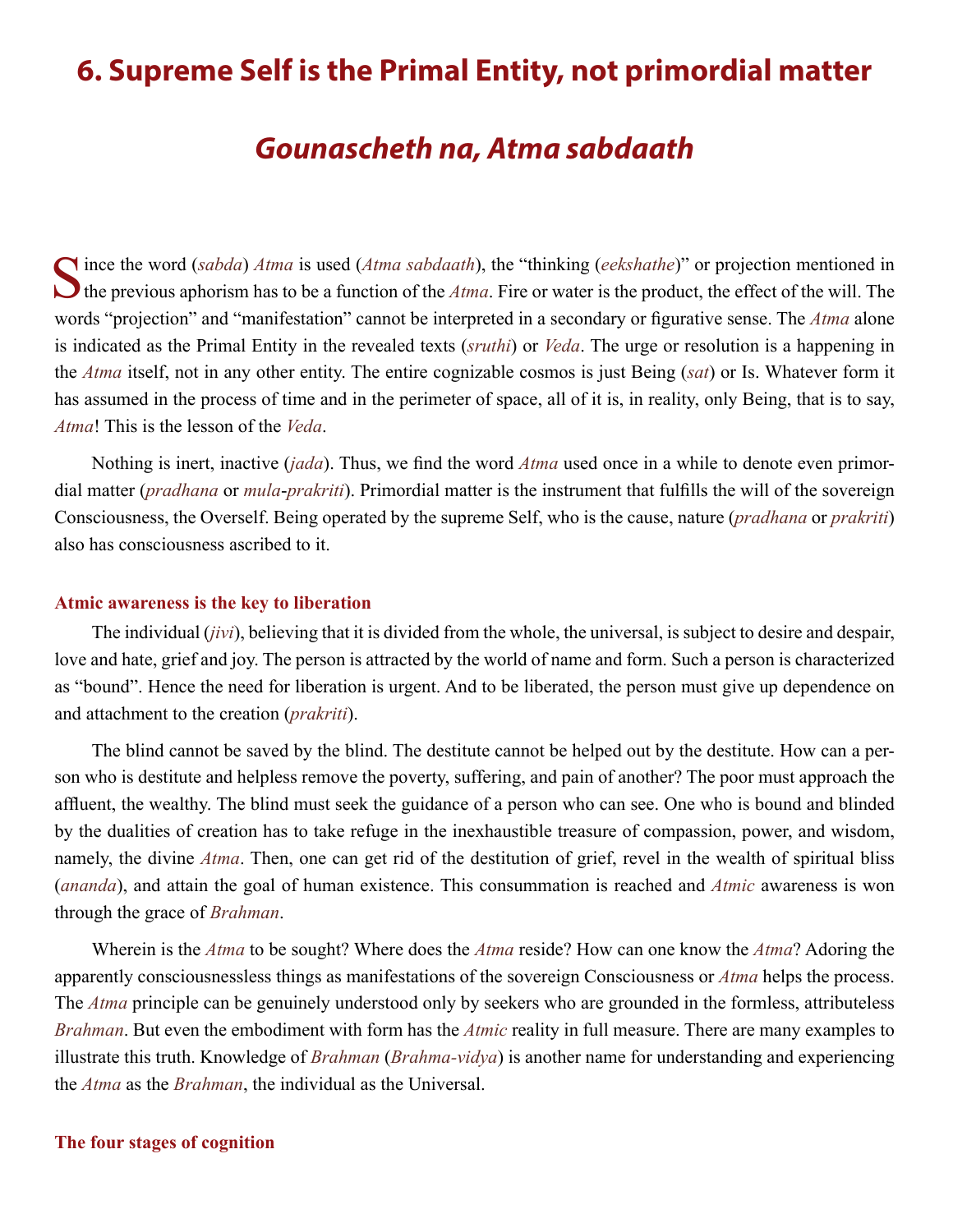Everyone has the right to knowledge of *[Brahman](#page-49-1)*. And, everyone passes through four stages in the search for this knowledge every day of their life. They are, according to the *[Veda](#page-59-8)*, the waking stage, the dream stage, the deep sleep stage, and the liberated stage (*[thuriya](#page-58-13)*). These are demarcated as states, or even steps. In the first stage, one is awake to the objective world and is oriented outward. Objects in the universe are seen by the eye; sounds are heard; the senses are able to smell and taste and touch. Life is lived to the fullest in contact with society. The nineteen means of contact are the five sense organs of perception, the five organs of action, the five vital airs (*[prana](#page-54-6)*), and the four internal instruments (*[anthah-karana](#page-48-7)*):

- (1) The mind (*[manas](#page-53-2)*),
- (2) The faculty of discrimination (*[buddhi](#page-49-3)*),
- (3) The storehouse of memory, of consciousness (*[chittha](#page-49-13)*), and
- (4) The ego-sense (*[ahamkara](#page-47-11)*).

During the waking stage, these nineteen means of contact and impact provide a person with the experience of grief and joy, gain and loss, success and failure in their gross forms. Since one identifies with the gross body complex at this stage, the experiences are also gross.

The region of dream is different. There, the self is in-faced. Reactions, responses, and experiences are all self-contained. They do not belong to the area outside of oneself. There may be ten others sleeping in the same room, but each has their own dream. One's dream experience has no relation to that of anyone else. Each is disturbed or delighted only by their own dream. The dreamer is unaffected by outer circumstances. In fact, the external world is beyond one's consciousness.

During the dream stage, one creates a world out of one's mind and dwells in the experiences it provides. Though the objects perceived are imaginary, the feelings and emotions like joy and grief, love and fear are as real as in the waking stage. The nineteen instruments of contact and impact are present even during the dream. They do not act materially or physically; they operate only through the mind, for the mind has a luminosity that produces the pictures. This is why it is designated as light-filled (*[taijas](#page-57-13)* —from spiritual splendour, *[tejas](#page-58-14)*). The light enables one to formulate and design any form, sound, taste, etc. that one decides upon. The dream state is the second step or stage in the acquisition by the self of its own awareness.

Next, deep sleep (*[sushupti](#page-57-14)*). This stage is free from even dreams. One is lost in undisturbed sleep. The person will not be conscious of their limbs, or of sounds, the smells, forms, the tastes and the sensations of touch. All activity is subsumed by the mind and is latent in it. All experience is absorbed into the higher levels of consciousness. There is no feeling of either separation or identity, the particular or the universal, the part or the whole. There is no experiencer or experience. There is only the *[Atma](#page-48-0)*, in which one has temporarily merged.

Then, the fourth step (*[thuriya](#page-58-13)*). Here, the individual is no more so. It has attained the basic truth of life and of creation —the all-pervading, all-inclusive *[Atma](#page-48-0)*, the peace and power of the one and only *[Atmic](#page-48-2)* empire. Those who have reached this step no longer have concern with the individual self. One cannot assert either that these people possess knowledge or that they don't have it, for they are ever immersed in the Highest Bliss.

#### **All is Atma — Atma is all**

The *[Atma](#page-48-0)* in which they have merged is invisible to the eye. It cannot be grasped or held by the hand. One can know only that it exists and that it is Goodness and nothing else. All urges that draw one toward the objective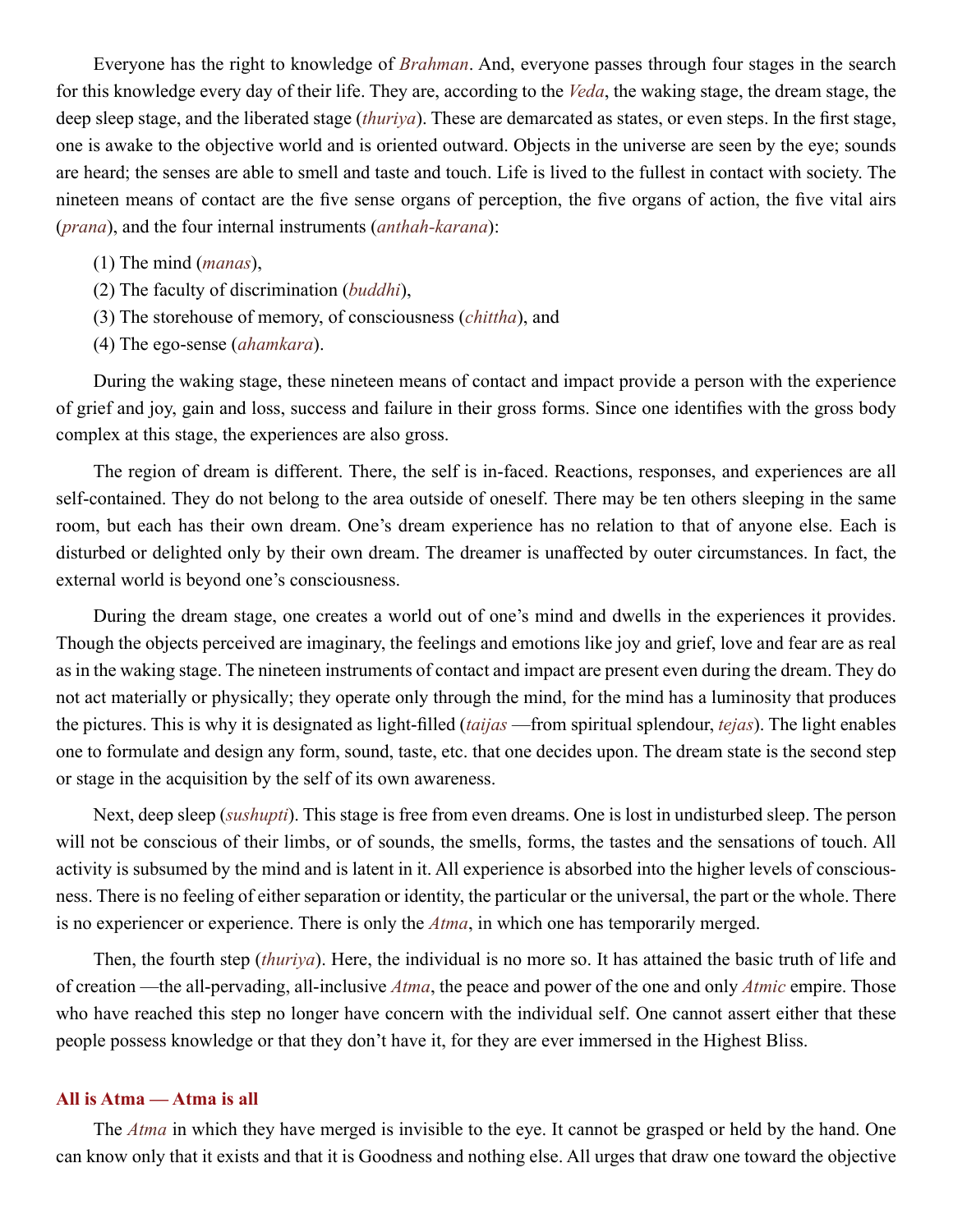world have to be exterminated before faith in the *[Atma](#page-48-0)* can take root.

The four steps of *[Atmic](#page-48-2)* awareness are very much akin to the four steps in the recital of *[Om](#page-54-7)* or *[Aum](#page-48-8)*. The *[Aum](#page-48-8)* and the ultimate mantra are on a par with the waking, dreaming, sleeping, and merging steps already dwelt upon. The *[Atma](#page-48-0)* is evident in the mind; in deep sleep, it reposes in the heart; in the fourth stage, it is all of oneself.

To sum up, it can be laid down that the *[Atma](#page-48-0)* exists in all beings in all stages of daily life, in all circumstances and conditions, and in all activities and experiences. All is *[Atma](#page-48-0)*, *[Atma](#page-48-0)* is All —the cosmos is manifested as One by the One. This is what the aphorism reveals. Without the awareness of this unity, there can be no joy and peace. Without joy and peace, truth is an empty concept. Therefore, one should know the cosmos as full (*[purna](#page-55-8)*). It is not a void or vacuum. It is *[Atma](#page-48-0)* Itself.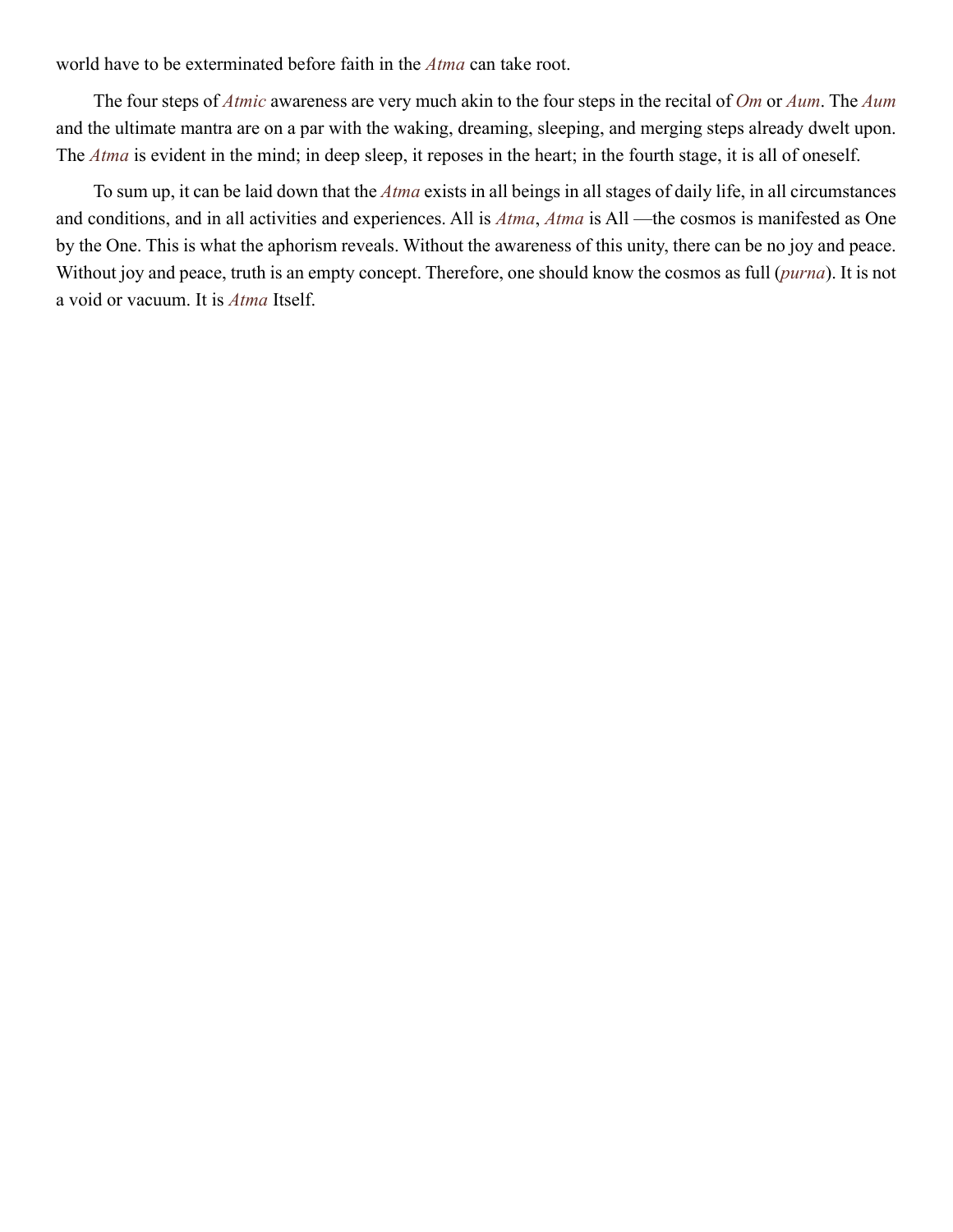## <span id="page-34-0"></span>**7. Divine Will is the Cause of all Causes**

## *Heyathwa-avachanaath-cha*

 $\sum$  hen the cause is known, one can know all consequences. The entire universe, that is, the moving and the unmoving, everything formed from the five primordial elements and hence named composite of the five elements (*[prapancha](#page-54-1)*), was projected by the divine Will. It is a consequence of the will of God, which is the cause. No consequence can happen without a precedent cause. However, the cause has two aspects, the material cause (*[upadana](#page-58-15) [karana](#page-52-6)*) and the efficient cause (*[nimitta](#page-53-9) [karana](#page-52-6)*).

#### **God, both the material and the efficient cause of cosmos**

The material cause is primary, earlier than the product. It is the entire basis, the total basis on which the product rests. Consider a silver cup, for example. The cup has no existence apart from silver. When the silver, which can be shaped into a cup, is absent, the product is also absent. Silver is the material cause. In other words, before the form "becomes", the "Being" is and has to be.

The cup is the form imposed on silver by the efficient cause. It is the consequence of art, artificial. Silver is the pre-existent cause. A silversmith prepares the cup. Once the cup is ready, the smith has no affinity with it, but the cup and silver have close affinity forever.

God is the material cause of creation, of the cosmos, of the universe. He is the substance, the basis, the material cause. God is also the efficient cause. He is both transcendental and phenomenal, both Being and Becoming. Like silver in the cup, the cosmos is all God. He has been manifesting Himself as all this. He has willed to become all this. In every thing (*[padartha](#page-54-11)*), He, the highest Truth (*[Param-aartha](#page-54-12)*), is immanent. In the absence of this highest Truth, no thing can exist. Each one is sustained by the all-comprehensive Reality.

#### **Correct vision reveals unity in diversity**

This wondrous mystery is beyond one's grasp. The intelligence cannot unravel it. With distorted vision, one sees only the name-form, the appearance. One is deluded into confusion. One is tossed by likes and dislikes, pleasure and pain, elation and depression. One is aware only of the unreal many, parading diverse names and forms.

Correct vision makes one see the One in the many. It reveals unity in diversity and confers supreme delight, for one becomes aware of the One immanent in the multiplicity, the supreme Truth. Liberation is the realisation of this awareness, this achievement of *Brahma*hood. Each and every living being has to attain this consummation, this goal, the *[Brahman](#page-49-1)*. That is its true destination. Some day or other, the urge to win release from the shackles of grief and joy and the bonds of "I" and "mine" will awaken and emerge. The path that is taken then inevitably leads to freedom (*[moksha](#page-53-0)*). Seeking that path is the sign of the intelligent person.

Instead of this search, when one considers the objective world as all-important and feels drawn toward its charm, life is barren and of no consequence. Nature is the embodiment of matter. One must be drawn to the Per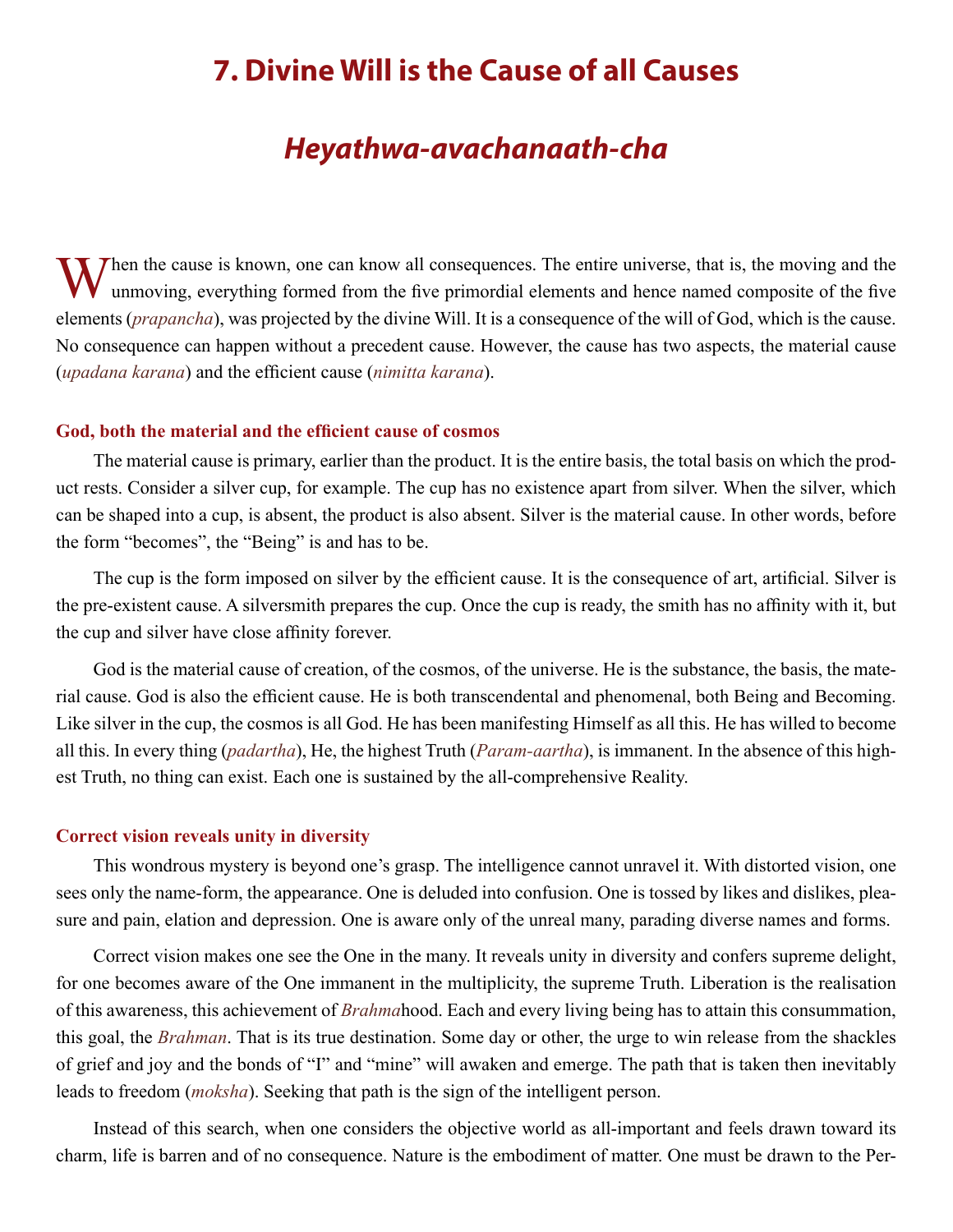son who designed the principle that underlies nature, the embodying process. What benefit can a destitute gain if he seeks another destitute? How can a bound person be released from bonds by another who is also bound? The bound person who relies on one who is not bound can get rid of the bonds and move about freely.

#### **Gain eternity through divine Grace**

The person who is deep in grief must seek refuge in one who is floating on spiritual bliss (*[ananda](#page-47-2)*), filled with joy. Bondage plunges one into sorrow, while the Lord is total Bliss personified. Therefore, one can be completely cured of grief only by resorting to the inexhaustible spring of delight, the Lord. And what exactly is liberation (*[moksha](#page-53-0)*)? It is release from grief, the absence of grief, and attainment of spiritual bliss. The supreme Self, the sovereign Lord, is the embodiment of indivisible sweetness (*[rasa](#page-55-9)*), the treasure house of bliss. Hence, those who seek and secure His grace gain eternity Itself.

The eternity thus gained has no place for the sense perceptions of sound, touch, form, taste, and smell. It has neither beginning nor end. One must gradually and steadily endeavor to acquire that victory. One must proceed progressively from the gross to the subtle, from the subtle to the causal, and, from the causal level, one must finally merge in the Prime Cause. That is to say, the spiritual journey has to be from gross (*[sthula](#page-57-15)*) to subtle (*[suk](#page-57-16)[shma](#page-57-16)*) to causal (*[karana](#page-52-6)*) to mergence in the supreme Cause. This is the regular route.

#### **Look inward, not merely outward**

However, ordinary humans struggle to win material happiness and exterior pleasures. They do not seek the spiritual bliss (*[ananda](#page-47-2)*) that the *[Atma](#page-48-0)*, their inner reality, can grant. They lose the great opportunity of experiencing it, and they don't take any steps appropriate for the purpose. All the time, their attention is directed only to the external world. It does not turn inward.

#### *Pasu* (animal) is so named because it looks outward (*pashathi*) (*Pasyathi ithi pasuh*).

Looking outward is the characteristic of animals, not of people. The important organs of sense perception in the human body —the eye, the nose, the tongue, etc.— all open outward in order to contact external objects, so one has to conclude that the physical urge, the body's vision, is all external.

The inner world is not as easily accessible as the outer world is. Perhaps only one among many, one in a million, does contact and win this inner *[Atmic](#page-48-2)* reality through inward vision. That person is the wise one (*[jnani](#page-51-13)*). The person born with a sense of the true mission of human life has to gain the goal, the goal of spiritual bliss, the fundamental eternal spiritual bliss. That supreme attainment renders life valid, meaningful, and worthwhile.

#### **Unitary or Atmic vision is both inner and outer**

In fact, the external world and the inner world are not distinct and distant. They are indissolubly knit together. The belief of the common person is that the body is the medium through which one sees, hears, experiences, and delights. No, another force rules and regulates the senses, mind, and intellect. That force is the *[Atma](#page-48-0)*. The aphorism under study directs one to be aware of this and, with that awareness constant, to contact the world through the senses, the mind, and the intellect.

The rain falling on the mountain range slides down the sides into many valleys and flows as turbid streams.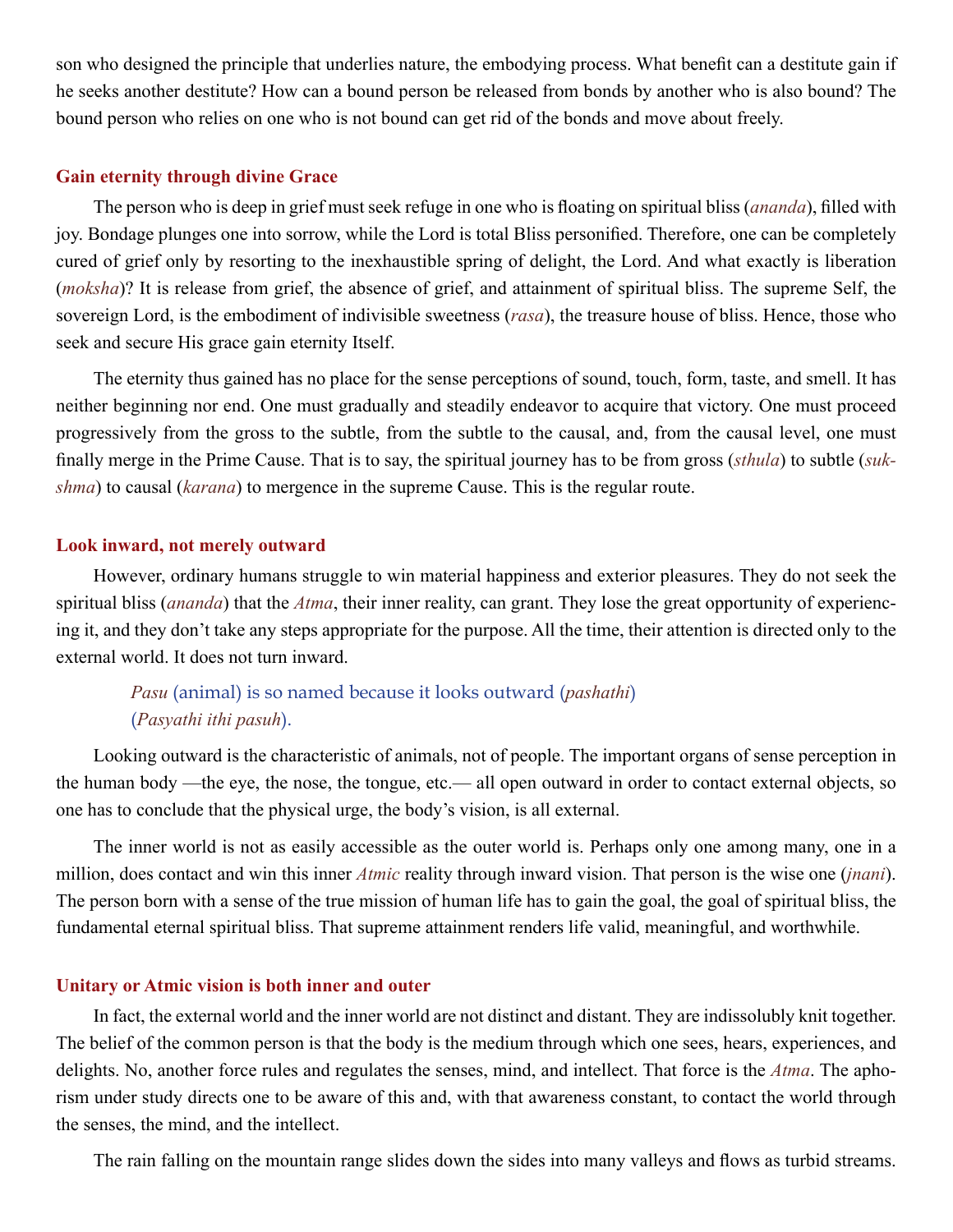The same rain falling on fresh water lakes or limpid rivers remains pure and clear. The sages who are cognizant of their *[Atmic](#page-48-2)* reality are transformed into the purity, equanimity, and charity that it represents. They are ever in the full awareness of the *[Atma](#page-48-0)*, their inner core. In the purified consciousness of these persons, there is the experience of identification. Likes and dislikes, sense of "I" and "mine", anxiety and calmness, elation when praised and depression when blamed —these cannot contaminate or agitate a person who has attained that state. These opposites become balanced and are accepted with equanimity as waves on the *[Atmic](#page-48-2)* consciousness. This is the authentic *[Atmic](#page-48-2)* attitude, the *[Brahman](#page-49-1)* in-look, the unitary vision.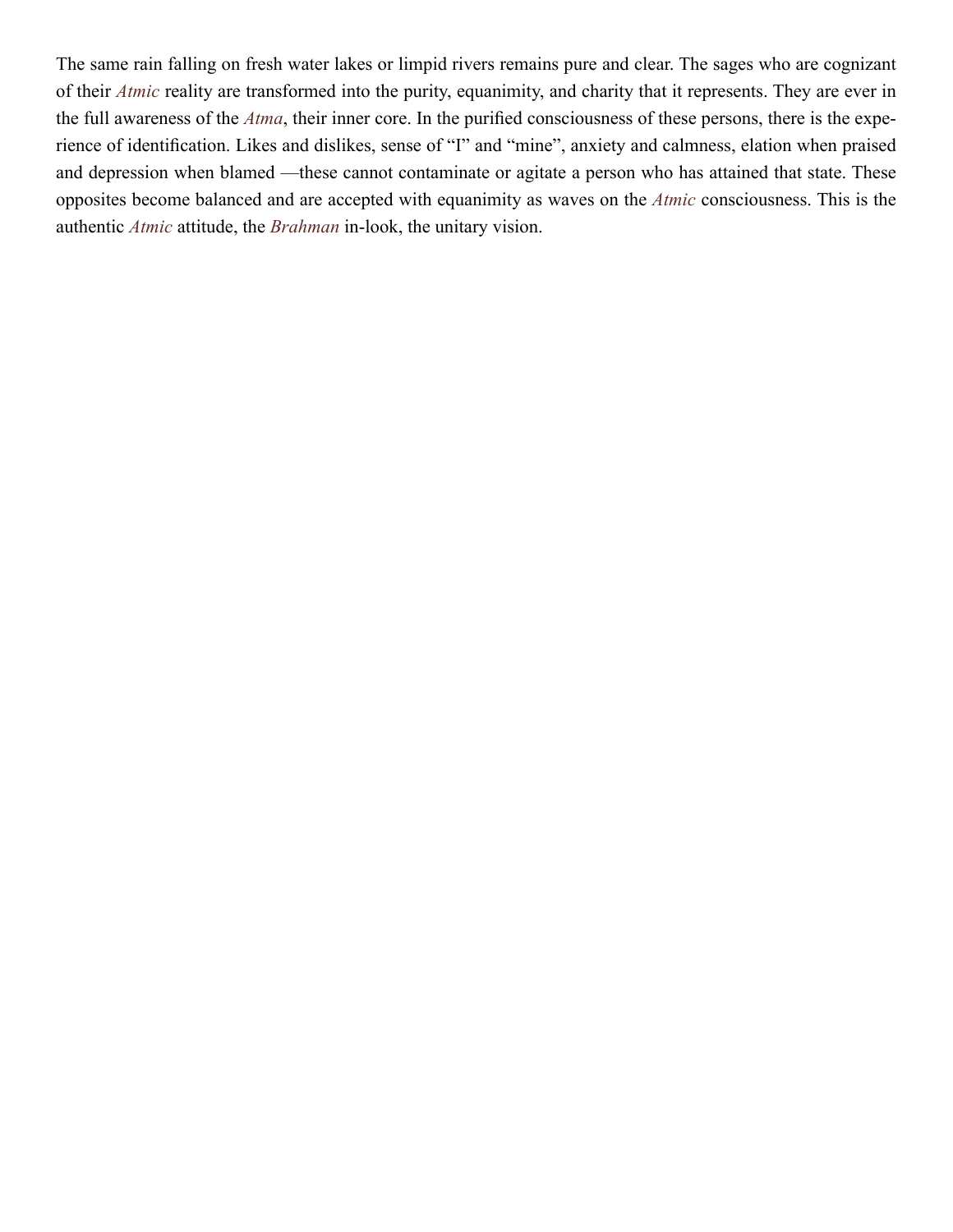## <span id="page-37-0"></span>**8. Individual Merges in the Universal Brahman**

## *Swaapyayaath*

"*Swa*" means "in oneself", that is to say, "in *[Brahman](#page-49-1)*". "*Apyayaath*" means "since it merges". The two words tell us, "since it is said that the individual soul (*[jivi](#page-51-8)*) merges in *[Brahman](#page-49-1)*", during deep, dreamless sleep, the individual resumes its real nature, being (*[sat](#page-57-7)*). Since the self attains the Self, which is Itself, it is then the *[Atma](#page-48-0)* and nothing else. The *[Atma](#page-48-0)*, which appeared as if enclosed in name and form, discards the name and form and merges in the Universal *[Atma](#page-48-0)*. The wave has merged in the ocean. It had become, so now it is just being (*[sat](#page-57-7)*).

#### **Brahman: both eternal Being and total Awareness**

The core of all *[Vedantic](#page-59-5)* texts and teachings is the truths:

- (1) *[Brahman](#page-49-1)* is both the efficient and material cause of the cosmos (*[jagath](#page-51-3)*), which merges and emerges (*ga* and *ja*).
- (2) *[Brahman](#page-49-1)* is one and one only, so there is nothing in the cosmos apart from *[Brahman](#page-49-1)* without consciousness.

There is nothing inert (*[jada](#page-51-12)*) and inactive. *[Brahman](#page-49-1)* is, according to the scriptures and the *[Vedanta](#page-59-0)* texts, not only Being (*[sat](#page-57-7)*) but also awareness (*[chit](#page-49-14)*).

#### **The five vital airs fuel the five fires in the body**

Sleep is very necessary for every living being. Without sleep, people as well as other beings cannot live. Of all the joys that the world provides, sleep is the most rewarding. All the rest are arid, dry, trivial, and wasteful. When a living being sleeps, the five vital airs —life breath, downward air, diffused air, upward breath, digestive air (*[prana](#page-54-6)*, *[apana](#page-48-9)*, *[vyana](#page-59-11)*, *[udana](#page-58-16)*, *[samana](#page-56-10)*)— do function, along with the five fires in the body, conferring warmth.

During sleep, inhalation and exhalation of the breath proceed serenely and evenly. The life breath acts like the consecrated fire, perpetually burning in the household of a *[Vedic](#page-59-1)* rite. It energizes us in the same steady manner.

The diffused air is as the fire lit on the southern side of the altar in the *[Vedic](#page-59-1)* rite. The upward breath helps the mind reach the world of *[Brahman](#page-49-1)*, which the person has earned the right to attain by their *[karma](#page-52-0)*. In other words, it enables the person to experience the taste of mergence with the Supreme. For the embodied *[Atma](#page-48-0)* (*[jivi](#page-51-8)*) rests in sleep, is happy during sleep, is refreshed by sleep, and derives bliss while sleeping.

#### **Body is the temple of Atma (God)**

The embodied *[Atma](#page-48-0)* is the deity enshrined in the body, its temple. The individual soul experiences all that is seen, heard, and contacted by the mind in the outer world, as well as the impact of all that it cannot see, hear,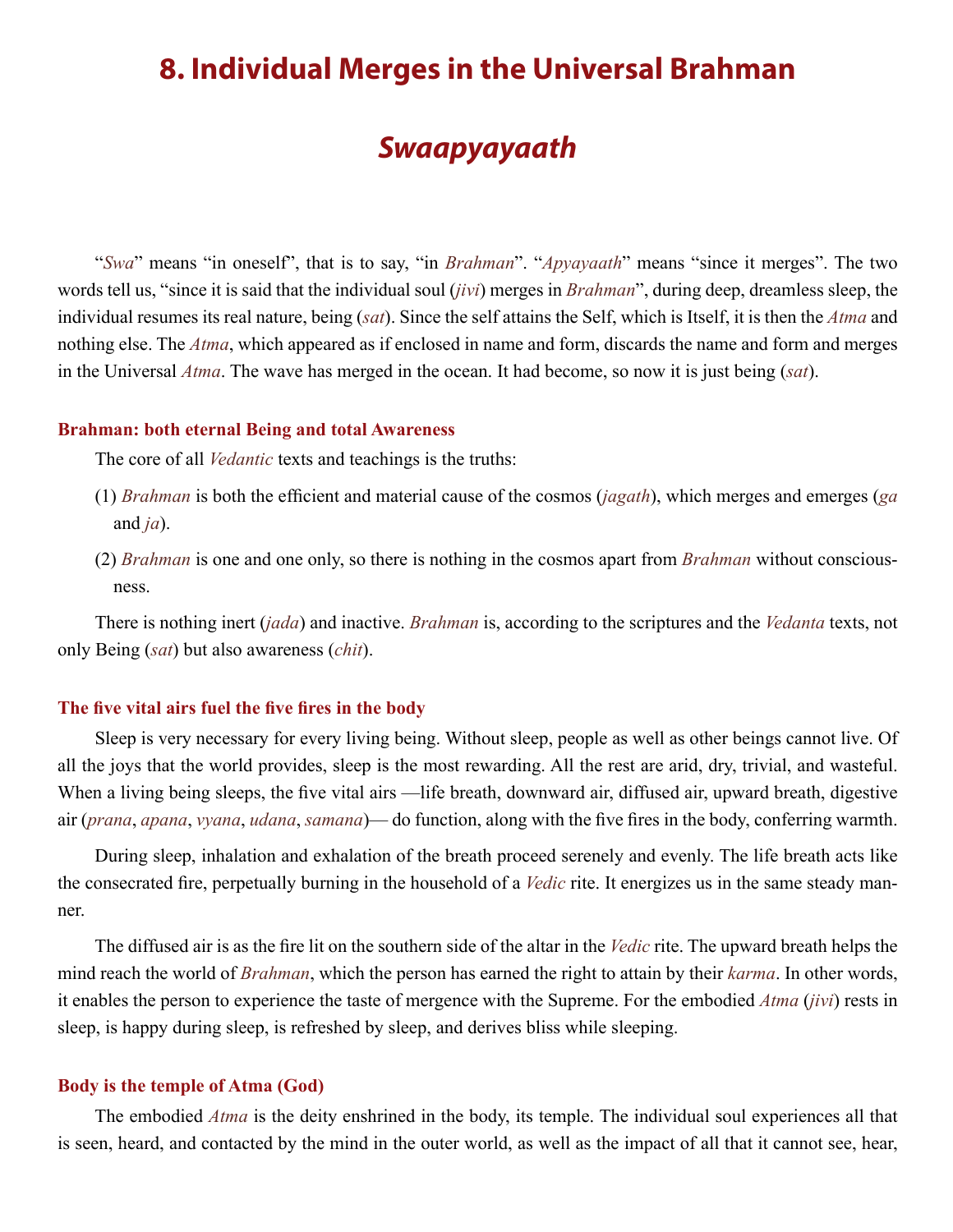or contact by the mind. Besides these, the individual soul might construct and experience in dreams and witness experiences undergone during previous lives. It depends on the activities stamped on the mind of each one. Or, it might happen sometimes that the person gives up at one stroke the association with the body and the senses and gets immersed and lost in their basic principle: the Omniself (*[Paramatma](#page-54-0)*). The bliss that fills the individual soul is the manifestation of the supreme Self (*[Paramatma](#page-54-0)*).

During dreamless sleep, the individual soul (*[jivi](#page-51-8)*) enters and revels in the region of bliss, led thereto by the splendour of the upward breath, the vital air that elevates. The region of bliss is known also as the region of [Brahma.](#page-49-15) During sleep, one effortlessly gets this splendid chance to enjoy the proximity of the supreme *[Atma](#page-48-0)*, which is the prime source and substance of the five basic elements, the five senses, and the inner instrument of awareness (the five *[bhuthas](#page-49-16)*, the five *[indriyas](#page-51-14)*, and the *[anthah-karana](#page-48-7)*). But this experience is quite temporary and doesn't last.

#### **Unchanging Bliss means Supreme Consciousness**

The person who has gained awareness through the purification of the mind and the clarification of the intellect (*[buddhi](#page-49-3)*) will have the unchanging bliss of mergence in the supreme *[Atma](#page-48-0)*. Only that person can become omniscient who is ever in the region of the undecaying (*[akshaya](#page-47-12)*) and merged in the imperishable (*[akshara](#page-47-13)*) supreme Vastness (*[Parabrahma](#page-54-3)*), the highest *[Atma](#page-48-0)*. When one is aware that all is He, that there is nothing without or outside, one becomes all or *[Brahman](#page-49-1)*.

In deep sleep, the individual soul (*[jivi](#page-51-8)*) is in dull ignorance (in the *[thamoguna](#page-58-17)*). To the realised person, however, even dreams will award as much bliss as does the consciousness while awake. Even when awake, the realised person gets rid of the impact of the body-sense-reason complex and is saturated with the bliss of his authentic reality. The particularized self shares the consciousness (*[chaithanya](#page-49-9)*) of the Universal, and it can merge only in that supreme *[Atma](#page-48-0)* (*[Paramatma](#page-54-0)*), the supreme Consciousness. Therefore, this aphorism emphasizes for us the truth that the "Is-ness (*[Sat](#page-57-7)*)", which "becomes" and "subsumes" all creation, refers only to the highest *[Brahman](#page-49-1)* (*[Parabrahman](#page-54-3)*), the supreme Consciousness, and not to any entity derived from it and dependent on it.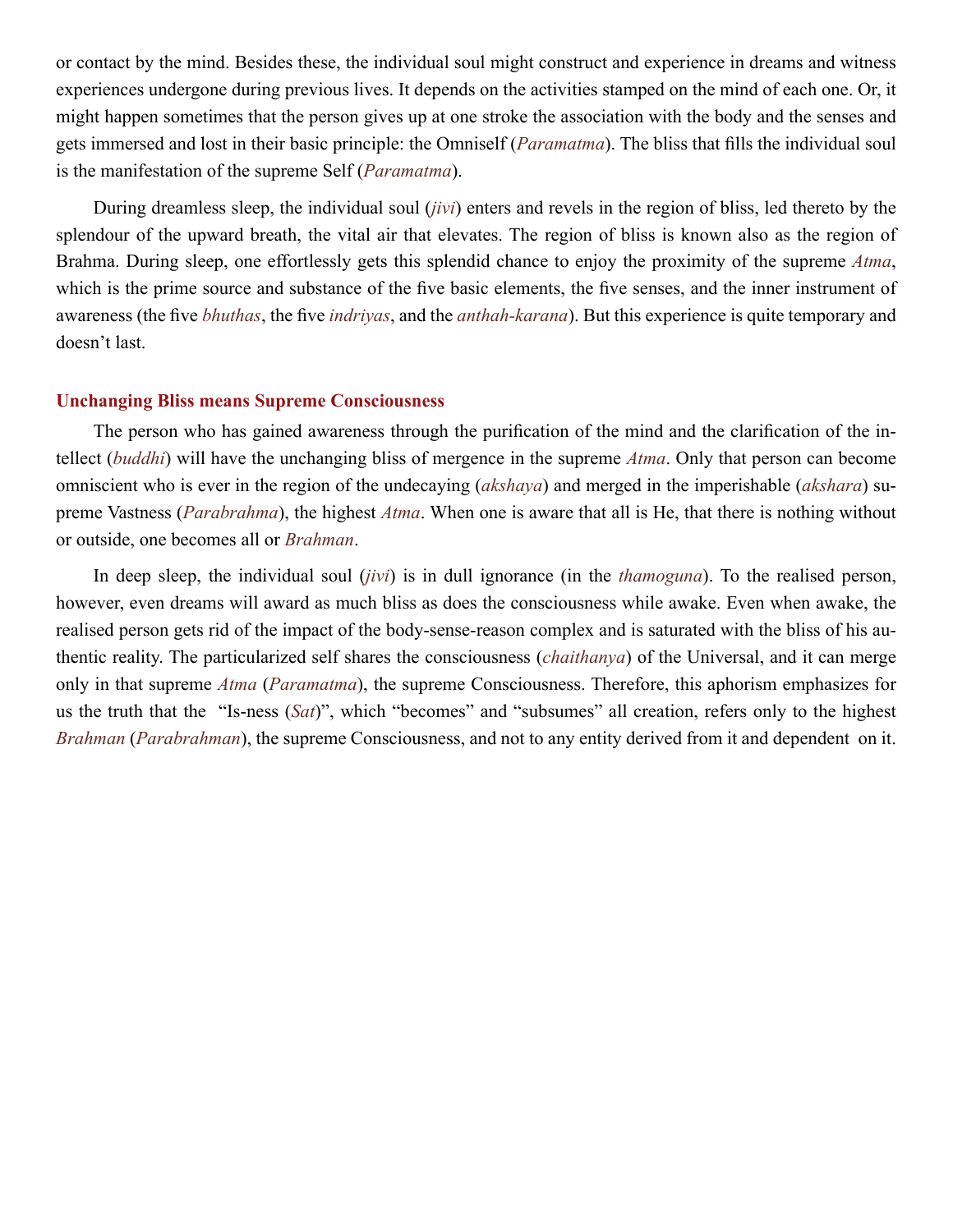# <span id="page-39-0"></span>**9. Omniscient Brahman, the Cause of the Cosmos**

## *Sruthathwaath cha*

Since the all-knowing *[Brahman](#page-49-1)* is declared by the *[Vedas](#page-59-2)* to be the cause of the cosmos, a description and under standing of this sublime phenomenon has been made. The very expression "*Brahman*" conveys the meaning that It has the power of willing, etc. The *[Vedas](#page-59-2)* that speak of *[Brahman](#page-49-1)* as unconditioned and devoid of attributes also declare that It has, as its very nature, total beneficence. For, from the standpoint of the cosmos, *[Brahman](#page-49-1)* is with out qualifications.

#### **Cosmos, the projection of Supreme Consciousness**

The *[Upanishad](#page-58-0)* texts, which form a section of the revealed texts (*[sruthi](#page-57-2)*) or *[Vedic](#page-59-1)* scripture, do not convey any distinction between the Absolute and the Almighty (*[Brahman](#page-49-1)* and [Iswara\)](#page-51-11). What has to be understood from all these *[Vedantic](#page-59-5)* texts is that the cosmos is the manifestation or projection of supreme Consciousness.

If the cosmos is considered inert and devoid of consciousness, some might ask how it could be so invitingly attractive —it could not be irresponsive and dull, for it would then be ever the same. No. This view is incorrect. God is the efficient cause as well as the material cause of the cosmos. He has Himself become all this. He is the inner and the outer truth, and therefore He is the Light that illumines and reveals, that draws and discloses.

"Flour, etc. is mixed with sugar (*Pishtaadhi guda samparkaath*)" it is said. *Pishta* means flour —any flour, rice, wheat, or pulse. Mixing the flour with sugar sweetens it (*guda samparkaath*). By itself, flour is not welcomed by the tongue; sugar makes it tasty. Similarly, wherever charm, attraction, or splendour is manifest in the cosmos, it is the cosmic Spirit (*[Paramatma](#page-54-0)*) that is evident and nothing else. The *[Vedas](#page-59-2)* make this very clear. As the *[Veda](#page-59-8)* texts assert, the cosmic Spirit creates, fondles, fosters, and sustains the cosmos and finally induces it to merge in Him. The cosmic Spirit is the sole Creator, the sole Enjoyer, and the sole Protector and Master. This is the proclamation contained in the *[Vedas](#page-59-2)*.

#### **Brahman is inherently spiritual Bliss**

The *[Vedas](#page-59-2)* declare that *[Brahman](#page-49-1)* is of the nature of supreme Bliss. Elaborating on the *[Atma](#page-48-0)*, they mention the sheaths that treasure it: the food sheath (*[anna-maya kosa](#page-47-9)*), the vital-air sheath (*[prana-maya kosa](#page-54-13)*), the mental sheath (*[manomaya kosa](#page-53-10)*), and the intellectual sheath (*[vijnana-maya kosa](#page-59-12)*), in that sequence. After these four comes the innermost, spiritual-bliss sheath (*[ananda-maya kosa](#page-47-9)*). All these are in *[Brahman](#page-49-1)*, so it is proper to conclude that *[Brahman](#page-49-1)* is inherently spiritual bliss. Each sheath is subtler than the next, the subtlest being the fifth, the bliss sheath. Therefore, all these can be taken to be the "body (*[upadhi](#page-58-4)*)" of *[Brahman](#page-49-1)*.

The food sheath or coat is a gross covering, which protects the coating that is less gross, namely, the vital-air sheath. The vital airs are nurtured and directed by the less gross mental sheath. The mental sheath controls the vital airs (*[pranas](#page-54-6)*), which regulate and operate the physical and sensory instruments, so the mental sheath is much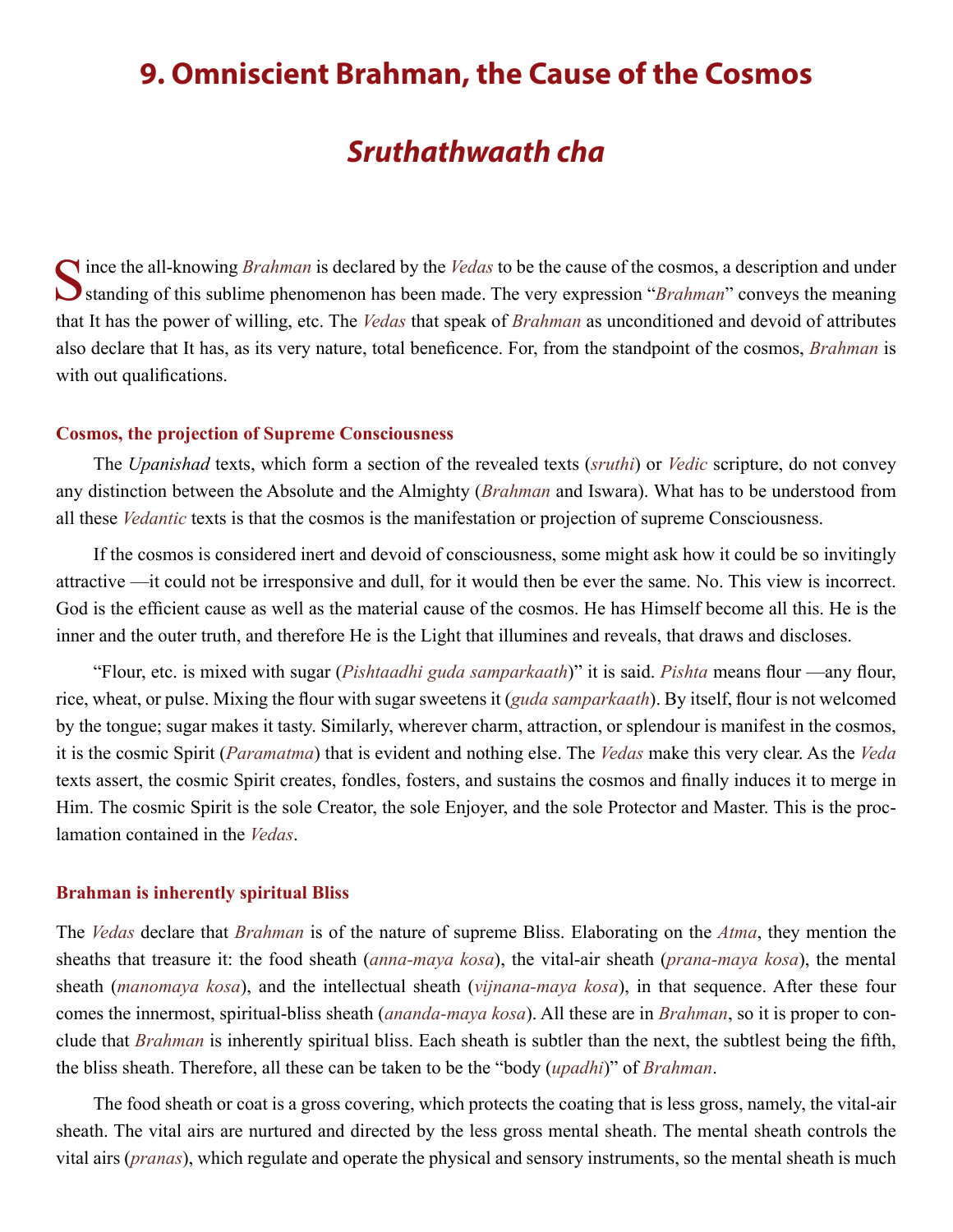more powerful than the breath. Subtler than this sheath is the intellectual sheath. It is ever engaged in discriminating between the temporary and the permanent. It is very close to the experience of spiritual bliss (*[ananda](#page-47-2)*). In fact, it helps to evoke that experience, which is the awareness of *[Brahman](#page-49-1)* itself.

In order to guard the body against disease, we wear different varieties of clothes —an undershirt, then a shirt, then a coat, and over the coat a shawl. When the heart is to be examined, the shawl, then the coat, shirt, and finally the undershirt must be removed. Only then can the heart be examined. Similarly, one has to eliminate the food, mental, vital air, intellectual, and mental sheaths in order to be intimately aware of the supreme *[Atma](#page-48-0)* or *[Brahman](#page-49-1)*, which is spiritual bliss itself. The journey known as "life" is but a pilgrimage from the food plane of matter to the blissful spiritual plane. This is the goal, the end. The aphorism conveys this truth to us. The supreme Soul (*[Paramatma](#page-54-0)*) is essentially of the blissful nature.

Some don't agree with this conclusion. They posit the individualized soul (*[jivatma](#page-51-5)*) not as spiritual bliss (*[ananda](#page-47-2)*) but as the discriminating faculty of the intellect (*[vijnana](#page-59-9)*). That is to say, *[Brahman](#page-49-1)* is effulgence in Its own right; It needs no external source of light. It is established in Its own splendour. Others declare that supreme energy is the entity known as spiritual bliss, the supreme *[Atma](#page-48-0)* (*[Paramatma](#page-54-0)*), and also as supreme space. These theories arise out of different thought processes of people in different planes.

#### **Atma is also spiritual bliss**

*[Brahman](#page-49-1)* encompasses all, and awareness of every entity is awareness of *[Brahman](#page-49-1)* Itself. It cannot be differentiated or divided. Spiritual bliss (*[ananda](#page-47-2)*) is all; *[Brahman](#page-49-1)*, the bliss sheath, is also the individual *[Atma](#page-48-0)* (*[jivatma](#page-51-5)*), appearing as individualized. The quality cannot be identified and considered apart from the thing possessing it. The *[Atma](#page-48-0)* is spiritual bliss, whether universalized as the highest *[Atma](#page-48-0)* (*[Paramatma](#page-54-0)*) or particularized as the individual *[Atma](#page-48-0)*. Spiritual bliss cannot be measured out as less or more. Full of spiritual bliss means spiritual bliss itself, not something having bliss. So the individual *[Atma](#page-48-0)* is not less and the highest *[Atma](#page-48-0)* is not more spiritual bliss. They are both the same spiritual bliss.

In the ordinary worldly sense, too, spiritual bliss is the characteristic of every living being. As a consequence, every human being seeks to express and develop it. Living beings are found renouncing various desires and lines of conduct in order to attain spiritual bliss. But belief that spiritual bliss can be secured from external objects is a sign of ignorance:

From all outside you, grief; From all within you, happiness.

*Sarvam para-vasham dukham; Sarvam Atma vasham sukham*.

According to this axiom, when one feels that one's spiritual bliss (*[ananda](#page-47-2)*) is dependent on external objects, one is moving beyond oneself and courting grief. One plunges into needless grief by the enslavement to objects that, according to one's fancy, can make one happy. One becomes the target for anxiety and worry. One has to suffer much, just as a person afflicted with thirst running toward a mirage gets nothing to quench the thirst and has a miserable end. Therefore, the attempt to derive spiritual bliss through external objects and external activities is not commendable at all. Those who long for genuine spiritual bliss have to turn their attempts inward, bound to the *[Atma](#page-48-0)*.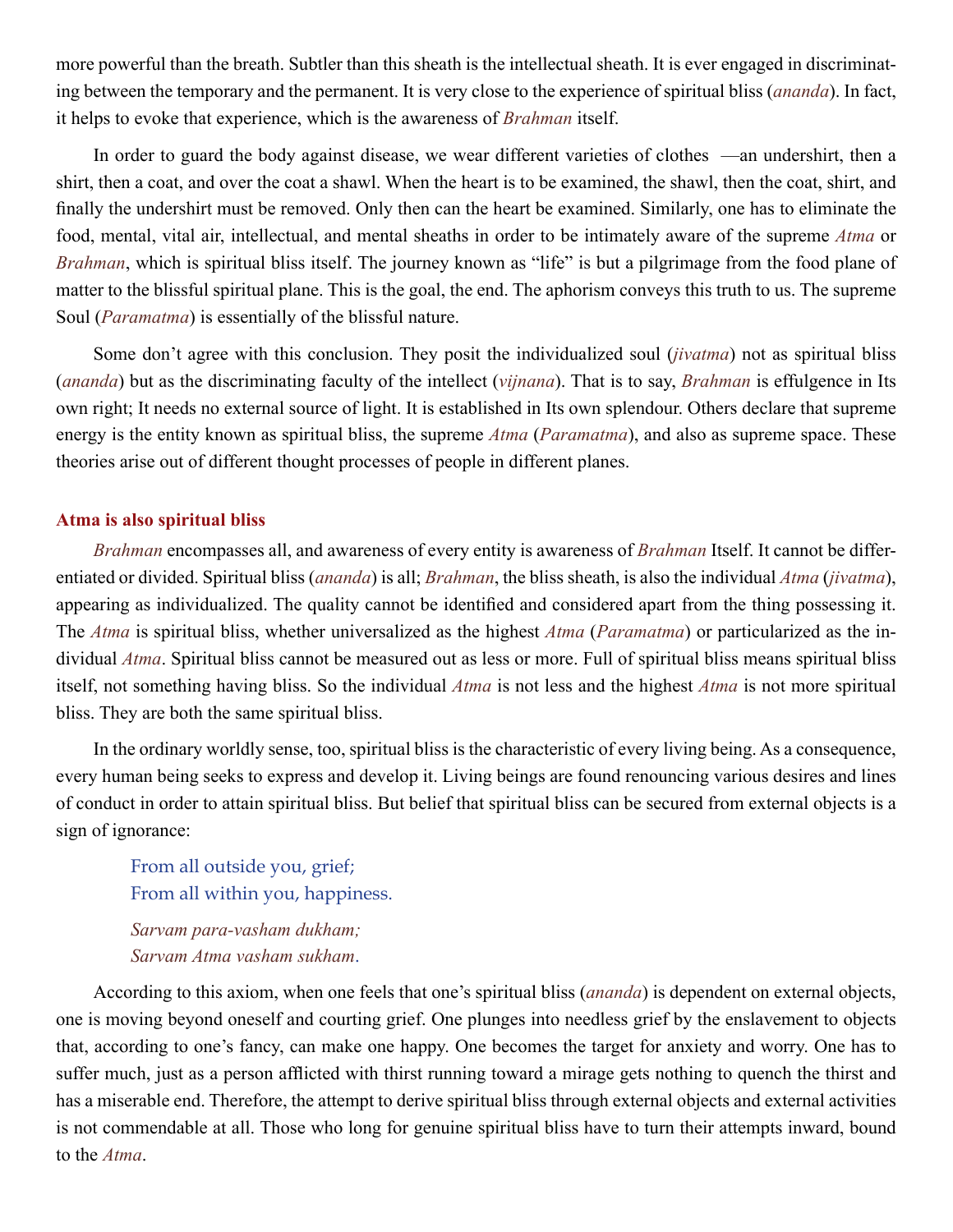One point at this juncture: When it is said that Rama made Bhima a wealthy person or a well-informed person, does it not follow that at the beginning Rama was wealthier or more knowledgeable than Bhima? If Rama was indigent and ignorant, how could he transform Bhima into a wealthy or knowledgeable person? Obviously, it would not be possible.

#### **Supreme Self is Being-Awareness-Bliss**

*[Brahman](#page-49-1)* is the embodiment of bliss (*[ananda-swarupa](#page-47-14)*) —is bliss itself. So every living thing receives spiritual bliss from *[Brahman](#page-49-1)*. He is All-knowledge, so He awards, arouses, and advances knowledge in all. God is the grantor, the promoter of spiritual bliss. This is confirmed in the aphorism "The Blissful One is the Supreme Self, since the statement is repeated many times (*anandamayo-bhyaa-saath*)."

Moreover, that very [*[Brahman](#page-49-1)*] that is described in mantra is sung. *Mantra Varnikam eva cha*.

"*[Brahman](#page-49-1)* is being, awareness, bliss (*sathyajnanamanantham Brahma*)." This sacred axiomatic formula (mantra) also refers to the same *[Brahman](#page-49-1)* that is spiritual bliss. *[Brahman](#page-49-1)* is Truth (*[sathya](#page-57-3)*); *[Brahman](#page-49-1)* is Knowledge (*[jnana](#page-51-2)*); *[Brahman](#page-49-1)* is Infinity (*[an-antha](#page-47-5)*). Truth is a synonym for bliss; it does not mean anything else.

Truth implies indivisible, immeasurable bliss. It cannot be affected by limitations of space, the passage of time, or the varying moods of the experiencers. Spiritual bliss will itself purify time, space, and the individual. These three are subdued by spiritual bliss; spiritual bliss is not subservient to or bound to time, space, or the individual. Therefore, God, who is designated and described by the mantra, can be known only partially through the mantra: He does not limit the mantra; the mantra may limit Him. Spiritual bliss is the bond that binds both.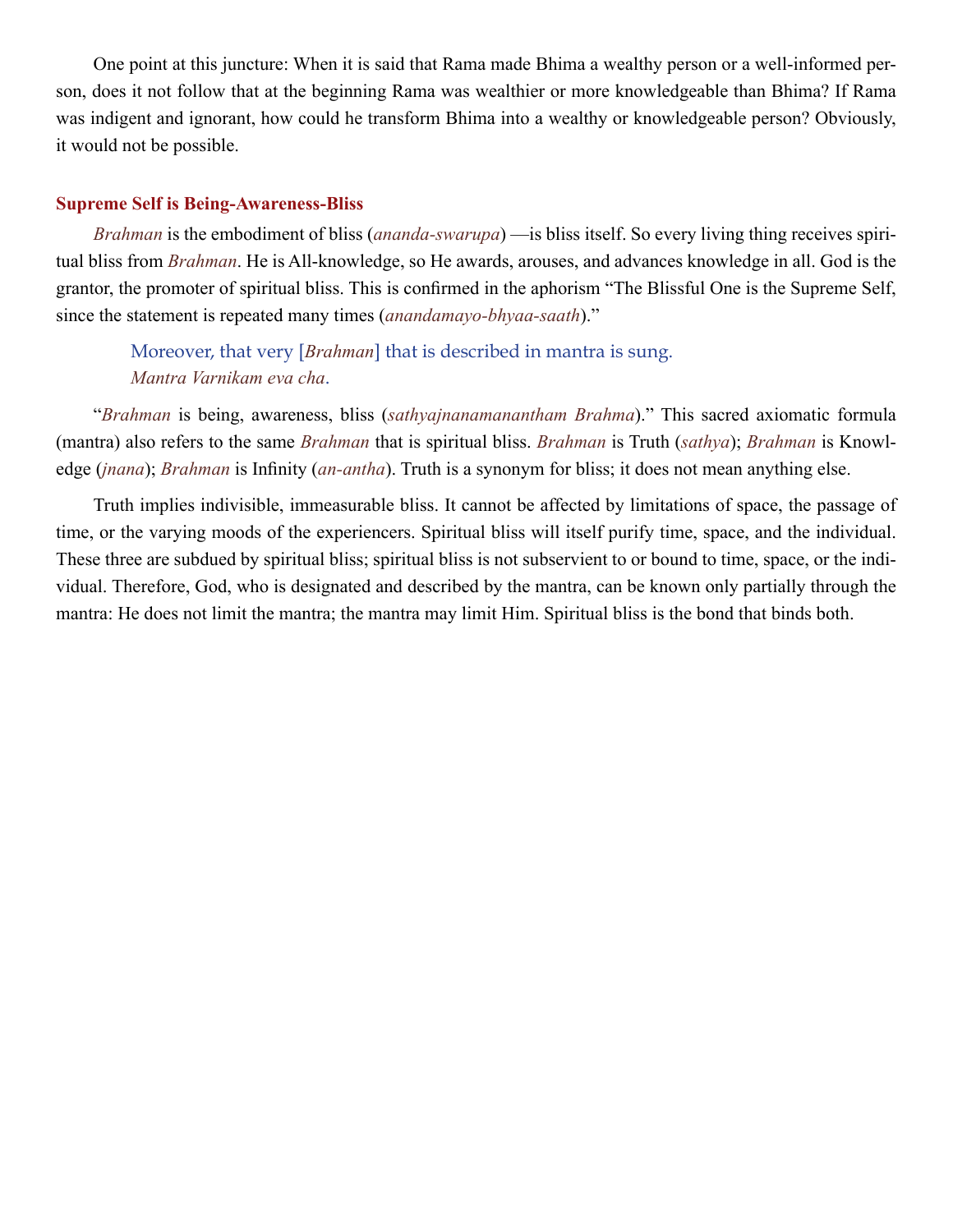## <span id="page-42-0"></span>**10. Divine "Light" and Divine "Feet"**

## *Jyothish charana-abhidhaanaath*

The word light ([jyothi](#page-51-15)) in the [Upanishads](#page-58-0) does not connote the physical light of the material world. When material limits or qualifications like feet are specified, how can the immanent, all-pervasive entity be indicated? Such a limited or qualified phenomenon cannot become the object of adoration and meditation. When the word *light* is understood to mean the light having certain natural characteristics, it cannot signify *[Brahman](#page-49-1)*, the Universal Absolute.

#### **Divine light shines everywhere**

The hymn in praise of the cosmic Person declares:

The entire cosmos, with all its component elements, is but one quarter of His glory. *Paadosya vishwa bhuthaani*.

Therefore, the cosmic Person is beyond bounds, measures, or degrees. The divine light (*[jyothi](#page-51-15)*) illumines Heaven and beyond and reveals even *[Brahman](#page-49-1)*. That which makes known by its splendour the era preceding the origin of living beings and the regions beyond even the farthest and the highest, "That" is indicated by the word *[jyothi](#page-51-15)*. It shines in that supremest among supreme regions.

Note also that the same divine light shines everywhere, at all times, and in all beings. It comprises existence (*[asthi](#page-48-10)* or *[sat](#page-57-7)*), illumination-knowledge (*[bhathi](#page-49-17)* or *[chit](#page-49-14)*), and joy-bliss (*[priya](#page-55-10)* or *[ananda](#page-47-2)*). All things seen in the universe have the unseen as their base. All things that move have the unmoving as their base. So, too, for every living being, why, for the very cosmos itself, the invisible *[Brahman](#page-49-1)*, the Supra-Truth, is the basis. It is this *[Para](#page-54-3)[brahman](#page-54-3)*, the Omni-Self, that causes the cosmos to shine. "Divine light (*[jyothi](#page-51-15)*)" is appropriate only for this light and not the limited, inferior, physical light. Divine light has neither beginning nor end. It is the supreme Light (*[Param-jyothi](#page-54-14)*), the light without a second (*[A-dwaitha-jyothi](#page-47-15)*), the eternal, unbroken Light (*[Akhanda-jyothi](#page-47-16)*). In other words, it is the supreme *[Brahman](#page-49-1)* Itself, for all this is revealed only in and through It.

#### **Unlimited divine light versus worldly light**

The divine light referred to above cannot be interpreted otherwise. The *[Upanishads](#page-58-0)* do speak of *[Brahman](#page-49-1)* as having "feet", but that does not restrict or reduce Its vastness in any way.

"Divine light (*[jyothi](#page-51-15)*)", therefore, conveys "*[Brahman](#page-49-1)*" as its meaning. When *[Brahman](#page-49-1)* is imagined as having four "feet", or quarters, all that is projected from *[Brahman](#page-49-1)* comprises but one quarter. The *[Upanishads](#page-58-0)* assert that the other three are "undying, undiminishable, changeless" in "heaven (*[divi](#page-50-8)*)".

A point to be remembered is that such immortal light cannot be equated with the common light we deal with. The *[Upanishadic](#page-58-3)* light is said to "illumine". How can this process be limited and tied down to the effect of ordinary worldly light? Divine light is embodied in *[Brahman](#page-49-1)*; it operates in and through *[Brahman](#page-49-1)* only. *[Brahman](#page-49-1)* is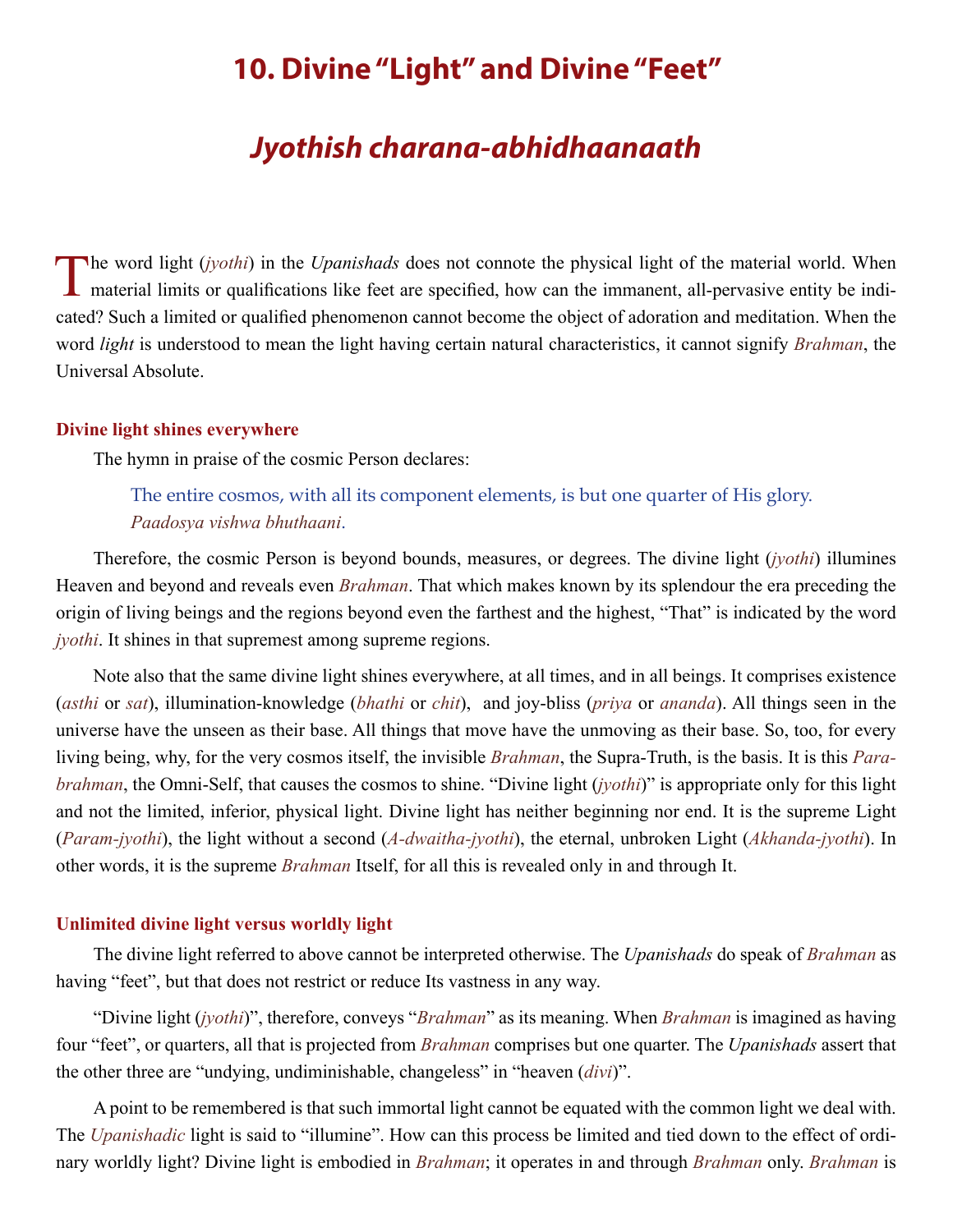immanent in all, so divine light reveals and shines in all.

#### **Divine light is total illumination**

The base, the root, the cover of the ever-vibrating, ever-moving cosmos is *[Brahman](#page-49-1)*, the stable, the fixed, the immovable, the ever-steady divine light. When *[Brahman](#page-49-1)* also starts to vibrate, change, and move, total mergence, submergence (*[pralaya](#page-54-15)*), happens. For example, when the train moves, if the rails on which it moves also move along, what about the fate of the passengers? When we walk, the road is stationary, so we are able to proceed safely along.

The light that shines individually is called the flame in the lamp; the light that illumines and reveals all is called divine light (*[jyothi](#page-51-15)*). Divine light brings to light the fire that pervades the regions, that warms the body and resides in the stomach, the gleam in the eye. The moon is lit by the sun and thereby made bright. All these activities are prompted and promoted by *[Brahman](#page-49-1)*, which is divine light itself. Divine light is the principle, the phenomenon of illumination in all its aspects.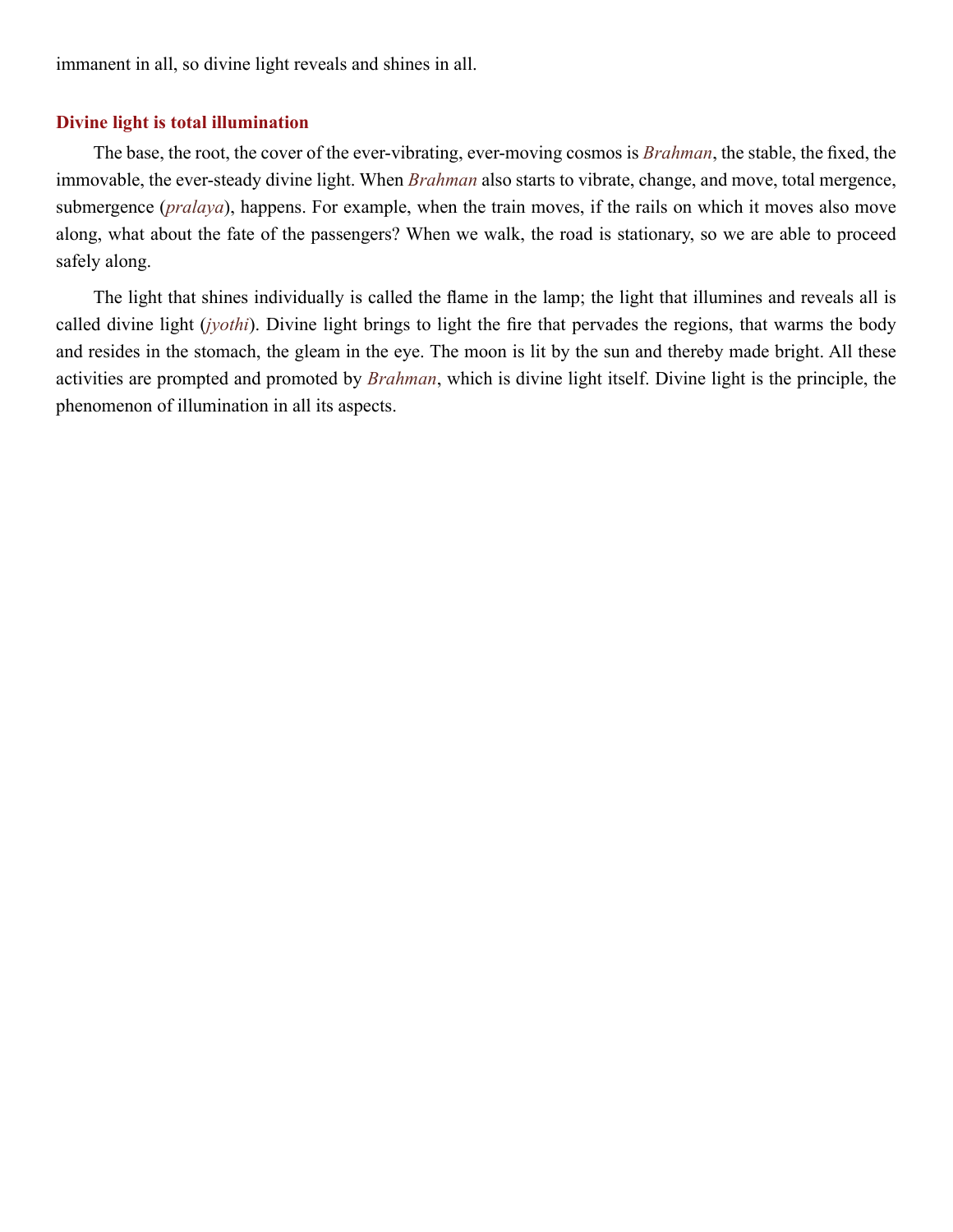# <span id="page-44-0"></span>**11. Brahman as Cosmic Breath or Life**

# *Pranas-thathaa-anugamaath*

The vital breath or air (*[prana](#page-54-6)*) refers not to the ordinary sense of the word but to *[Brahman](#page-49-1)* only. That word is  $\mathsf L$  also often taken to mean the deities presiding over the breath and vital airs, like [Rudra](#page-55-11) or [Vayu,](#page-59-13) but even that meaning is inapplicable.

#### **Subtle meaning of vital air is Brahman only**

Once, a seeker named Pratardana approached [Indra,](#page-51-16) the Lord of the abode of Gods, and prayed to be instructed about how he could be endowed with that which is most beneficial to him. [Indra](#page-51-16) directed him to know Him as Life and meditate on Him as "vital air".

Defining vital air (*[prana](#page-54-6)*) and elaborating on its glory, [Indra](#page-51-16) told him, "This vital air is identified with consciousness (*Sa esha prana-prajnaatma*)." It is "bliss, ageless, deathless". That is to say, vital air is the very embodiment of bliss. It has no decline or diminution; it is immortal. That is the teaching. These characteristics belong to *[Brahman](#page-49-1)* alone, not to vital air as commonly understood. Vital air is only a symbol to bring *[Brahman](#page-49-1)* to mind and not any other entity.

Pratardana's question was about the most beneficial, the most essential entity that one has to know and possess. *[Brahman](#page-49-1)* alone is the source, substance, and sustenance, so "vital air", the word used by [Indra](#page-51-16), can mean only *[Brahman](#page-49-1)* and nothing else. The gross meaning of the word has to be discarded and the subtle meaning accepted. Generally, people consider wealth, power, and fame as most essential and pursue them through every possible means. In this struggle, people waste invaluable human qualities with which they are endowed. Besides this waste of allotted years of life, they plunge deeper and deeper into the darkness of ignorance (*[a-jnana](#page-47-1)*). They ignore and lose awareness of their real nature (*[swa-rupa](#page-57-8)*).

On another occasion, [Indra](#page-51-16) instructed, "Know Me alone (*Maam eva vijaaneehi*)." That is to say, "Understand Me well; be aware of Me in full." The [Indra](#page-51-16) referred to here cannot be a particular deity, with a body and limbs. We cannot infer that the word "vital air (*[prana](#page-54-6)*)" indicated the speaker [Indra](#page-51-16) himself. One may argue that the entity who has to be meditated upon is either "vital air" or [Indra,](#page-51-16) for [Indra](#page-51-16) is vital air and vital air is [Indra:](#page-51-16) it cannot be *[Brahman](#page-49-1)*. This inference is not correct. Vital air means *[Brahman](#page-49-1)* and nothing else. Some interpret the statement "Know Me alone" as a direction to the listener to "Know the *[Brahman](#page-49-1)* that is My reality, My truth, My core", so *[Brahman](#page-49-1)* alone is denoted by the word used by [Indra](#page-51-16) while instructing Pratardana.

#### **Meditate on Brahman alone**

In common usage, in worldly parlance, vital air and [Indra](#page-51-16) are associated with each other. In the vocabulary of spiritual inquiry, the vast (*[bhuma](#page-49-18)*) is descriptive of *[Brahman](#page-49-1)*, which also means "the limitless, beyond even the cosmos". Commentators have investigated the superficial and deeper meanings of these expressions and at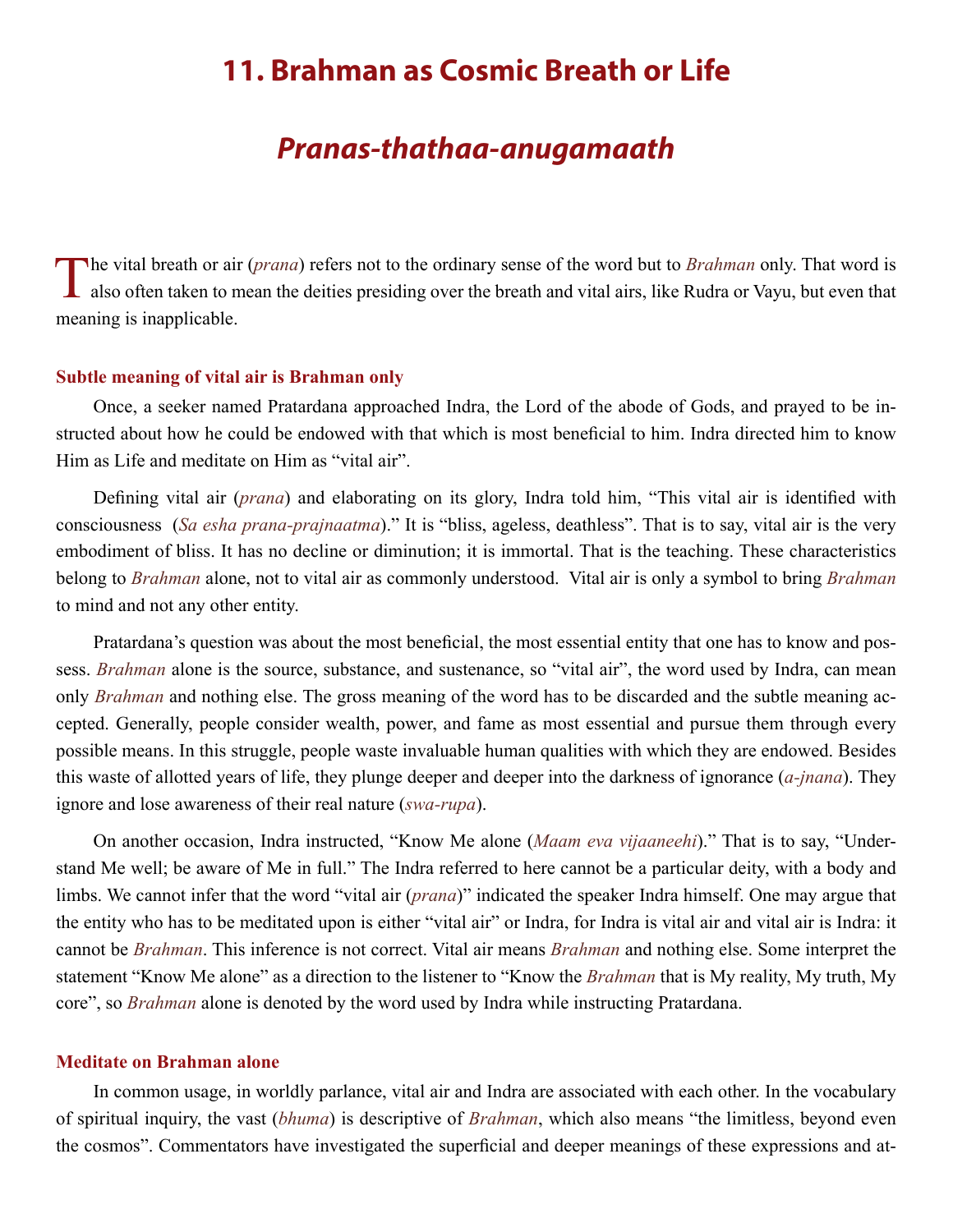tempted to reconcile them as denoting one principle. Vital air (*[prana](#page-54-6)*) and *[Brahman](#page-49-1)*, they laid down, are two faces of one coin; they are inextricably interpenetrative (*avinaa bhaava sambandha*). Therefore, *[Brahman](#page-49-1)* and nothing else has to be meditated upon.

The instruction is in consonance with the point of view of the scripture, as in the case of [Vamadeva:](#page-58-18) *Sastra drishtyaa thu upadheeha Vaamadheva thu*.

#### **The four great declarations**

The sage [Vamadeva](#page-58-18) adhered to the teachings of the scriptures,

I am *[Brahman](#page-49-1)* (*[Aham Brahmasmi](#page-47-17)*); That thou art (*[Thathwamasi](#page-58-19)*); *[Brahman](#page-49-1)* is Constant Integrated Awareness (*Prajnaa-nam Brahma*); This Self is *[Brahman](#page-49-1)* (*Ayam Atmaa Brahma*).

He listened and thereby attained direct awareness of *[Brahman](#page-49-1)*. He meditated on the truth "I am *[Brahman](#page-49-1)*." So, when [Indra](#page-51-16) instructs, "Know Me alone" —the real Me— *[Brahman](#page-49-1)* is meant, not the vital force (*[prana](#page-54-6)*). Before the awareness dawned on him, [Vamadeva](#page-58-18) could also well have understood by vital air the deity [Indra.](#page-51-16) His announcement after realisation was, "I was [Manu](#page-53-11) (*Aham Manurabhavam*)"; "I am All (*Sarvaatmaa*)". In the same manner, since the deity [Indra](#page-51-16) possessed total wisdom, he could declare *[Brahman](#page-49-1)* as equivalent to the vital force in all. There is no inconsistency in this.

#### **All entities are only Brahman**

In fact, *[Brahman](#page-49-1)* can be indicated as any entity. All is *[Brahman](#page-49-1)* (*Sarvam Brahmam*). Supreme Truth, Total Wisdom, Vast Eternity is *[Brahman](#page-49-1)* (*Sathyam Jnanam Anantham Brahma*). In accordance with these expressions of intuitional experience, each and every thing can symbolize and denote *[Brahman](#page-49-1)*. All things have emanated from *[Brahman](#page-49-1)*, all things are projections of *[Brahman](#page-49-1)*. Gold does not lose its nature, however many names and forms it may assume as jewelry. No one should be misled by the multiplicity of names and forms in the objective world, the variety of sights and sounds. When the truth behind the diverse is identified, one is aware of *[Brahman](#page-49-1)* as the Prime Cause, the Basis, the Goal. [Indra](#page-51-16) the deity is none of these.

The aphorism with which the inquiry started —"That from which the birth of the universe is derived (*Janmaadi yasya yathaha*)"— laid down that *[Brahman](#page-49-1)* is the cause of the entire cosmos, space, and all the vital forces. So the word vital air (*[prana](#page-54-6)*) applies to *[Brahman](#page-49-1)* Itself.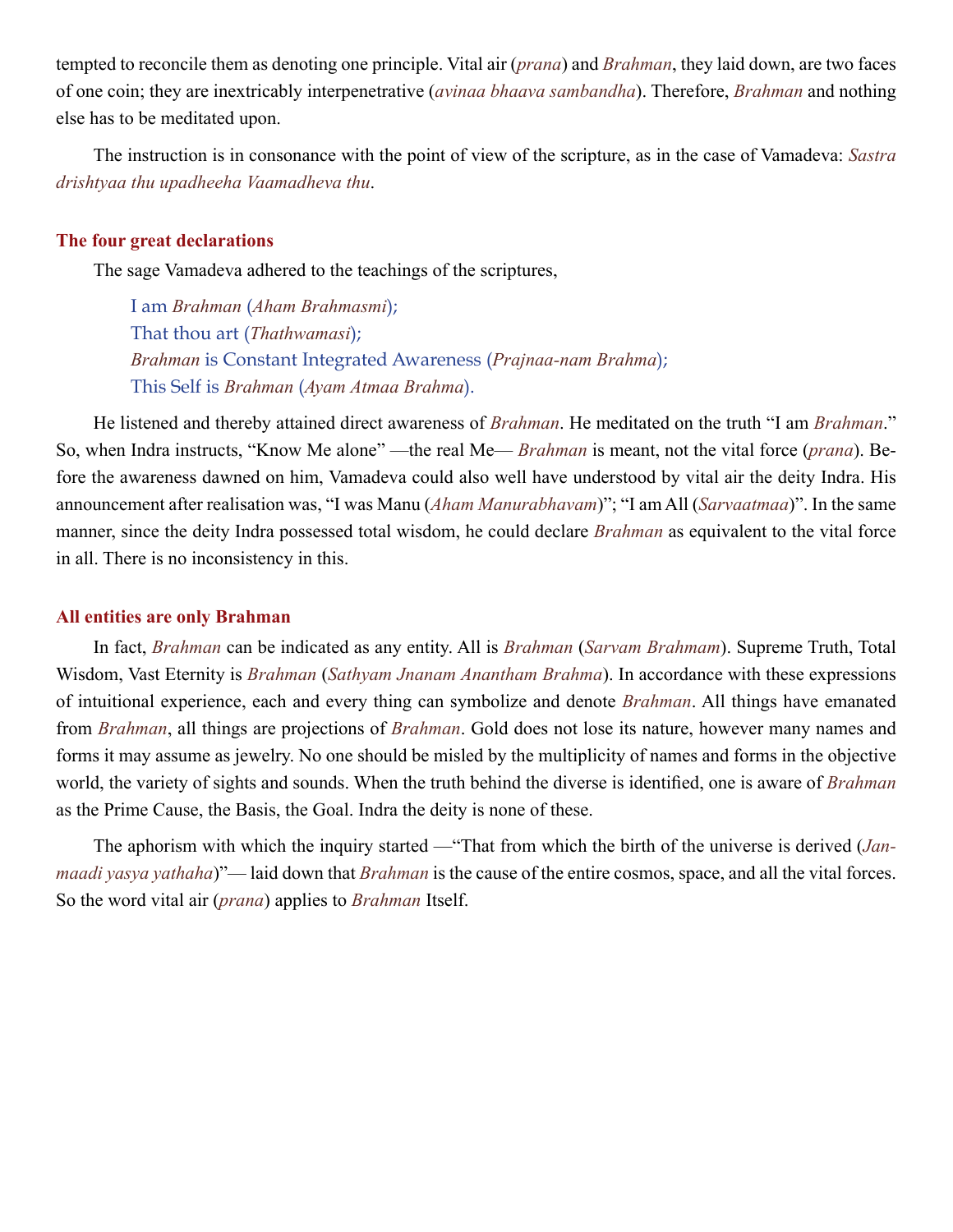## <span id="page-46-0"></span>**12. Brahman is the Universal Teaching**

## *Sarvathra-prasiddhopadesaath*

In all statements in the *Vedantic* texts, the *Upanishads*, the familiar and easily recognisable expression "*Brah*-<br>*[man](#page-49-1)*" is the one that is mentioned and elaborated. In the direction "One should meditate by becoming se n all statements in the *[Vedantic](#page-59-5)* texts, the *[Upanishads](#page-58-0)*, the familiar and easily recognisable expression "*[Brah](#page-49-1)*the object of meditation is therefore the entity indicated by "All this is verily *[Brahman](#page-49-1)*" and not the individualized I. Commentators also upheld this interpretation.

"All this is verily *[Brahman](#page-49-1)* (*Sarvam khalvidam Brahma*)" is the axiom with which the *[Upanishadic](#page-58-3)* exhortation to meditate starts. The *[Vedic](#page-59-1)* revelation is that the cosmos or creation is *[Brahman](#page-49-1)*, for it originates in, is sustained by, and merges into *[Brahman](#page-49-1)*. It is not distinct or separable from *[Brahman](#page-49-1)*.

#### **Non-dual vision reveals Brahman**

When viewed without the twin distortions of like and dislike, love and hate, all forms, all effects, all causes are experienced as *[Brahman](#page-49-1)* only. But when the vision is affected by love or hate, each form, each effect and cause, appears different from the rest. Hence the advice to meditate after attaining serenity. When feelings are calm and balanced, the many are experienced as the one. An agitated mind can never have a single vision. It runs along contrary lines, so it experiences the world, nature, and the cosmos as separate from *[Brahman](#page-49-1)*. Such vision creates division. Serene vision reveals unity. As the vision, so the impression, the view of the world.

The head of the family is only one person, but each member of the family views him from a different point of view. So he is addressed differently, as "father" by the son, "husband" by the wife, "father-in-law" by the daughter-in-law, "grandfather" by the grandson, and "elder brother" by his younger brother. The One is thought of in many forms, because of the variety of relationships assumed.

So too, seekers and thinkers who are in various levels of awareness and attainment express and experience the One in different forms and ways. The attitudes of approach and adoration also cause differences in the experience of the One. Some identify and posit the individualized *[Atma](#page-48-0)* (*[jivi](#page-51-8)*); some adore the active, all-knowing almighty God [\(Iswara](#page-51-11)); some concretize the all-pervasive energy (*[sakthi](#page-56-11)*); and others have as their goal the cosmic Person (*[Purusha](#page-55-12)*). But the individual or embodied *[Atma](#page-48-0)* cannot claim omniscience and omnipotence. As long as it is bound by its self-imposed ignorance and egotism, it cannot know and experience the all-pervasive, allcomprehensive *[Brahman](#page-49-1)*.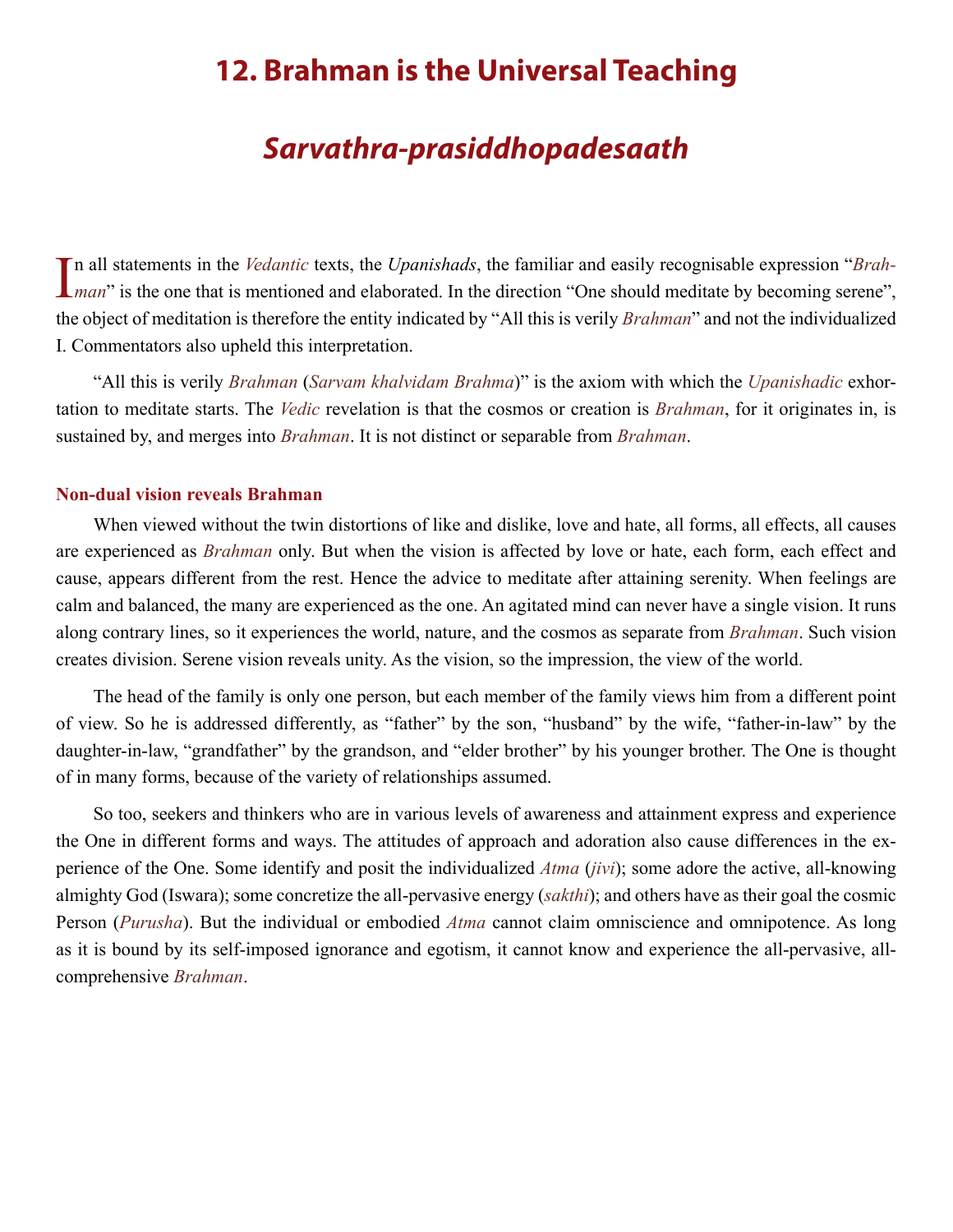# **Glossary**

<span id="page-47-0"></span>This glossary contains many Sanskrit words, people, places, and literature that Sathya Sai Baba use in Sutra<br>Vahini. It attempts to provide comprehensive meanings and detailed explanations of the more important Sanskrit words, for the benefit of lay readers who are interested in Hindu religion and philosophy.

In an electronic version of this volume (e.g. an e-book for the Ipad, Kindle, or Nook), you can click on most names, places, people, and Sanskrit words within the text in order to immediately access the word in this glossary. Your device will also have an arrow or other link to press to get back to the text.

<span id="page-47-19"></span>**Abhimanyu**. Arjuna's son and Parikshith's father; slain in battle.

<span id="page-47-10"></span>*a-chetana*. Non-intelligent, unconscious, inert, senseless.

<span id="page-47-18"></span>*a-dwaitha*. Nondualism, monism, the doctrine that everything is God, the philosophy of absolute oneness of God, soul, and universe.

<span id="page-47-15"></span>*a-dwaitha-jyothi*. The light without a second.

*a-dwaithic*. Of or pertaining to nondualism (*[a-dwaitha](#page-47-18)*).

<span id="page-47-4"></span>*a-dwaithin*. One who propounds nondualism (*[a-dwaitha](#page-47-18)*).

<span id="page-47-7"></span>*agni*. Fire element.

**Agni**. God of Fire; the fire element; name for fire when it is out of sight range.

*aham*. The knower, the "I".

<span id="page-47-17"></span>*Aham Brahmasmi*. "I am *[Brahman](#page-49-1)*." One of the great *[Vedic](#page-59-1)* aphorisms.

<span id="page-47-11"></span>*ahamkara*. Ego, self-love, selfish individuality.

*Aithareya Upanishad*. One of the ten important *[Upanishads](#page-58-0)*. It deals with the world and the human as the creation of *[Atma](#page-48-0)*, the three-fold birth of *[Atma](#page-48-0)*, and the nature of the *[Atma](#page-48-0)*.

<span id="page-47-1"></span>*a-jnana*. Ignorance, stupidity.

<span id="page-47-3"></span>*a-jnana-avrithi*. Obscuring or deluding power.

*a-jnani*. Ignorant person.

<span id="page-47-6"></span>*akasa*. Space, ether, the subtlest form of matter.

<span id="page-47-16"></span>*Akhanda-jyothi*. The eternal, unbroken light.

<span id="page-47-13"></span>*a-kshara*. Imperishable, indestructible.

<span id="page-47-12"></span>*a-kshaya*. Undecaying, never-ending.

<span id="page-47-2"></span>*ananda*. Divine bliss. The Self is unalloyed, eternal bliss. Pleasures are but its faint and impermanent shadows.

<span id="page-47-9"></span>*ananda-maya kosa*. The sheath of bliss, the innermost sheath of the body.

<span id="page-47-14"></span>*ananda-swarupa*. The embodiment of supreme bliss.

<span id="page-47-5"></span>*an-antha*. Endless, eternal, unending; infinity.

<span id="page-47-8"></span>*anna*. Food.

*anna-maya kosa*. Food sheath, the material or gross outer layer of a person.

*antar-yamin*. Inner ruler or Being that guides all creatures.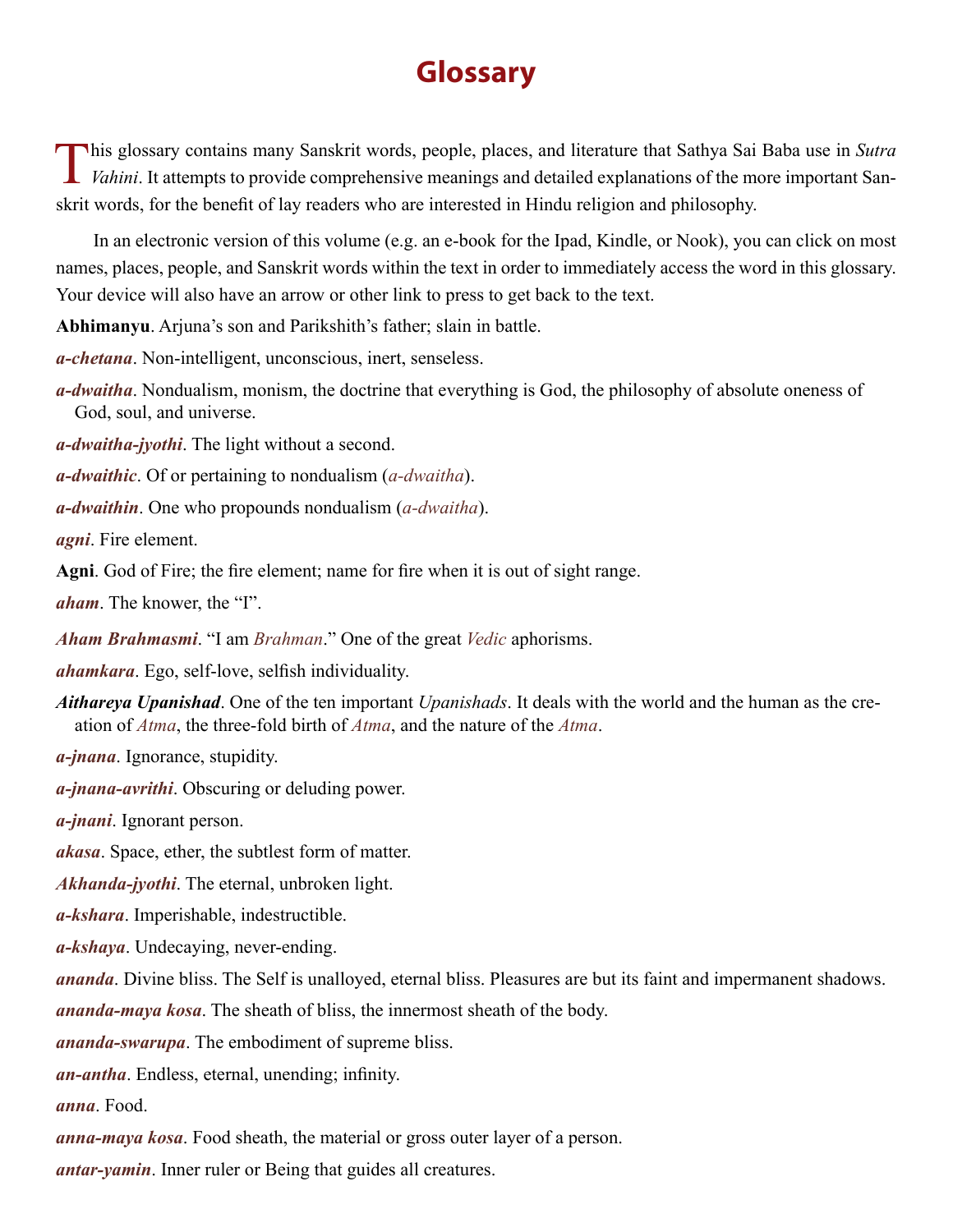<span id="page-48-7"></span>*anthah-karana*. Inner psycho-somatic fourfold instruments of mind, intellect, memory, and ego.

<span id="page-48-6"></span>*anumaana*. Inferential perception.

<span id="page-48-9"></span>*apana*. The downward air, which goes out through the anus.

<span id="page-48-5"></span>*a-pourusheya*. Non-personal, superhuman.

<span id="page-48-11"></span>**Arjuna**. [Krishna](#page-52-7)'s disciple, in the *[Bhagavad Gita](#page-48-1)*; third of five [Pandava](#page-54-16) brothers. See *[Mahabharatha](#page-52-8)*.

<span id="page-48-13"></span>*artha*. Wealth, prosperity, material object, thing, aim, purpose, desire.

- *Aryan*. (a) Literally noble. (b) Follower of *[Vedic](#page-59-1)* or spiritual path. (c) Ancient dwellers of India who composed the *[Rig-veda](#page-55-13)*; the chief tribe was that of the Bharathas.
- *asanthi*. Lack of peace; agitated mind; restlessness. Opposite of *[santhi](#page-56-12)*.
- *a-sat*. Falsehood, unreal, non-existent, bad.

*a-sathya*. Falsehood.

<span id="page-48-10"></span>*asthi*. Being, existence; is-ness; synonym for *[sat](#page-57-7)*.

<span id="page-48-4"></span>*Asthi-Bhathi-Priya*. Being, existence –that which shines, illumines, awareness – love, dearness.

- <span id="page-48-15"></span>*a-sura*. Demon; term arose when Diti's sons refused to drink the liquor (*sura*) offered by Varuni, daughter of [Varuna.](#page-59-10)
- <span id="page-48-16"></span>**Aswamanja**. King of solar dynasty; wicked son of Sagara and Kesini; driven away by his father because of his cruelty.
- <span id="page-48-14"></span>*Atharva-veda*. The fourth *Veda*. *Atharva* means "fourth". Steady, unmoved person, of stable nature.
- <span id="page-48-0"></span>*Atma*. Self; Soul. Self, with limitations, is the individual soul. Self, with no limitations, is [Brahman,](#page-49-1) the Supreme Reality.
- *Atma-ananda*. *[Atmic](#page-48-2)* bliss, bliss of Self-realization.
- <span id="page-48-3"></span>*Atma-jnana*. Knowledge of Self-realization; awareness of *[Atma](#page-48-0)*.
- <span id="page-48-2"></span>*Atmic*. Of or relating to the *[Atma](#page-48-0)*.

<span id="page-48-8"></span>*Aum*. *[Om](#page-54-7)*; Designation of the Universal *[Brahman](#page-49-1)*; sacred, primordial sound of the universe.

<span id="page-48-12"></span>*Avatar*. Incarnation of God. Whenever there is a decline of *[dharma](#page-50-0)*, God comes down to the world assuming bodily form to protect the good, punish the wicked and re-establish *[dharma](#page-50-0)*. An *Avatar* is born and lives free and is ever conscious of His mission. By His precept and example, He opens up new paths in spirituality, shedding His grace on all.

*a-vidya*. Ignorance.

- <span id="page-48-1"></span>*Bhagavad Gita*. Literally, Song of God. Portion of the *[Mahabharatha](#page-52-8)* that is a dialogue between [Arjuna](#page-48-11), one of the [Pandava](#page-54-16) brothers, and [Krishna](#page-52-7).
- *Bhagavatha*. A sacred book composed by Sage [Vyasa](#page-60-1) dealing with [Vishnu](#page-59-4) and His incarnations, especially [Krishna](#page-52-7). It also means those with attachment to God, or the Godly.
- *bhajans*. Congregational chant group worship by devotees with devotional music in which repetition of holy names predominates.

*bhaktha*. Devotee of the Lord.

*bhakthi*. Devotion to God.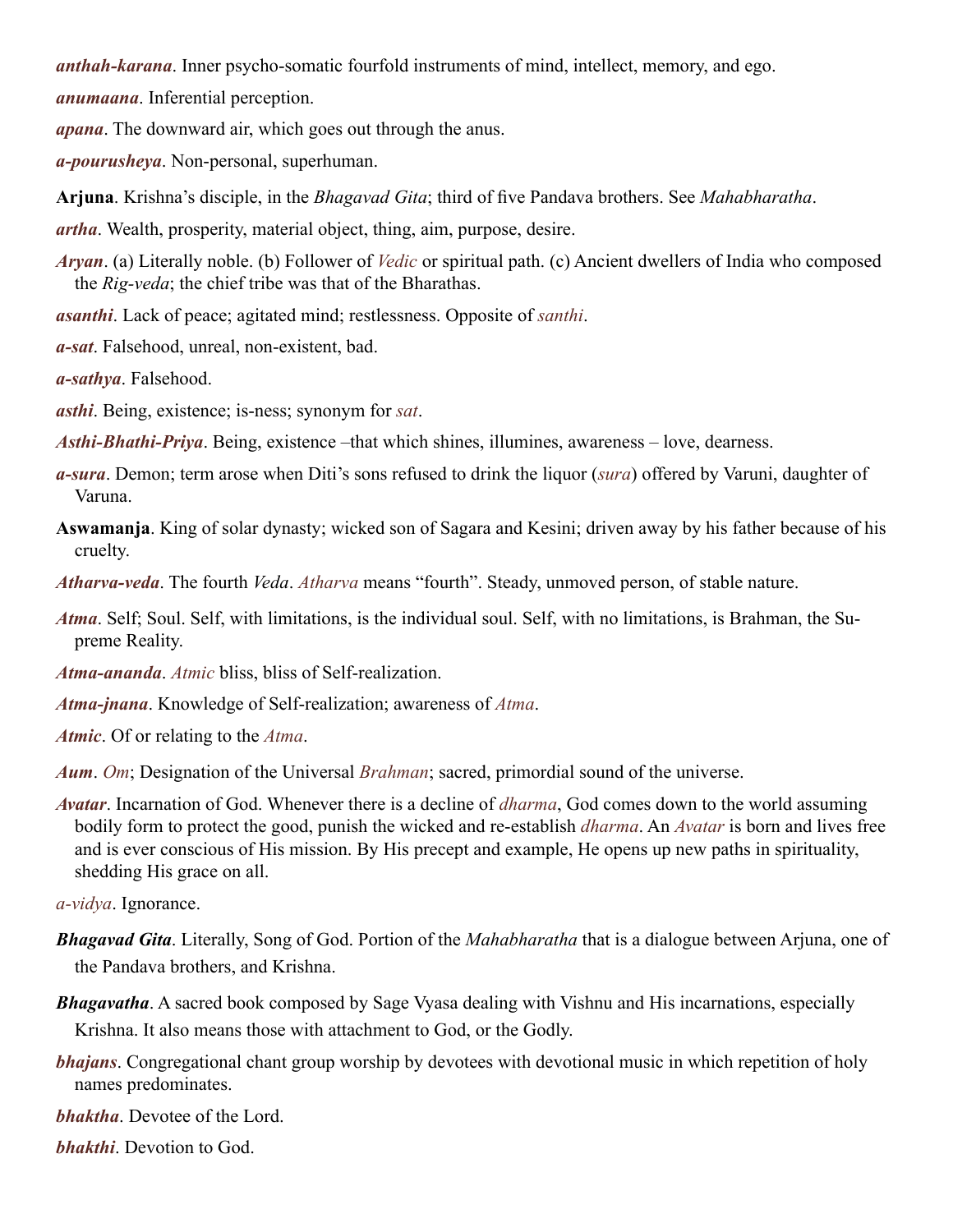<span id="page-49-19"></span>**Bharatha**. Son of [Dasaratha](#page-50-9) and Kaika; brother of Rama. "Bharatha" means "he who rules".

<span id="page-49-17"></span>*bhathi*. That which shines, illumines; *[chit](#page-49-14)*.

<span id="page-49-6"></span>*bhava-sagara*. Ocean of worldly existence.

<span id="page-49-20"></span>**Bhima**. Second of five [Pandava](#page-54-16) brothers; named for his size and strength. See *[Mahabharatha](#page-52-8)*.

- **Bhishma**. The guardian and patriarch of the [Kauravas](#page-52-9) and [Pandavas](#page-54-16). Remarkable for his wisdom and unflinching devotion to God. Trapped by his fate to fight on side of evil [Kauravas;](#page-52-9) bled to death on a bed of arrows while thinking of God. See *[Mahabharatha](#page-52-8)*.
- <span id="page-49-18"></span>*bhuma*. Vast, limitless, the eternal, the changeless.
- <span id="page-49-16"></span>*bhutha*. Any of the five elementary constituents of the universe; spirit; monster..
- <span id="page-49-15"></span>**Brahma**. The Creator, the First of the Hindu Trinity of Brahma (the Creator), [Vishnu](#page-59-4) (the Preserver), and [Siva](#page-57-17)  (the Destroyer).
- *Brahma-jnana*. Knowledge of *[Brahman](#page-49-1)*.
- <span id="page-49-1"></span>**Brahman**. The Supreme Being, the Absolute Reality, Impersonal God with no form or attributes. The uncaused cause of the Universe, Existence, Consciousness-Bliss Absolute (*[Sat-Chit-Ananda](#page-57-1)*); The Eternal Changeless Reality — not conditioned by time, space, and causation.
- *Brahmana*. A section of each of the four *[Vedas](#page-59-2)* dwelling on the meaning and use of mantras and hymns at various sacrifices.
- <span id="page-49-0"></span>*Brahma Sutra*. Spiritual text of *[Vedantic](#page-59-5)* teachings in short maxims, attributed to Badharayana or [Vyasa.](#page-60-1)
- <span id="page-49-7"></span>*Brahma-vidya*. Spiritual attainment, knowledge of *[Brahman](#page-49-1)*.
- <span id="page-49-5"></span>*brahmin*. First of four [caste](#page-49-4)s of social order, the priestly or teacher caste; a person belonging to this [caste.](#page-49-4)
- <span id="page-49-8"></span>*Brighu*. A son of [Brahma](#page-49-15) and a great sage. He had two incarnations. The second was when he was reborn from fire at [Varuna](#page-59-10)'s sacrificial rite and was brought up by [Varuna](#page-59-10) as his son. Also, One of 10 great sages created by the first [Manu](#page-53-11).
- <span id="page-49-10"></span>*Brihadaranyaka Upanishad*. The *[Upanishad](#page-58-0)* that sets forth teachings maintained by [Yajnavalkya](#page-60-2) regarding *[Brahman](#page-49-1)*.
- <span id="page-49-3"></span>*buddhi*. Intellect, intelligence, faculty of discrimination.
- <span id="page-49-4"></span>**caste**. The four castes of social order are: *brahmin* (priestly or teacher), *[kshatriya](#page-52-3)* (warrior, protector), *vaisya* (trader, merchant, agriculturist), and *sudra* (worker, helper). See *[varna dharma](#page-49-4)*.
- <span id="page-49-9"></span>*chaithanya*. Consciousness, intelligence, spirit.
- **Chaithanya**. Fifteenth century *[Vaishnava](#page-58-20)* mendicant reformer; taught the path of love and devotion to the *[Ava](#page-48-12)[tar](#page-48-12)* of Sri Krishna.
- <span id="page-49-11"></span>*chara*. Moving.
- <span id="page-49-12"></span>*chetana*. Super-consciousness, consciousness.
- **Chidambaram**. Town 122 miles SSW of Chennai, noted for its temple dedicated to Siva in his aspect of "cosmic dancer", Nataraja.
- <span id="page-49-14"></span>*chit*. Consciousness, knowledge, awareness.
- <span id="page-49-13"></span>*chittha*. Mind stuff, memory, subconscious mind.
- <span id="page-49-2"></span>*dama*. Control of the outer senses.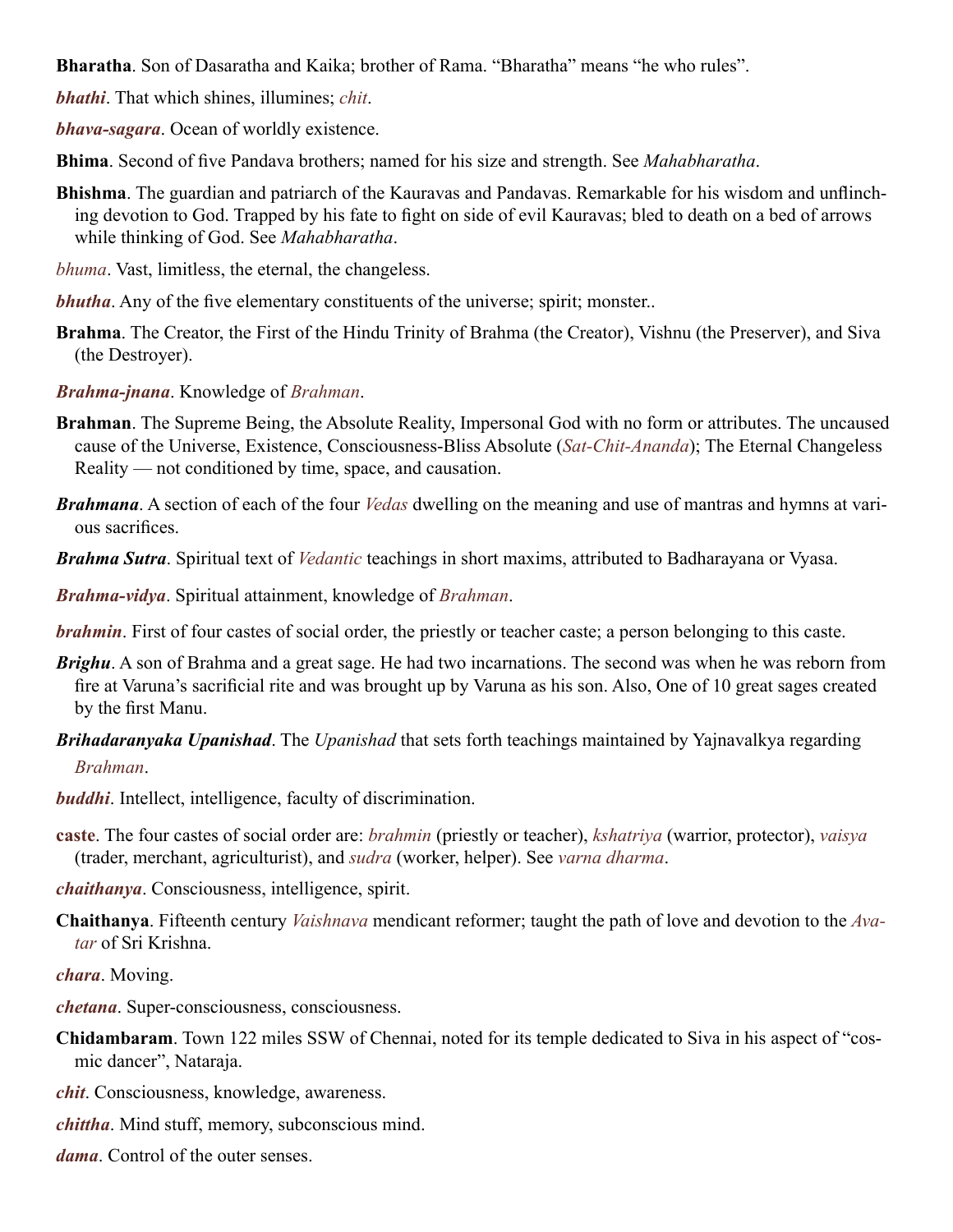<span id="page-50-3"></span>*darsana*. Any of the six principal systems of ancient Indian philosophy; insight or vision of truth.

<span id="page-50-9"></span>**Dasaratha**. Son of Aja and father of Rama; King of Ayodhya; the name means "ten chariot hero".

*deha*. Body.

<span id="page-50-7"></span>*deva*. Deity, celestial being, God.

*deva loka*. World of the gods.

**Devaki**. Mother of [Krishna](#page-52-7).

<span id="page-50-2"></span>*dhana*. Wealth, possessions.

- <span id="page-50-0"></span>*dharma*. Righteousness, religion, code of conduct, duty, essential nature of a being or thing. It holds together the entire Universe. Man is exhorted to practise *dharma* to achieve material and spiritual welfare. The *[Vedas](#page-59-2)* contain the roots of *dharma*. God is naturally interested in the reign of *dharma*.
- **Dharmaraja**. Name for [Yudhistira,](#page-60-3) eldest of the five [Pandava](#page-54-16) brothers. Born to [Kunthi](#page-52-10) by the grace of [Yama](#page-60-4)  [Dharmaraaja,](#page-60-4) Lord of Death. Named for adherence to *[dharma](#page-50-0)*. See *[Mahabharatha](#page-52-8)*.

<span id="page-50-10"></span>*Dharma Sastras*. Codes of law and ethics concerning virtuous living.

<span id="page-50-5"></span>*dharmic*. According to *[dharma](#page-50-5)*, righteous.

**Dhritharashtra**. Father of [Kauravas;](#page-52-9) holder of ruling power..

*dhyana*. Meditation.

<span id="page-50-8"></span>*divi*. Heaven; divine light.

**Dronacharya**. Drona, the teacher of archery and war tactics for the [Pandavas](#page-54-16) and [Kauravas.](#page-52-9)

*dwaitha*. Dualism, the doctrine that the individual and the Supreme Soul are two different principles or entities.

*Dwapara-yuga*. Third in the cycle of four ages. See *[yuga](#page-60-5)*.

- **Easwara**. [Iswara](#page-51-11) The Supreme Lord. Easwara is the Lord of every creature in the universe. Hence, the entire cosmos is reflected as an image in the Lord. [Siva](#page-57-17) is often called Easwara.
- **Ganga**. The 1560-mile-long Ganges river; starts in the Himalayas and flows generally east into the Bay of Bengal; the most sacred river of India.
- **Gautama**. Father of Nachiketas; also known as Yajnasravas.

<span id="page-50-4"></span>**Gautama**. Author of *[Nyaya](#page-54-17)* system of philosophy and logical system.

*gayas*. Vital airs.

*Gayatri mantra*. A very sacred *[Vedic](#page-59-1)* prayer for self-enlightenment; it is repeated piously at dawn, noon, and twilight devotions.

#### *Gita*. See *[Bhagavad Gita](#page-48-1)*.

- <span id="page-50-6"></span>*guna*. Quality, property, trait; one of the three constituents of nature (*[sathwa](#page-57-12)*, *[rajas](#page-55-7)*, and *[thamas](#page-58-9)*). They bind the soul to the body. Man's supreme goal in life is to transcend the *gunas* and attain liberation from the cycle of birth and death.
- <span id="page-50-1"></span>**guru**. Spiritual guide; a knower of *[Brahman](#page-49-1)*, who is calm, desireless, merciful, and ever ready to help and guide spiritual aspirants who approach him.
- <span id="page-50-11"></span>**Hanuman**. Son of the Wind God and a great "devotee servant'' of [Rama](#page-55-14). He was part man, part monkey.
- **Hindu**. Person who adheres to Hinduism —the religion based on the *[Vedas](#page-59-2)*. Name originally applied by foreign invaders to inhabitants of Indus (Sindhu) river valley.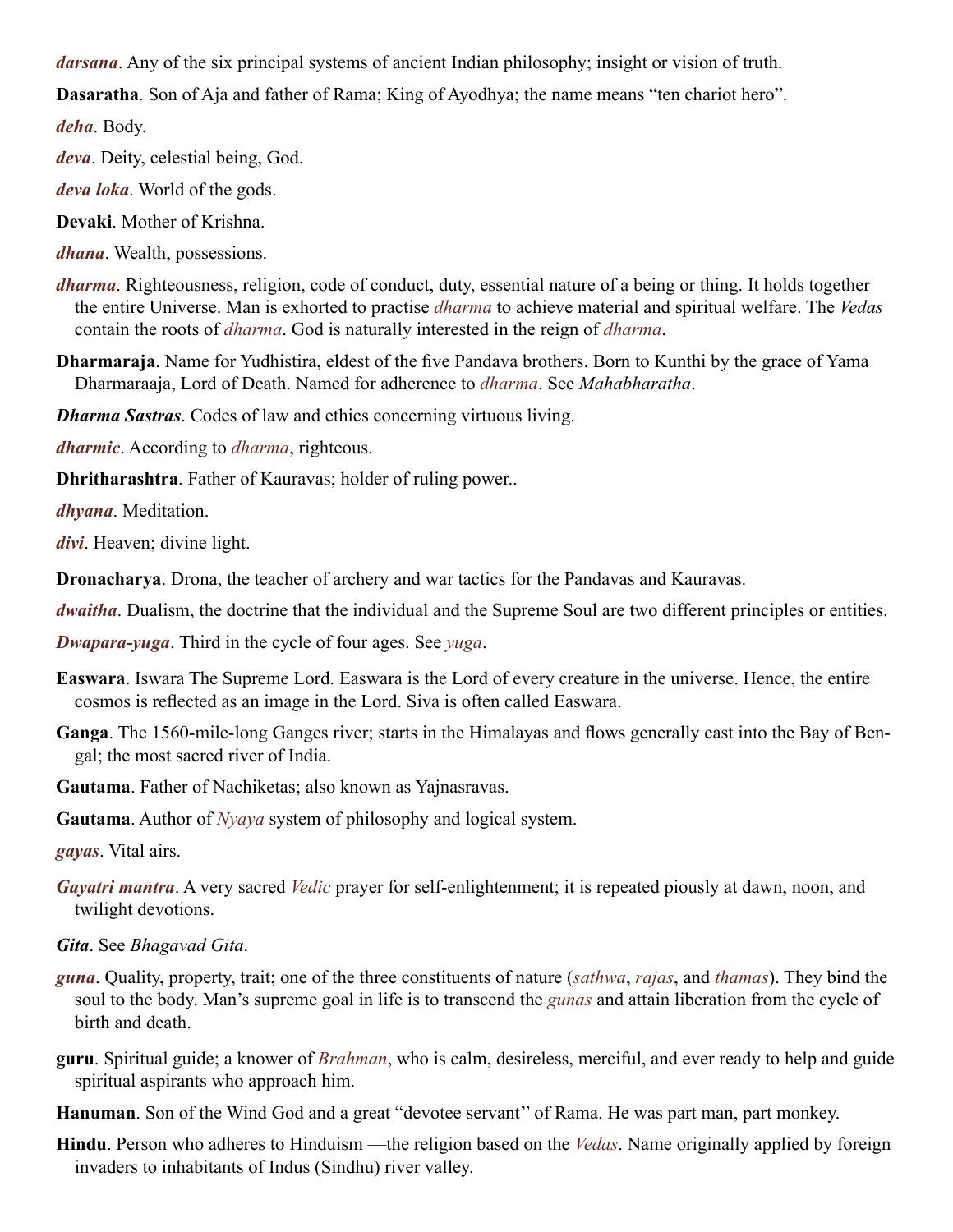- *Hiranyagarbha*. Cosmic divine mind; cosmic womb; golden egg first created by *[Brahman](#page-49-1)* from which all creation issued.
- <span id="page-51-10"></span>**Hiranyakasipu**. A demonic person who forbade mention of [Vishnu'](#page-59-4)s name, wicked father of [Prahlada](#page-54-5), who was a great devotee of the Lord; killed by the man-lion Narashimha, an *[Avatar](#page-48-12)* of [Vishnu](#page-59-4).

<span id="page-51-16"></span>**Indra**. Lord of the *[devas](#page-50-7)* (celestials). Indra is one of the chief deities in the *[Rig veda](#page-59-2)*.

<span id="page-51-14"></span>*indriyas*. Senses..

<span id="page-51-11"></span>**Iswara**. Easwara. The Supreme Ruler, the Personal God. He is *[Brahman](#page-49-1)* associated with illusion (*[maya](#page-53-5)*) but has it under His control, unlike the individual soul, who is illusion's slave. He has a lovely form, auspicious attributes, and infinite power to create, sustain, and destroy. He dwells in the heart of every being, controlling it from within. He responds positively to true devotion and sincere prayer.

<span id="page-51-18"></span>*ithihasa*. Historical legend, traditional account of former events.

*jaagrath*. Waking state.

<span id="page-51-12"></span>*jada*. Inert matter.

<span id="page-51-3"></span>*jagath*. Cosmos, world of change, creation.

<span id="page-51-4"></span>**Jaimini**. Author of *[Purva Mimamsa](#page-55-1)*, or the portion relating to ritual action.

<span id="page-51-9"></span>*jala*. Water.

<span id="page-51-19"></span>**Janaka**. A self-realized king; [Sita](#page-57-18)'s father and [Rama'](#page-55-14)s father-in-law. His ancestor was Nimi, a great emperor.

<span id="page-51-7"></span>*jijnaasa*. Yearning to know.

*jiva*. Individual or soul, in a state of non-realisation of its identity with *[Brahman](#page-49-1)*. It is unaware of its own nature and is subjected to sensations of pain and pleasure, birth and death, etc.

<span id="page-51-0"></span>*jivan-muktha*. One who is liberated in this life.

<span id="page-51-5"></span>*jivatma*. Soul or true Self, at the individual level.

<span id="page-51-8"></span>*jivi*. Individual or soul.

- <span id="page-51-2"></span>*jnana*. Sacred knowledge; knowledge of the spirit, pursued as a means to Self-realisation. It is direct experience of God, as the Soul of the souls. *Jnana* makes a man omniscient, free, fearless, and immortal.
- <span id="page-51-20"></span>*Jnana-kanda*. Portion of the *[Vedas](#page-59-2)* that deals with knowledge of *[Brahman](#page-49-1)* through the path of spiritual wisdom or discriminative knowledge.
- *jnanen-driyas*. Five organs of perception: eye, ear, tongue, nose, and skin.

<span id="page-51-13"></span>*jnani*. Wise man, realized soul.

<span id="page-51-15"></span>*jyothi*. Divine light.

**Kaikeyi**. Also **Kaika**. A princess of Kekaya (Kashmir), third wife of [Dasaratha,](#page-50-9) and mother of [Bharatha.](#page-49-19)

*kaivalya*. Absolute oneness, final beatitude.

<span id="page-51-1"></span>*Kaivalya Upanishad*. A *[Upanishad](#page-58-0)*; it portrays the state of consciousness of one's absolute identity with God.

*Kali-yuga*. Fourth in a cycle of four ages; the evil age; the one we are now in. See *[yuga](#page-60-5)*.

*kalpa*. Age; a day of [Brahma,](#page-49-15) a period of 4,320,000,000 years.

<span id="page-51-17"></span>*kama*. Desire, lust, worldly fulfillment; one of four goals of humans.

<span id="page-51-6"></span>*kamya-karma*. Acts done to gain fruits thereof.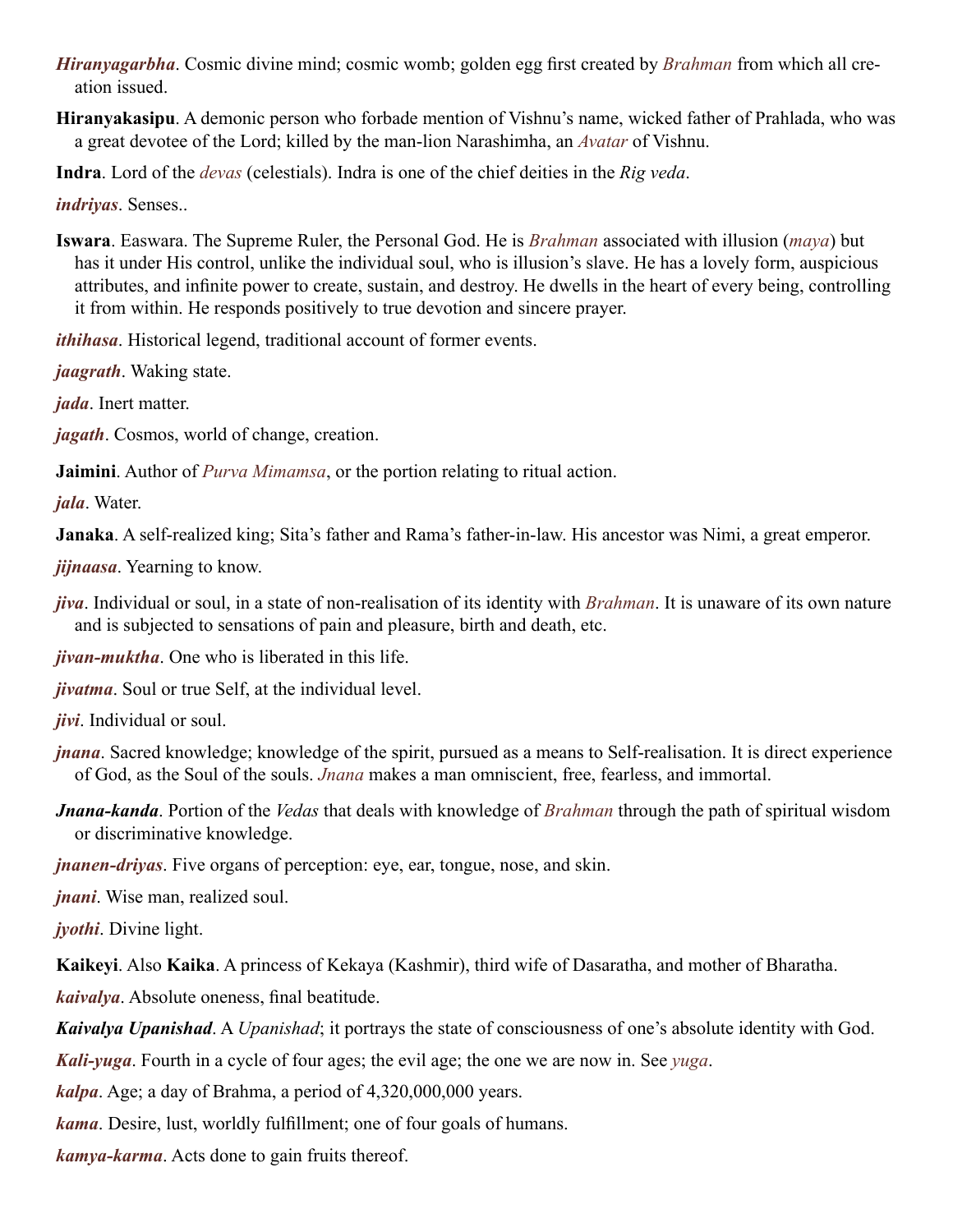<span id="page-52-2"></span>**Kanada**. Founder of the *[Vaiseshika](#page-58-1)* school of philosophy.

<span id="page-52-1"></span>**Kapila**. Also Kapilamaharshi. Ancient sage-philosopher; prime exponent of the one of the six systems of philosophy known as *[Sankhya](#page-56-9)*, which emphasizes duality of spirit and nature.

<span id="page-52-6"></span>*karana*. Causal or cause..

<span id="page-52-0"></span>*karma*. Action, deed, work, religious rite, the totality of innate tendencies formed as a consequence of acts done in previous lives. Every *karma* produces a lasting impression on the mind of the doer, apart from affecting

others. Repetition of a particular *karma* produces a tendency (*[vasanas](#page-59-14)*) in the mind. *Karma* is of three kinds: (i) that which is being exhausted in the present life (*praarabdha*): (ii) that which is being accumulated in the present life (*aagami*), and (iii) that which is being accumulated or stored to be experienced in future lives (*samchitha*). *Akarma* is action that is done without any intention to gain the consequences; *vikarma* is action that is intentionally done..

*karmen-driyas*. Organs of action: larynx, hands, feet, anus, sex organs.

<span id="page-52-4"></span>*karmic*. Of or pertaining to *[karma](#page-52-0)*.

*Katha Saakha*. A branch of the *[Black Yajur-veda.](#page-60-6)*

*Kathopanishad*. Also *Katha Upanishad*. One of most popular *[Upanishads](#page-58-0)* because of its clarity and brevity in expressing mystic truths; contains famous dialogue between Nachikethas and [Yama](#page-60-4), God of death.

<span id="page-52-9"></span>**Kauravas**. Family that fought [Pandavas.](#page-54-16) See *[Mahabharatha](#page-52-8)*.

*Kenopanishad*. One of the ten most important *[Upanishads](#page-58-0)*; it is divided into two parts: the first expounds the unknowability of the *[Brahman](#page-49-1)* without attributes, the second the relation of *[Brahman](#page-49-1)* to the *[Vedic](#page-59-1)* gods.

**Kesini**. Daughter of the king of [Vidarbha](#page-59-15) and wife of [Sagara](#page-56-13).

<span id="page-52-11"></span>**Kethu**. A demon. Along with Rahu, an inauspicious planet.

*kosa*. Sheath.

<span id="page-52-7"></span>**Krishna**. The *[Avatar](#page-48-12)* of [Vishnu](#page-59-4) in the *[Dwapara yuga](#page-60-5)*, prior to the present *[Kali yuga](#page-60-5)*.

**Krishna**. A holy river.

*Krishna Yajur-veda*. *"Black" Yajur-veda* —a recension of the *Yajur-veda*, promoted by [Veda Vyasa](#page-60-1).

*kritha-yuga*. First age of man, Golden age of truth. See *[yuga](#page-60-5)*.

<span id="page-52-3"></span>*kshatriya*. Protector, warrior; see c[aste](#page-49-4).

*kshaya*. Decline, loss, inertia; destruction.

- <span id="page-52-10"></span>**Kunthi**. Also **Kunthi Devi**. Mother of [Pandavas](#page-54-16), wife of King Pandu (the younger brother of emperor Dhritharashtra), and sister of [Krishna](#page-52-7)'s father [\(Vasudeva](#page-59-16)).
- <span id="page-52-12"></span>**Lakshmana**. Brother of [Rama](#page-55-14) and son of [Sumitra](#page-57-19); represents intellect.
- **Lakshmi**. Consort of [Vishnu](#page-59-4), goddess of wealth.

<span id="page-52-5"></span>*leela*. Divine sport or play.

- **Madhwacharya**. 13th cent. exponent of dualist philosophy; lived in the South Indian court of Vijayanagar; author of *[Vedantic](#page-59-0)* works; founder of a sect of Vaishnavas; refuted monism of [Sankaracharya](#page-56-8).
- <span id="page-52-8"></span>*Mahabharatha*. The Hindu epic composed by Sage [Vyasa,](#page-60-1) which deals with the deeds and fortunes of the cousins (the [Kauravas](#page-52-9) and [Pandavas\)](#page-54-16) of the Lunar race, with Lord [Krishna](#page-52-7) playing a significant and decisive role in shaping the events. The *[Bhagavad Gita](#page-48-1)* and *Vishnu [Sahasranama](#page-56-14)* occur in this great epic. It is considered to be the Fifth *[Veda](#page-59-2)* by devout Hindus. Of this great epic, it is claimed that "what is not in it is nowhere.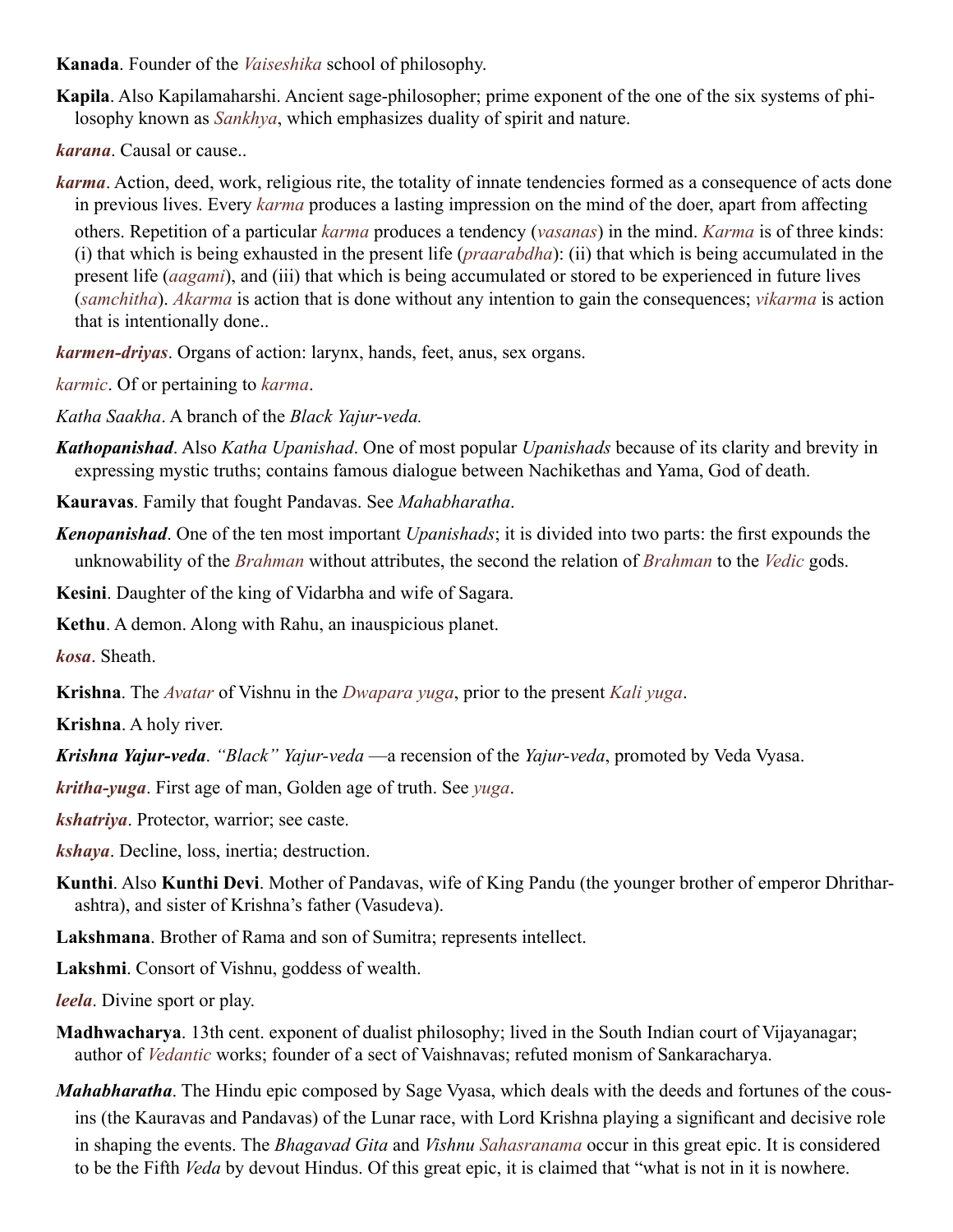- <span id="page-53-7"></span>**Maitreyi**. Female consort of [Yajnavalkya](#page-60-2); one of greatest sage-philosophers in the *[Upanishads](#page-58-0)*. Maitreyi was known for her wisdom. See the *[Brihadaranyaka Upanishad](#page-49-10)*.
- <span id="page-53-2"></span>*manas*. Mind, the inner organ, which has four aspects: (i) mind (*manas*), which deliberates, desires, and feels; (ii) intellect (*[buddhi](#page-49-3)*), which understands, reasons, and decides; (iii) the 'I' sense, and (iv) memory (*[chitha](#page-49-13)*). The mind, with all its desires and their broods, conceals the Divinity within man. Purification of the mind is essential for realisation of the Self.
- *Mandukya Upanishad*. One of the ten most important *[Upanishads](#page-58-0)*; it sets forth the doctrine that the whole world is present in the syllable *[Om](#page-54-7)*.
- <span id="page-53-10"></span>*manomaya kosa*. Mental sheath of the body.
- *mantra*. A sacred formula, mystic syllable or word symbol uttered during the performance of the rituals or meditation. They represent the spiritual truths directly revealed to the *[rishis](#page-55-15)* (seers). The section of the *[Veda](#page-59-2)* that contains these hymns (*mantras*) is called the *[Samhitha](#page-56-15)*.
- <span id="page-53-11"></span>**Manu**. The first father of mankind; author of the codes of righteous conduct (*[Dharma Sastras](#page-50-10)*); son of [Surya](#page-57-20)  (the sun) and father of Vaivaswatha Manu, the present progenitor of mankind.
- *Manu-dharma*. Code of virtuous conduct presented in the *[Dharma Sastras](#page-50-10)* by Manu.
- <span id="page-53-5"></span>*maya*. Delusion. The mysterious, creative, and delusive power of *[Brahman](#page-49-1)* through which God projects the appearance of the Universe. *Maya* is the material cause and *[Brahman](#page-49-1)* is the efficient cause of the Universe. *[Brahman](#page-49-1)* and *maya* are inextricably associated with each other like fire and its power to heat. *Maya* deludes the individual souls in egoism, making them forget their true spiritual nature.
- <span id="page-53-14"></span>*Mimamsa*. Exegetical-expository school of Indian metaphysics, the earlier (*purva*) concerning itself chiefly with interpretation of *Vedic* ritual and the later (*[uttara](#page-58-2)*) with the nature of *[Brahman](#page-49-1)*.
- *Mimamsaka*. Adherent of philosophical system concerning itself chiefly with correct interpretation of the *[Vedic](#page-59-1)* rituals.
- <span id="page-53-0"></span>*moksha*. Liberation from all kinds of bondage, especially the one to the cycle of birth and death. It is a state of absolute freedom, peace, and bliss, attained through Self-realisation. This is the supreme goal of human endeavour, the other three being, righteousness (*[dharma](#page-50-0)*), wealth and power (*[artha](#page-48-13)*), and sense-pleasure (*[kama](#page-51-17)*).

<span id="page-53-4"></span>*mukthi*. See *[moksha](#page-53-0)*.

- *mula*. Primordial matter; root cause, basis, foundation.
- <span id="page-53-8"></span>*mula-prakriti*. Causal substance; basic nature.
- *Mundaka Upanishad*. One of the ten most important *[Upanishads](#page-58-0)*, of *[Artharva-veda](#page-48-14)*; it presents the *[Vedantic](#page-59-5)* doctrine of knowledge of *[Brahman](#page-49-1)*.
- <span id="page-53-12"></span>**Narada**. Sage-bard; traveled the world chanting [Narayana](#page-53-6). Famous for creating disputes, resulting in solutions for the spiritual advancement or victory of the virtuous. Expert in law and author of texts on *[dharma](#page-50-0)*.
- <span id="page-53-13"></span>*Narada-parivrajaka Upanishad*. The sage-mendicant [Narada](#page-53-12)'s *[Upanishad](#page-58-0)*.

**Narasimha**. Man-lion. One of the ten *[Avatars](#page-48-12)* of [Vishnu](#page-59-4).

<span id="page-53-6"></span>**Narayana**. The Primal Person, the Lord, [Vishnu](#page-59-4).

<span id="page-53-9"></span>*nimitta-karana*. Instrumental cause.

<span id="page-53-1"></span>*nithya*. Eternal, permanent.

<span id="page-53-3"></span>*nivritti*. Withdrawal, detachment, renunciation.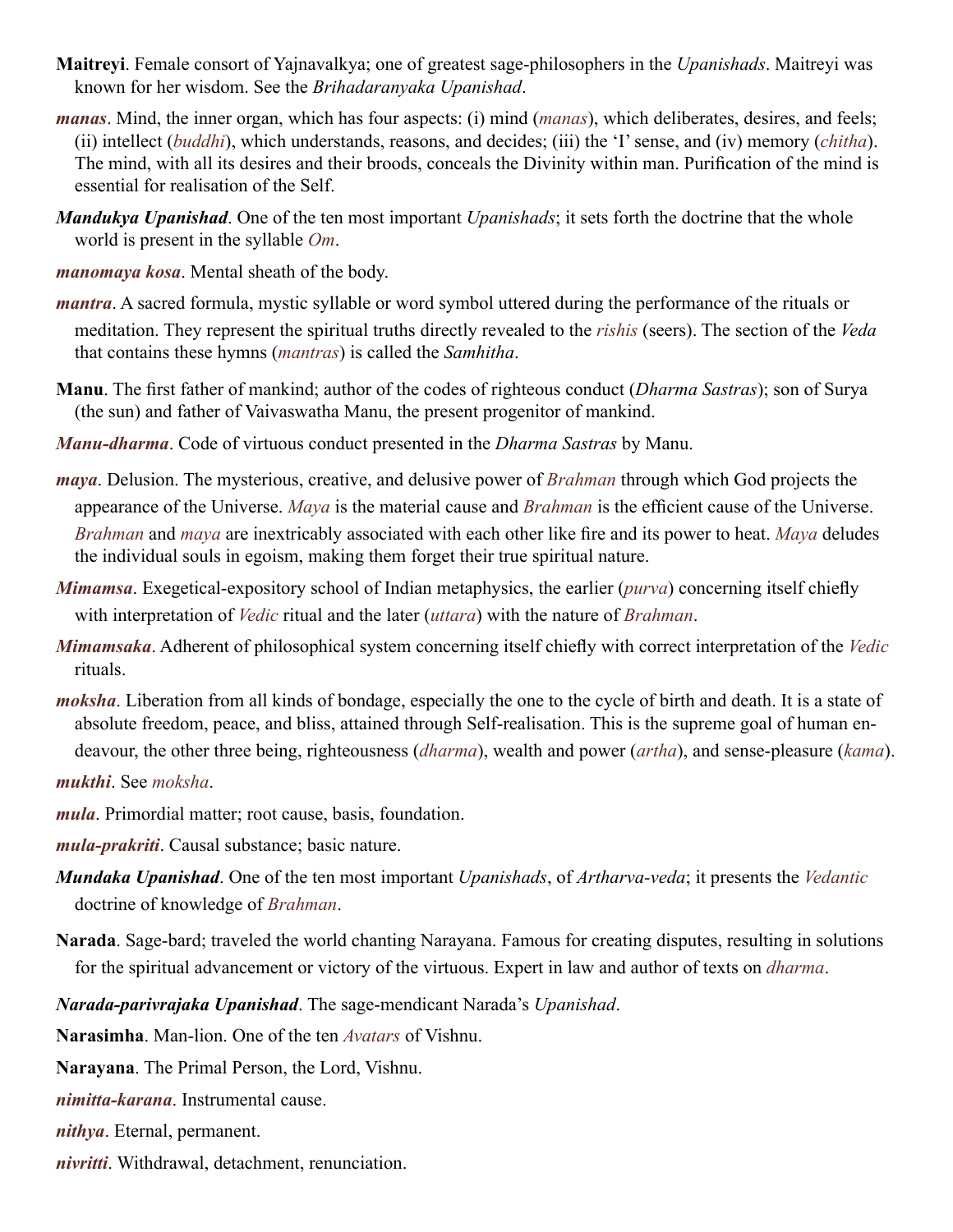<span id="page-54-2"></span>*niyathi*. Fixed order of things; destiny; fate.

<span id="page-54-17"></span>*Nyaya Sastra*. System of logical philosophy delivered by [Gautama,](#page-50-4) which uses syllogistic inference.

<span id="page-54-7"></span>*Om.* Designation of the Universal *[Brahman](#page-49-1)*; sacred, primordial sound of the Universe.

*Omkara*. The form of [AUM,](#page-48-8) or Om.

*Om Tat Sat*. A mantra; it expresses the identity of the individual and the Universal *[Brahman](#page-49-1)*.

<span id="page-54-11"></span>*padartha*. Word-meaning; thing, object.

<span id="page-54-16"></span>**Pandavas**. Sons of Pandu; family of 5 brothers that fought the [Kauravas:](#page-52-9) [Dharmaraja](#page-60-3), [Bhima,](#page-49-20) [Arjuna](#page-48-11), Nakula, and Sahadeva. See *[Mahabharatha](#page-52-8)*.

<span id="page-54-3"></span>*Para-brahman*. Universal Absolute *[Brahman](#page-49-1)*.

<span id="page-54-12"></span>*Param-aartha*. Highest good; highest goal beyond and above this material world.

<span id="page-54-0"></span>*Param-atma*. Supreme Self, Supreme *[Atma](#page-48-0)*.

<span id="page-54-14"></span>*Param-jyothi*. Highest revelation, supreme light, divine intelligence.

**Parikshith**. Emperor of Kuru dynasty; grandson of [Arjuna](#page-48-11) and son of [Abhimanyu.](#page-47-19)

*Parivrajaka Upanishad*. See *[Narada-parivrajaka Upanishad](#page-53-13)*.

<span id="page-54-19"></span>**Patanjali**. Author of the *[Yoga Sutras](#page-60-7)*, which form the foundation of the *[yoga](#page-60-0)* system of Indian philosophy. See *[raja-yoga](#page-55-16)*.

<span id="page-54-18"></span>**Pippalada**. Ancient sage and preceptor of spiritual knowledge.

<span id="page-54-10"></span>*praani*. Living unit.

- <span id="page-54-9"></span>*pradhana*. Primordial matter; source of material world according to *[sankhya](#page-56-9)*.
- <span id="page-54-5"></span>**Prahlada**. Son of the demon king [Hiranyakasipu.](#page-51-10) As a boy, he was beaten, trampled, and cast into fire and water. But he saw only God everywhere, and repetition of the Name of God saved him. Once, [Prahlada](#page-54-5) asserted that God was everywhere, and [Narayana](#page-53-6) appeared in his man-lion form from within a pillar to destroy the king.
- <span id="page-54-4"></span>*prakriti*. Nature, the Divine Power of Becoming. Also known as *[maya](#page-53-5)*, *avidya*, and *[sakthi](#page-56-11)*; the world of matter and mind as opposed to the spirit. *Prakriti* has three dispositions or *[gunas](#page-50-6)* (*[sathwa](#page-57-12)*, *[rajas](#page-55-7)*, and *[thamas](#page-58-9)*), which go into the make-up of all living and non-living beings in the Universe, in varying proportions leading to the appearance of infinite multiplicity in form, nature, and behaviour.

<span id="page-54-15"></span>*pralaya*. Dissolution of the world.

<span id="page-54-6"></span>*prana*. Life-breath, life force, vital energy, the five vital airs of the body. English doesn't seem to have names for these vital airs, so we list them with their Sanskrit names: *prana* (located in lungs), *[apana](#page-48-9)* (flatus, which moves downward through the rectum), *[vyana](#page-59-11)* (diffused throughout the whole body), *[samana](#page-56-10)* (navel; essential to digestion), and *[udana](#page-58-16)* (rises through throat to head).

<span id="page-54-13"></span>*prana-maya kosa*. The second, subtle sheath of man, consisting of the vital airs and the nervous system.

<span id="page-54-8"></span>*Pranava*. *Om*; the sacred seed-sound and symbol of *[Brahman](#page-49-1)*. "The most exalted syllable in *[Vedas](#page-59-2)*". It is used in meditation on God. It is uttered first before a *[Vedic](#page-59-1) mantra* is chanted.

<span id="page-54-1"></span>*prapancha*. Cosmos; created world composed of the five elements.

*Prasna Upanishad*. One of the ten most important [Upanishads;](#page-58-0) it deals with six questions concerning *[Brahman](#page-49-1)* by spiritual seekers to the sage [Pippalada](#page-54-18).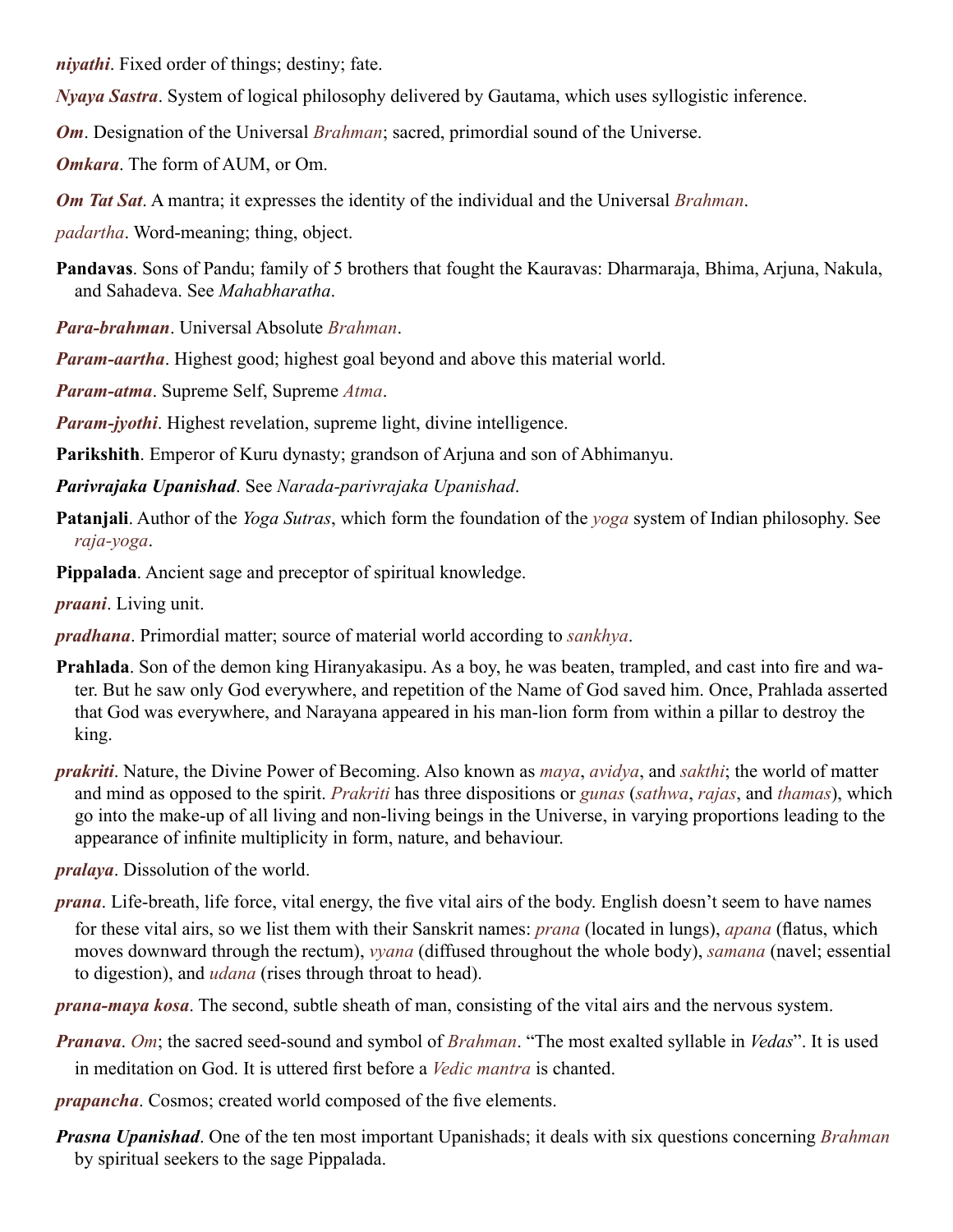<span id="page-55-0"></span>*Prasthana Thraya*. The three supreme spiritual texts: the *[Upanishads](#page-58-0)*, *[Bhagavad Gita](#page-48-1)*, and *[Brahma Sutra](#page-49-0)*.

<span id="page-55-6"></span>*pratyaksha*. Direct knowledge, perceptible, before one's eyes.

<span id="page-55-3"></span>*pravritti*. Worldly activity, attachment.

<span id="page-55-4"></span>*prema*. Ecstatic love of God; divine love of the most intense kind.

<span id="page-55-5"></span>*prithvi*. Earth, world.

- <span id="page-55-10"></span>*priya*. Also *priyam*. Love, dearness.
- <span id="page-55-17"></span>*Puranas*. Any of a number of collections of ancient legends and lore embodying the principles of the universal, eternal religion and ethics. There are 18 *Puranas*, the most famous being the *Mahabhagavatham* and the *Devi Bhagavatham*.

*Puranic*. Relating to *[Purana](#page-55-17)*.

<span id="page-55-8"></span>*purna*. Complete, full.

<span id="page-55-12"></span>**Purusha**. Primeval Person, Supreme Spirit, Lord, God.

*Purushothama*. The supreme Lord of all.

<span id="page-55-1"></span>*Purva Mimamsa*. A text by [Jaimini](#page-51-4) on the early school of *[Mimamsa](#page-53-14)* philosophy.

- Rahu. A demon (*[a-sura](#page-48-15)*), step-brother of [Kethu.](#page-52-11) Both are also inauspicious planets; An eclipse is the phenomenon of Rahu 'swallowing the moon'.
- <span id="page-55-7"></span>*rajas*. One of the three *[gunas](#page-50-6)* (qualities or dispositions) of *[maya](#page-53-5)* or *[prakriti](#page-54-4)*. Passion, restlessness, aggressiveness, emotions such as anger, greed, grief. Associated with colour red. See *[guna](#page-50-6)*.
- <span id="page-55-2"></span>*rajasic*. Adjective form of *[rajas](#page-55-7)*, passionate, emotional.
- <span id="page-55-16"></span>*raja-yoga*. Royal *[yoga](#page-60-0)* of meditation, detachment, and desirelessness. Eight-fold path of *[yoga](#page-60-0)* developed by [Patanjali,](#page-54-19) which includes control of the mind and withdrawal of the senses from the external world.
- *raja-yogi*. *[Yogi](#page-60-8)* on the path of royal *[yoga](#page-60-0)* (*[raja-yoga](#page-55-16)*).
- *rajoguna*. Quality of passion, restlessness, aggressiveness. Associated with colour red. See *[guna](#page-50-6).*
- <span id="page-55-14"></span>**Rama**. *[Avatar](#page-48-12)* of the *[Thretha yuga](#page-60-5)*. Hero of the *[Ramayana](#page-55-18)*; killed the wicked [Ravana](#page-55-19) to rescue his wife [Sita](#page-57-18), who had been kidnapped. "Rama" means "he who pleases".
- <span id="page-55-21"></span>**Ramakrishna Paramahamsa**. (1836–1886) Celebrated mystic; mastered all types of *[yoga](#page-60-0)* and also Christian and Islamic practices. Swami [Vivekananda](#page-59-17) took his message of universal religion to the West. Married to Saradadevi.
- <span id="page-55-18"></span>*Ramayana*. This sacred epic, composed by Sage [Valmiki,](#page-58-21) deals with the incarnation of [Vishnu](#page-59-4) as Sri [Rama](#page-55-14), who strove all his life to reestablish the reign of *[dharma](#page-50-0)* in the world. The *Ramayana* has played an important role in influencing and shaping the Hindu ethos over the centuries.
- <span id="page-55-9"></span>*rasa*. Taste, sweetness, essence of enjoyment.
- <span id="page-55-19"></span>**Ravana**. Lord of demons and king of Lanka, who abducted [Sita](#page-57-18) [\(Rama](#page-55-14)'s wife).
- <span id="page-55-13"></span>*Rig-veda*. First *[Veda](#page-59-2)* composed by the sages, consisting of 1028 hymns. Oldest religious text in world.

<span id="page-55-20"></span>*Rig-vedic*. Of or relating to the *[Rig-veda](#page-55-13)*.

<span id="page-55-15"></span>*rishi*. Sage, wise man..

<span id="page-55-11"></span>**Rudra**. *[Vedic](#page-59-1)* God of dissolution of the cosmos; named [Siva](#page-57-17) in his auspicious or benevolent form; one of the Trinity of [Brahma,](#page-49-15) [Vishnu,](#page-59-4) and Rudra/[Siva.](#page-57-17)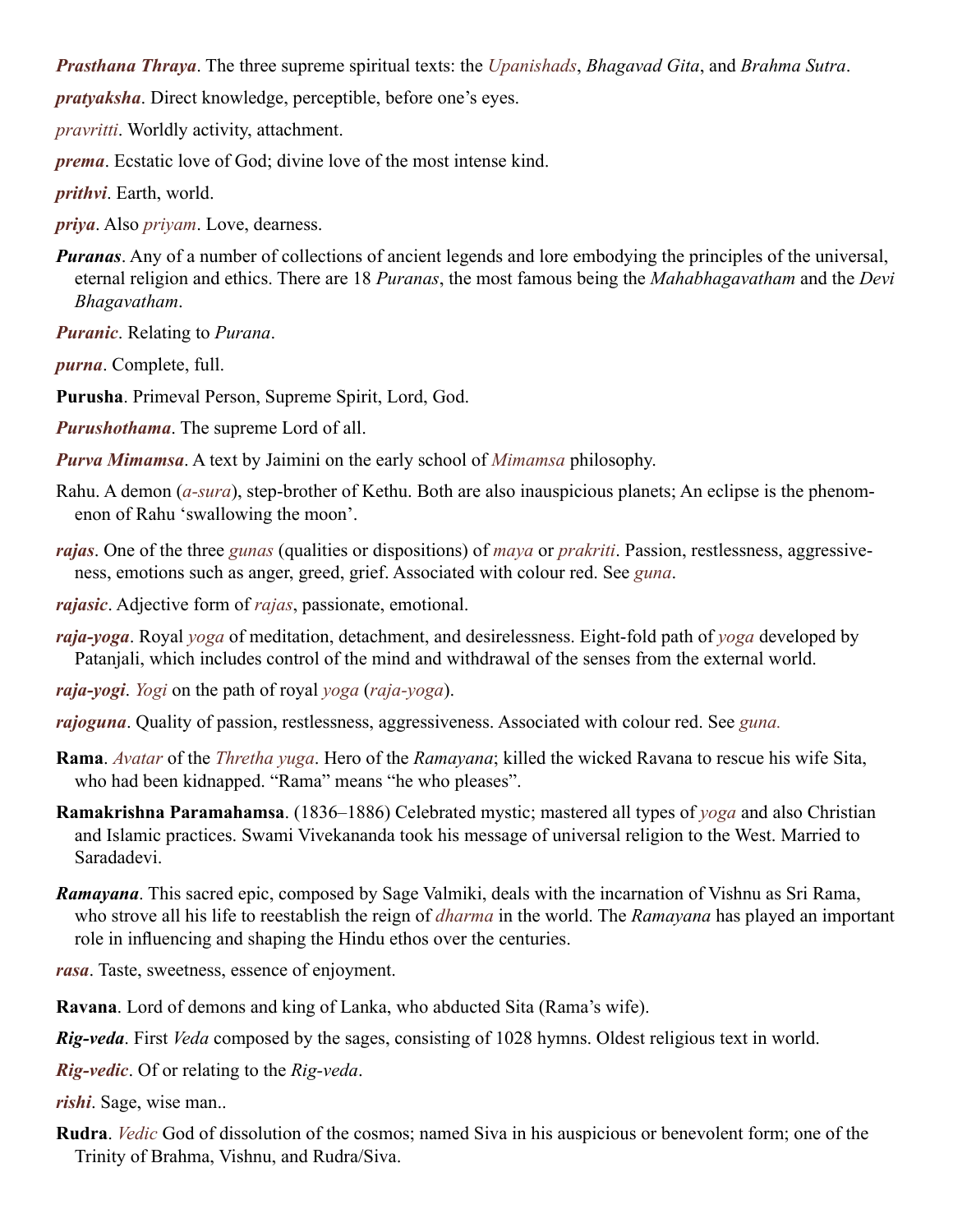*rupa*. Form, figure, appearance.

*saama*, *saamana*. Particular kind of sacred hymn; song from *Sama-veda*; chanting

<span id="page-56-7"></span>*sabda*. Sound.

<span id="page-56-13"></span>**Sagara**. Ancient emperor of Ayodhya; son of Asitha and father of [Aswamanja](#page-48-16).

*sa-guna*. With qualities, with form, materialized.

**Sahadeva**. One of the [Pandava](#page-54-16) brothers. See *[Mahabharatha](#page-52-8)*.

<span id="page-56-14"></span>*sahasra-nama*. 1000 names of [Siva](#page-57-17) or [Vishnu](#page-59-4).

<span id="page-56-11"></span>*sakthi*. Great universal power, divine energy, strength. *Maha* means *Great*, so *Mahasakthi* is great *sakthi*.

<span id="page-56-4"></span>*sama*. Control of the senses, peace, equanimity, tranquility.

*Sama*, *Sama-veda*. Collection of certain verses of the *[Rig-veda](#page-55-13)* arranged for liturgical purposes.

<span id="page-56-5"></span>*sama-dhana*. Mind control by equanimity.

<span id="page-56-16"></span>*samadhi*. Literally, total absorption. The state of super consciousness resulting in union with or absorption in the ultimate reality, the *[Atma](#page-48-0)*; perfect equanimity. The state that transcends the body, mind, and intellect. In that state of consciousness, the objective world and the ego vanish and Reality is perceived or communed with, in utter peace and bliss. When people realise in this state their oneness with God, it is called *nirvikalpa samadhi*.

<span id="page-56-10"></span>*samana*. Digestive air; even breath.

<span id="page-56-17"></span>*Sama-veda*. Collection of *[Vedic](#page-59-1)* hymns appropriate for singing as liturgies.

<span id="page-56-15"></span>*samhitha*. Collection of methodically arranged verses or text; continous text of the *[Vedas](#page-59-2)* as formed out of the separate words by proper phonetic changes.

<span id="page-56-1"></span>*samsara*. Worldly life; life of the individual soul through repeated births and deaths. Liberation means getting freed from this cycle.

*Sanathana Dharma*. Eternal religion. A descriptive term for what has come to be called Hinduism. It has no single founder or text of its own. It is more a commonwealth of religious faiths and a way of life.

<span id="page-56-3"></span>*sandhya*. Early morning, noon, evening; conjunction of time periods.

*sandhya-vandana*. Morning, noon, or evening prayers.

<span id="page-56-6"></span>*sankalpa*. Will, resolve.

**Sankara**. Another name for [Siva](#page-57-17) (means beneficent, conferring happiness).

- <span id="page-56-8"></span>**Sankara**. Also **Sankaracharya**. Celebrated philosopher, preceptor of non-dualistic *[Vedanta](#page-59-0)*. Defeated all religious opponents in debates throughout India.
- <span id="page-56-9"></span>*Sankhya*. One of six leading systems of spiritual *[Vedic](#page-59-1)* philosophy, attributed to sage [Kapila](#page-52-1). Its chief object is the emancipation of the soul from the bonds of worldly existence.
- <span id="page-56-12"></span>*santhi*. Peace, equanimity, serenity, tranquility.
- **Saraswathi**. Goddess of learning and eloquence, a daughter of [Brahma](#page-49-15). Also, an underground river, originating in the upper Indus river basin and joining the Ganga and Yamuna rivers at Prayag or Allahabad.

<span id="page-56-2"></span>*sarira*. Body.

*saririka*. All the components of the embodied *[Atma](#page-48-0)*.

<span id="page-56-0"></span>*Sastras*. The Hindu scriptures containing the teachings of the sages. The *[Vedas](#page-59-2)*, the *[Upanishads](#page-58-0)*, the *[ithihasas](#page-51-18)*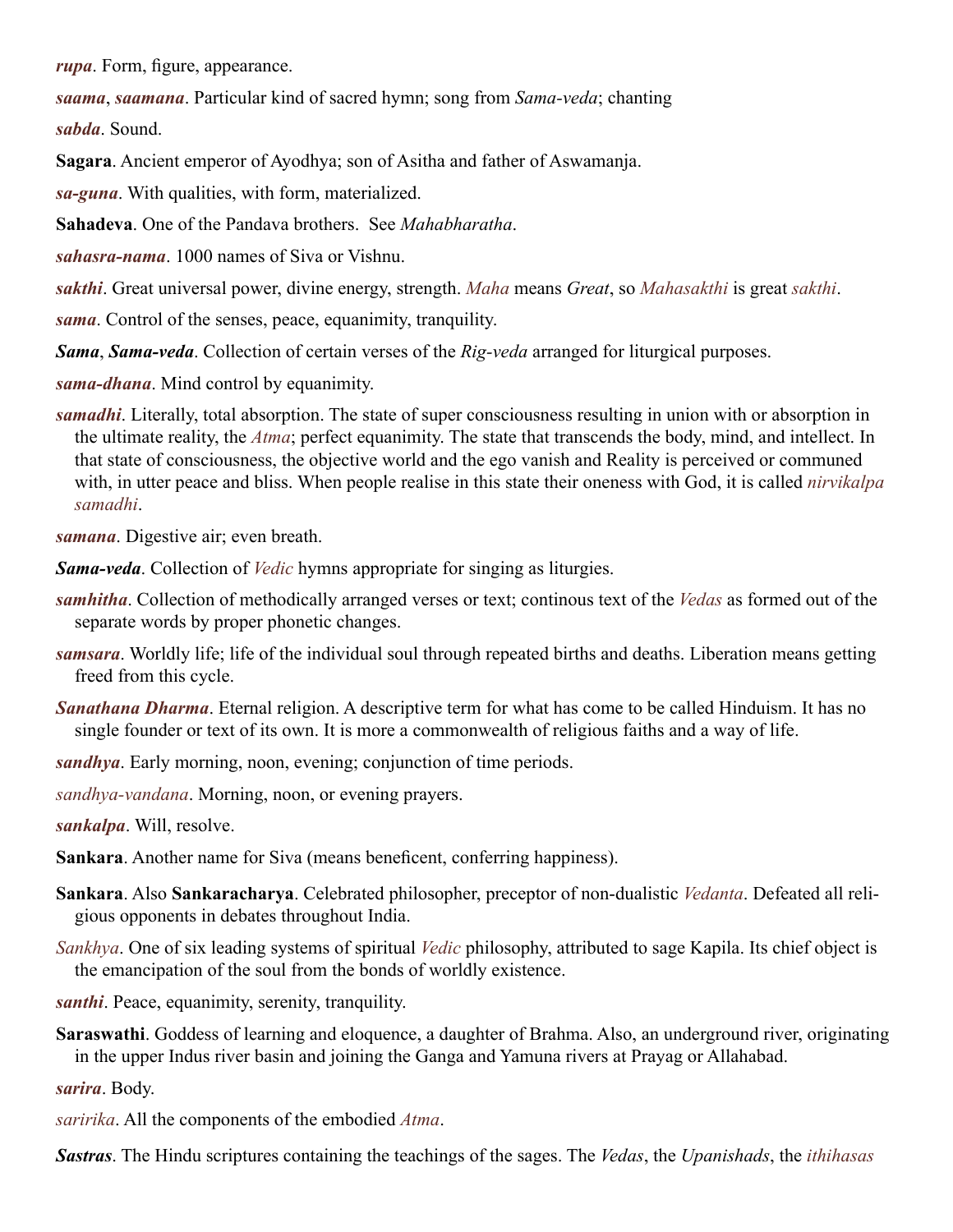(epics), the *[Puranas](#page-55-17)*, the *Smrithis* (codes of conduct), etc., form the *Sastras* of the Hindus. They teach us how to live wisely and well with all the tenderness and concern of the Mother.

<span id="page-57-7"></span>*sat*. Existence, being, good, real.

<span id="page-57-1"></span>*sat-chit-ananda*. Existence-knowledge-bliss, or being-awareness-bliss.

<span id="page-57-12"></span>*sathwa*. One of the three *[gunas](#page-50-6)* (qualities and dispositions) of *[maya](#page-53-5)* or *prakriti*. It is the quality of purity, brightness, peace, and harmony. It leads to knowledge. Man is exhorted to overcome *[thamas](#page-58-9)* by *[rajas](#page-55-7)* and *rajas* by *sathwa* and finally to go beyond *sathwa* itself to attain liberation.

*sathwic*. Adjective form of *sathwa*; serene, pure, good, balanced.

<span id="page-57-3"></span>*sathya*. Truth.

<span id="page-57-21"></span>**Satrughna**. [Sumitra](#page-57-19)'s son, twin of [Lakshmana](#page-52-12) and brother of [Rama](#page-55-14). The name means "slayer of enemies".

- <span id="page-57-18"></span>**Sita**. Wife of [Rama](#page-55-14); brought up by King [Janaka](#page-51-19) who found her in a box in the earth. Also, a tributary of the Ganga, flowing westward.
- <span id="page-57-17"></span>**Siva**. The Destroyer, the Third of the Hindu Trinity of Brahma (the Creator), [Vishnu](#page-59-4) (the Preserver), and Siva (the Destroyer).

<span id="page-57-9"></span>*soham*. I am God.

<span id="page-57-4"></span>*sraddha*. Faith.

<span id="page-57-2"></span>*sruthi*. Sacred revelations orally transmitted by *[brahmins](#page-49-5)* from generation to generation, differing from traditional law codes (*smrithi*). Divinely sourced scripture; *[Veda](#page-59-8)*; divine words known by revelation; that which was heard or listened to.

<span id="page-57-15"></span>*sthula*. Gross, material, superficial.

<span id="page-57-6"></span>**sudra**. Labourer, the fourth [caste](#page-49-4) of workers. See [Caste](#page-49-4).

<span id="page-57-22"></span>**Sugriva**. Monkey-king, brother of [Vali](#page-58-22); with his army of monkeys headed by [Hanuman](#page-50-11), assisted [Rama](#page-55-19) in defeating [Ravana](#page-55-19).*Sukla Yajur Veda*. One part of the *[Yajur-veda](#page-60-6)*, promoted by [Yajnavalkya.](#page-60-2)

<span id="page-57-16"></span>*sukshma*. Subtle.

<span id="page-57-19"></span>**Sumitra**. Second wife of [Dasaratha](#page-50-9) and mother of [Lakshmana](#page-52-12) and [Satrughna](#page-57-21).

**surya**. The sun.

<span id="page-57-20"></span>**Surya**. The sun god, the father of time. A name for the sun. Also, son of Kasyapa and father of [Manu.](#page-53-11)

*Surya-deva*. Sun-god; same as Surya.

<span id="page-57-14"></span>*sushupti*. Deep sleep state.

- <span id="page-57-0"></span>*sutra*. Concise rule or aphorism; that which, through a few words only, reveals vast meanings; text consisting of aphorisms or maxims; a thread; something, like a thread, that runs through and holds everything together.
- <span id="page-57-5"></span>*swa-dharma*. One's own *[dharma](#page-50-0)* or duty.
- <span id="page-57-8"></span>*swa-rupa*. Form, essential nature, true nature of Being, embodiment.

<span id="page-57-10"></span>*swa-tantra*. Freedom.

- <span id="page-57-13"></span>*taijasa*. Entity associated with dream state composed of mind, intellect, five vital airs, five senses of perception, and the five elements; the experiencer of the dream or subconscious state, "light" of the subconscious.
- <span id="page-57-11"></span>*Taithiriya Upanishad*. One of the ten most important *[Upanishads](#page-58-0)*; it is the philosophical portion of the *Black Yajur-veda*; the other part is called the *White Yajur-veda*.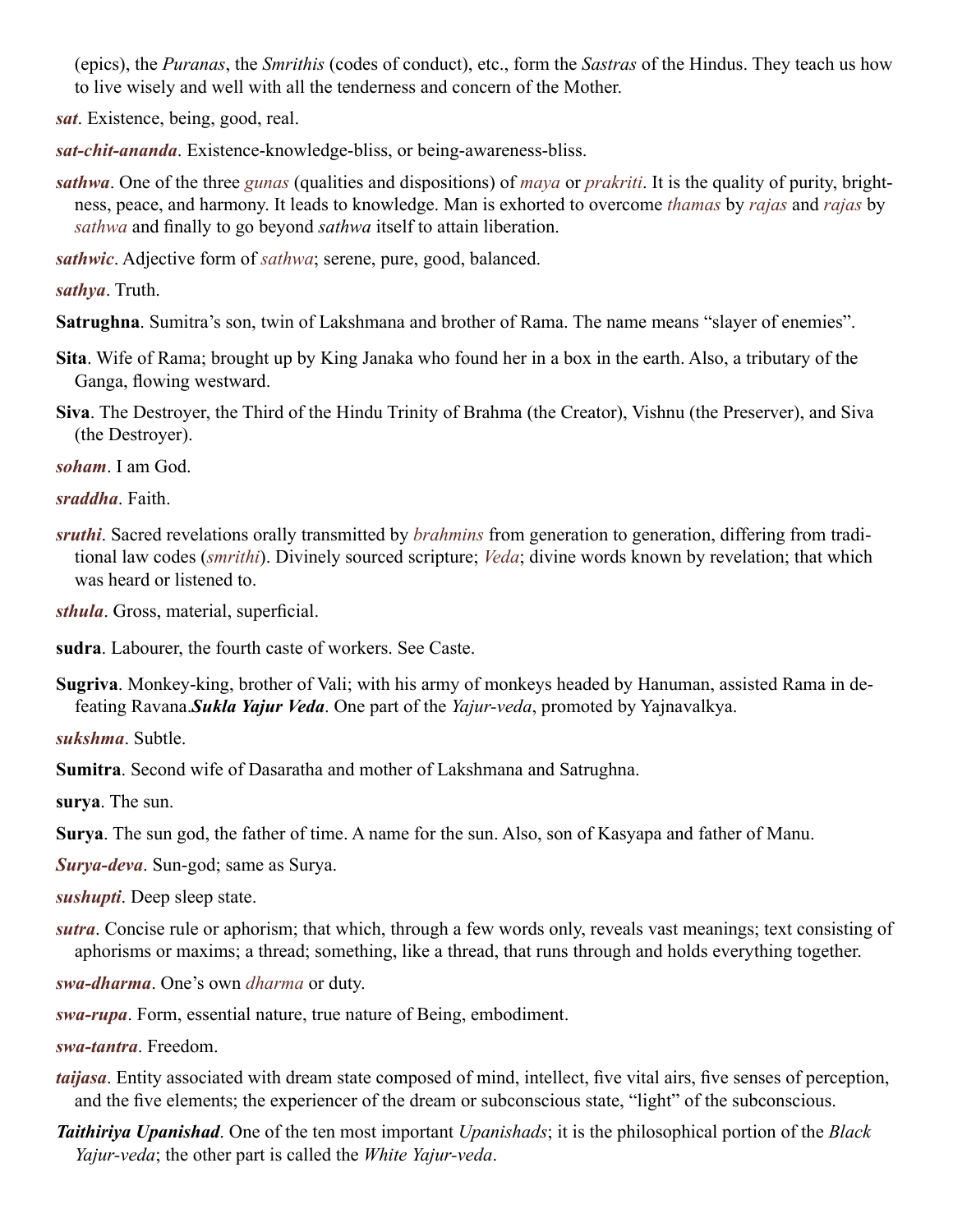<span id="page-58-14"></span>*tejas*. Spiritual power, splendour.

- <span id="page-58-9"></span>*thamas*. One of the *[gunas](#page-50-6)* (qualities and dispositions) of *[maya](#page-53-5)* or *[prakriti](#page-54-4)*. It is the quality of dullness, inertia, darkness and tendency to evil. It results in ignorance.
- <span id="page-58-8"></span>*thamasic*. Adjective form of *[thamas](#page-58-9)*, dull, ignorant, passive.
- <span id="page-58-17"></span>*thamoguna*. Quality of dullness, ignorance, delusion, inactivity, inertia, sloth. Associated with colour black. See *[guna](#page-50-6)*.

<span id="page-58-11"></span>*thatastha*. Derivative.

<span id="page-58-23"></span>*Thath*. That, the Godhead.

- <span id="page-58-12"></span>*Thathwa*. Principle, truth, essence. That-this entity. *Thathwa* is regarded as made up of That (*[Thath](#page-58-23)*) and you (*thwam*).
- <span id="page-58-19"></span>*Thath twam asi*. You are That. One of four great *[Vedantic](#page-59-5)* statements expressing the non-difference of individual soul and *[Brahman](#page-49-1)*, the supreme absolute Self.

<span id="page-58-7"></span>*thithiksha*. Fortitude, forbearance.

*Thretha-yuga*. The second in the cycle of four eras. See *[yuga](#page-60-5).*

<span id="page-58-13"></span>*thuriya*. "Beyond" stage in *[samadhi](#page-56-16)*; fourth stage beyond waking, dream, and deep sleep. Superconscious state.

*thwam*. Thou, You, This, the individual.

<span id="page-58-16"></span>*udana*. Breath that moves upward from the throat.

<span id="page-58-15"></span>*upadana*. Proximate or material basis.

<span id="page-58-4"></span>*upadhi*. Container, disguise, encasement, limitation.

<span id="page-58-3"></span>*Upanishadic*. Relating to the *[Upanishads](#page-58-0)*.

<span id="page-58-0"></span>*Upanishads*. The very sacred portions of the *[Vedas](#page-59-2)* that deal with God, humanity, and universe, their nature and interrelationships. Spiritual knowledge (*[jnana](#page-51-2)*) is their content, so they form the *[Jnana-kanda](#page-51-20)* of the *[Vedas](#page-59-2)*.

<span id="page-58-6"></span>*uparathi*. Control of mind by withdrawal from senses.

*uttara*. Later.

<span id="page-58-2"></span>*Uttara Mimamsa*. Later *[Mimamsa](#page-53-14) [Vedantic](#page-59-0)* philosophy, as distinguished from earlier *[Mimamsa](#page-53-14)*, which concerned itself with rituals. By [Veda Vyasa.](#page-60-1)

*vaak*. Vocal organs, word, word of mouth.

*vahini*. Stream or flow.

<span id="page-58-5"></span>*vairagya*. Detachment, renunciation.

<span id="page-58-1"></span>*Vaiseshika*. Later school of *[Nyaya](#page-54-17)* philosophy founded by [Kanada](#page-52-2).

- <span id="page-58-20"></span>*Vaishnavite*. A person belonging to *Vaishnavism*, one of the major branches of Hinduism. It focuses on worhiping [Vishnu](#page-59-4) and his ten incarnations.
- <span id="page-58-10"></span>*vaisya*. Business person, trader, merchant. See [caste.](#page-49-4)
- <span id="page-58-22"></span>**Vali**. A great monkey-king; brother and enemy of [Sugriva](#page-57-22).
- *valli*. Section, chapter; literally, creeper.
- <span id="page-58-21"></span>**Valmiki**. The saint-poet who wrote the *[Ramayana](#page-55-18)*.

<span id="page-58-18"></span>**Vamadeva**. Ancient hermit. Friend of [Vasishta](#page-59-18) and a priest of [Dasaratha;](#page-50-9) he composed *[Rig-vedic](#page-55-20)* hymns.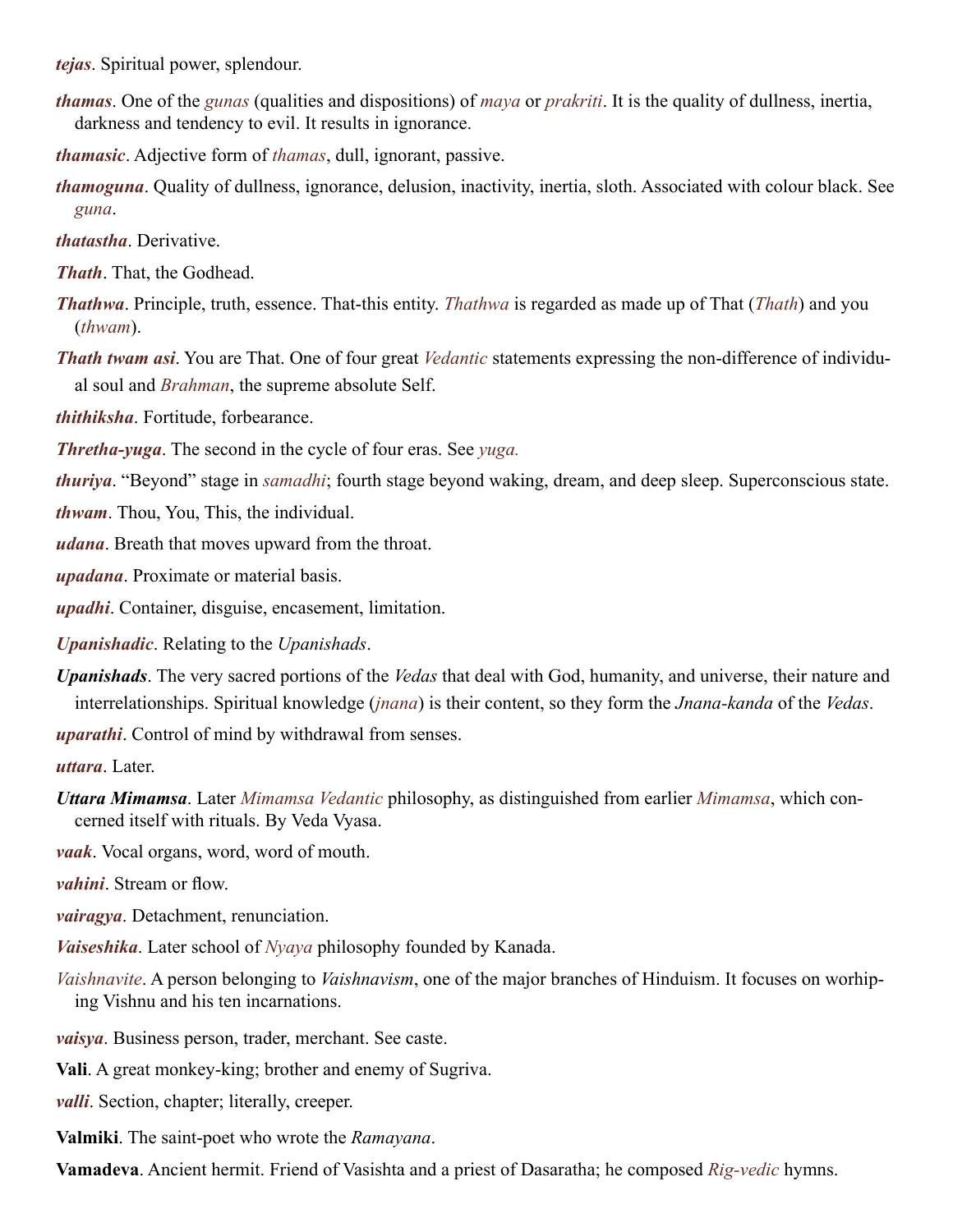#### *varna*. [Caste](#page-49-4).

*varna dharma*. The Hindu community is divided into four social groups, or [castes](#page-49-4) (*varnas*), based on qualities (*[gunas](#page-50-6)*) and vocations: (1) *Brahmana* (the *[brahmin](#page-49-5)s*), the custodian of spiritual and moral role), (2) *kshatriya*, the warrior group, which rules and defends the land), (3) *vaisya*, the group dealing with commerce, business, and trade, and (4) *sudra*, the group devoted to labour and service to the community. Each *varna* has its own *[dharmic](#page-50-5)* restrictions and regulations that strive to canalise impulses and instinct into fields that are special to their place in society, controls pertaining to the duties of the [caste](#page-49-4).

<span id="page-59-10"></span>**Varuna**. Chief *Rig-vedic* god associated with Mitra; god of rain, water, the ocean, night; a great sage.

<span id="page-59-14"></span>*vasana*. Inclination, impression of anything remaining in the subconscious mind from past action.

- <span id="page-59-18"></span>**Vasishta**. One of the greatest *[rishis](#page-55-15)* (sages) of ancient times; priest of the solar race of kings; revealer of several *[Vedic](#page-59-1)* hymns. Had sacred, wishfulfilling cow called Nandini.
- <span id="page-59-16"></span>**Vasudeva**. Father of [Krishna.](#page-52-7)

<span id="page-59-7"></span>*vayu*. Wind, air.

<span id="page-59-13"></span>**Vayu**. God of wind.

<span id="page-59-8"></span>*Veda*. Knowledge, wisdom. This knowledge is generally viewed as being given in the *Vedas*.

*Veda-matha*. The mother that is the *[Veda](#page-59-8)*..

<span id="page-59-0"></span>*Vedanta*. Means "the end of the *Vedas*". It is the essence of the *Vedas* enshrined in the *[Upanishads](#page-58-0)*. The philosophy of non-dualism, or qualified non-dualism, or dualism based on the *[Upanishadic](#page-58-0)* teachings, is denoted by this term.

<span id="page-59-5"></span>*Vedantic*. Of or pertaining to *[Vedanta](#page-59-0)*.

<span id="page-59-2"></span>*Vedas*. The oldest and the holiest of the Hindu scriptures, the primary source of authority in Hindu religion and philosophy. They are four in number: the *[Rig-Veda](#page-55-13)*, *[Sama-Veda](#page-56-17)*, *[Yajur-Veda](#page-60-6)*, and *[Atharva-Veda](#page-48-14)*.

*Veda-vidya*. Knowledge of the *[Vedas.](#page-59-2)*

<span id="page-59-3"></span>**Veda Vyasa**. Another name for [Vyasa.](#page-60-1)

<span id="page-59-1"></span>*Vedic*. Of your relating to the *Vedas*.

- <span id="page-59-15"></span>**Vidarbha**. An ancient country in India.
- *vidya*. Spiritual education, spiritual knowledge, learning, that which illumines, that which gives light, supreme teaching.

<span id="page-59-9"></span>*vi-jnana*. Highest wisdom; discriminating faculty of the intellect; spiritual wisdom beyond the material plane.

<span id="page-59-12"></span>*vi-jnana-maya kosa*. Body sheath of intellect, intuition.

- <span id="page-59-4"></span>**Vishnu**. The Preserver, the Second of the Hindu Trinity of Brahma (the Creator), Vishnu (the Preserver), and [Siva](#page-57-17) (the Destroyer).
- *visishta-adwaitha*. Qualified nondualism. The doctrine that men's spirits of have a qualified or partial identity with God.

<span id="page-59-6"></span>*viveka*. Discrimination.

<span id="page-59-17"></span>**Vivekananda**. Disciple of [Ramakrishna;](#page-55-21) one of the founders of the [Ramakrishna](#page-55-21) order. He taught *[Vedantic](#page-59-0)* philosophy in Europe, America, and India.

<span id="page-59-11"></span>*vyana*. One of five vital airs; that which is diffused throughout the whole body.